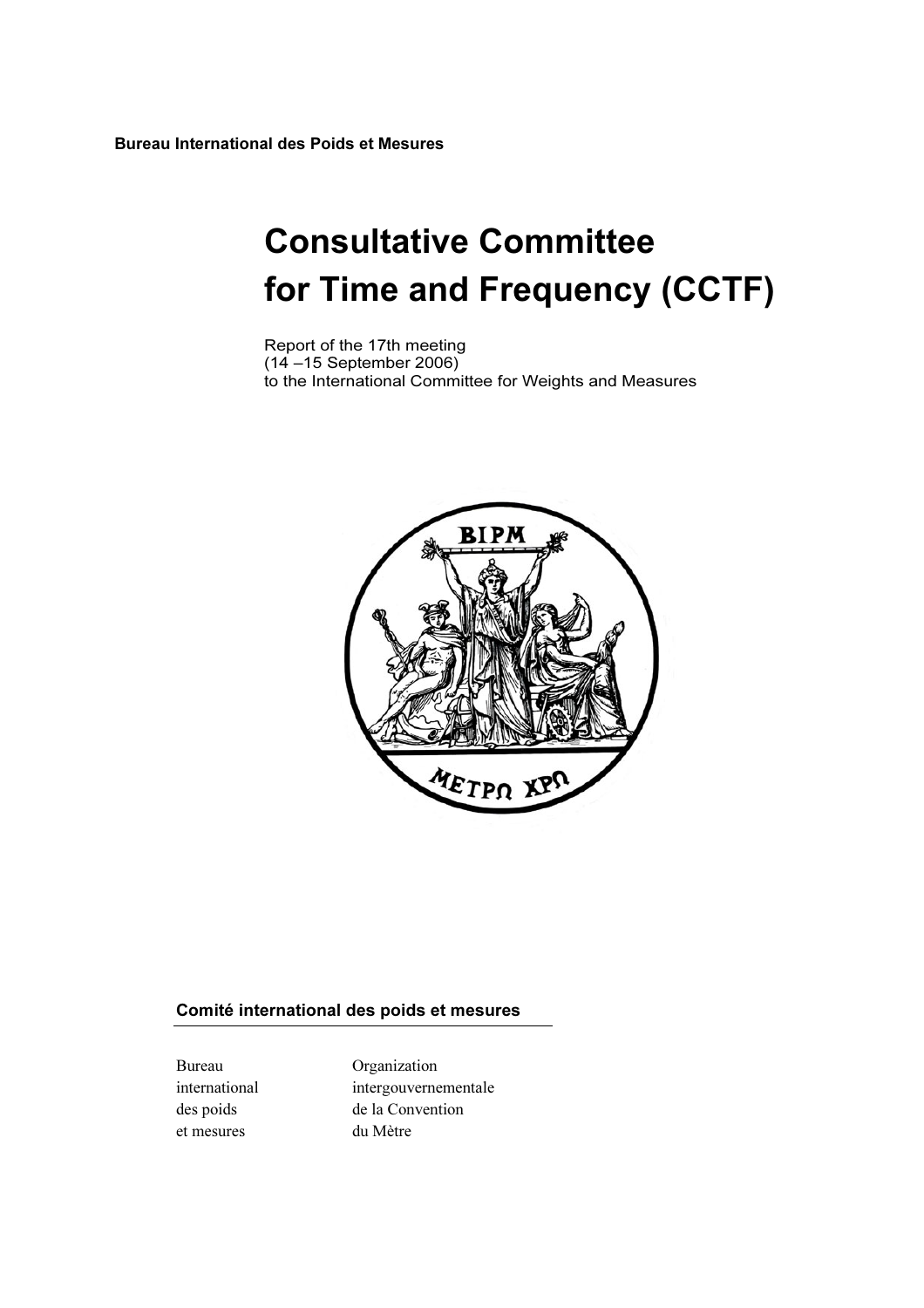#### Note:

Following a decision made by the International Committee for Weights and Measures at its 92nd meeting in October 2003, Reports of meetings of Consultative Committees will henceforth be published only on the BIPM website in the form presented here.

Full bilingual printed versions in French and English will no longer appear.

Working documents for the meetings are listed at the end of the Report and those which the Consultative Committee decides are for public use are available also on the website.

> A.J. Wallard Director BIPM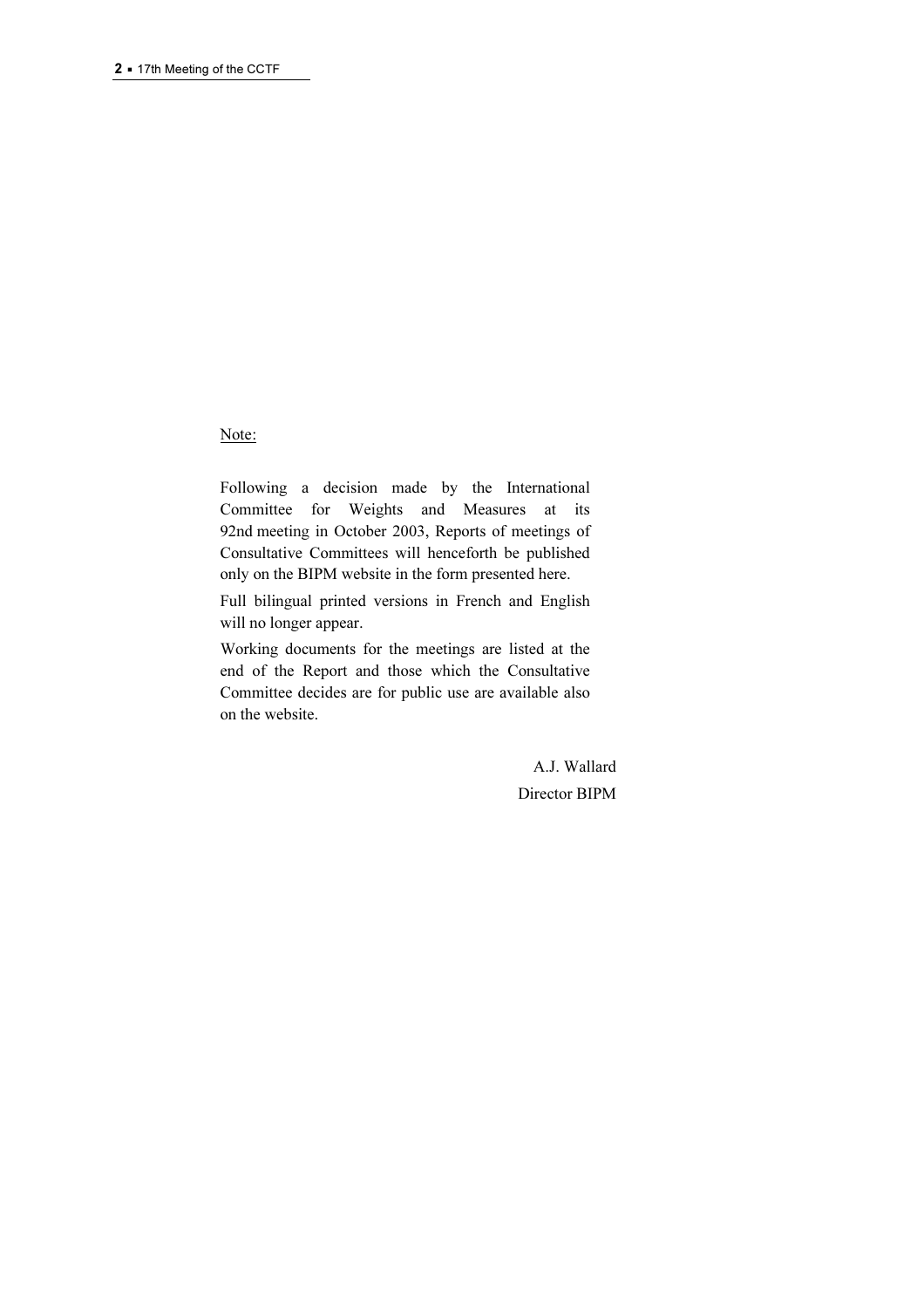## LIST OF MEMBERS OF THE CONSULTATIVE COMMITTEE FOR TIME AND FREQUENCY

as of 14 September 2006

#### President

S. Leschiutta, member of the International Committee for Weights and Measures.

#### Executive Secretary

E.F. Arias, International Bureau of Weights and Measures [BIPM], Sèvres.

#### Members

Federal Office of Metrology [METAS], Wabern Institute for Physical, Technical and RadioTechnical Measurements, Rostekhregulirovaniye of Russia [VNIIFTRI], Moscow. International Astronomical Union [IAU]. International Telecommunication Union [ITU-R], Radiocommunication Bureau. International Union of Geodesy and Geophysics [IUGG]. International Union of Radio Science [URSI]. Istituto Nazionale di Ricerca Metrologica [INRIM], Turin. Korea Research Institute of Standards and Science [KRISS], Daejeon. Laboratoire National de Métrologie et d'Essais, Observatoire de Paris, SYstèmes de Référence Temps-Espace [LNE-SYRTE], Paris. National Institute of Information and Communications Technology [NICT], Tokyo. National Institute of Metrology [NIM], Beijing. National Institute of Standards and Technology [NIST], Boulder. National Measurement Institute of Australia, [NMIA], Lindfield. National Metrology Institute of Japan, National Institute of Advanced Industrial Science and Technology [NMIJ/AIST], Tsukuba. National Physical Laboratory [NPL], Teddington. National Physical Laboratory of India [NPLI], New Delhi. National Physical Laboratory of Israel [INPL], Jerusalem. National Research Council of Canada [NRC], Ottawa. Nederlands Meetinstituut, Van Swinden Laboratorium [NMi VSL], Delft. Observatoire Cantonal [ON], Neuchâtel. Observatoire Royal de Belgique [ORB], Brussels. Physikalisch-Technische Bundesanstalt [PTB], Braunschweig. Real Instituto y Observatorio de la Armada [ROA], Cadiz. Technical University [TUG], Graz. U.S. Naval Observatory [USNO], Washington DC.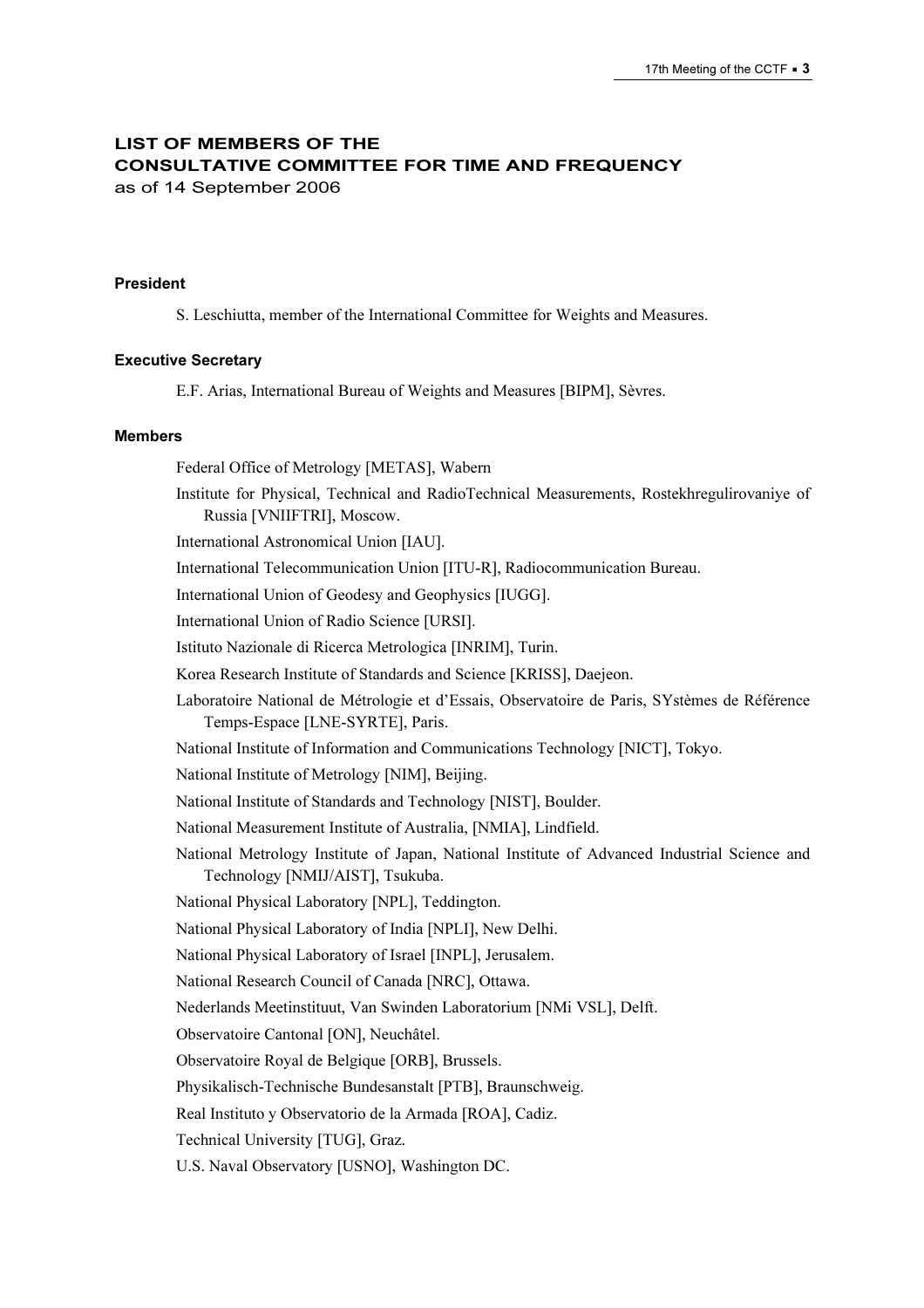The Director of the International Bureau of Weights and Measures [BIPM], Sèvres.

#### **Observers**

CSIR, National Metrology Laboratory [CSIR-NML], Pretoria. Space Research Center of the Polish Academy of Sciences [SRC], Warsaw. Standards, Productivity and Innovation Board [SPRING Singapore], Singapore. Ulusal Metroloji Enstitüsü/National Metrology Institute of Turkey [UME], Gebze-Kocaeli.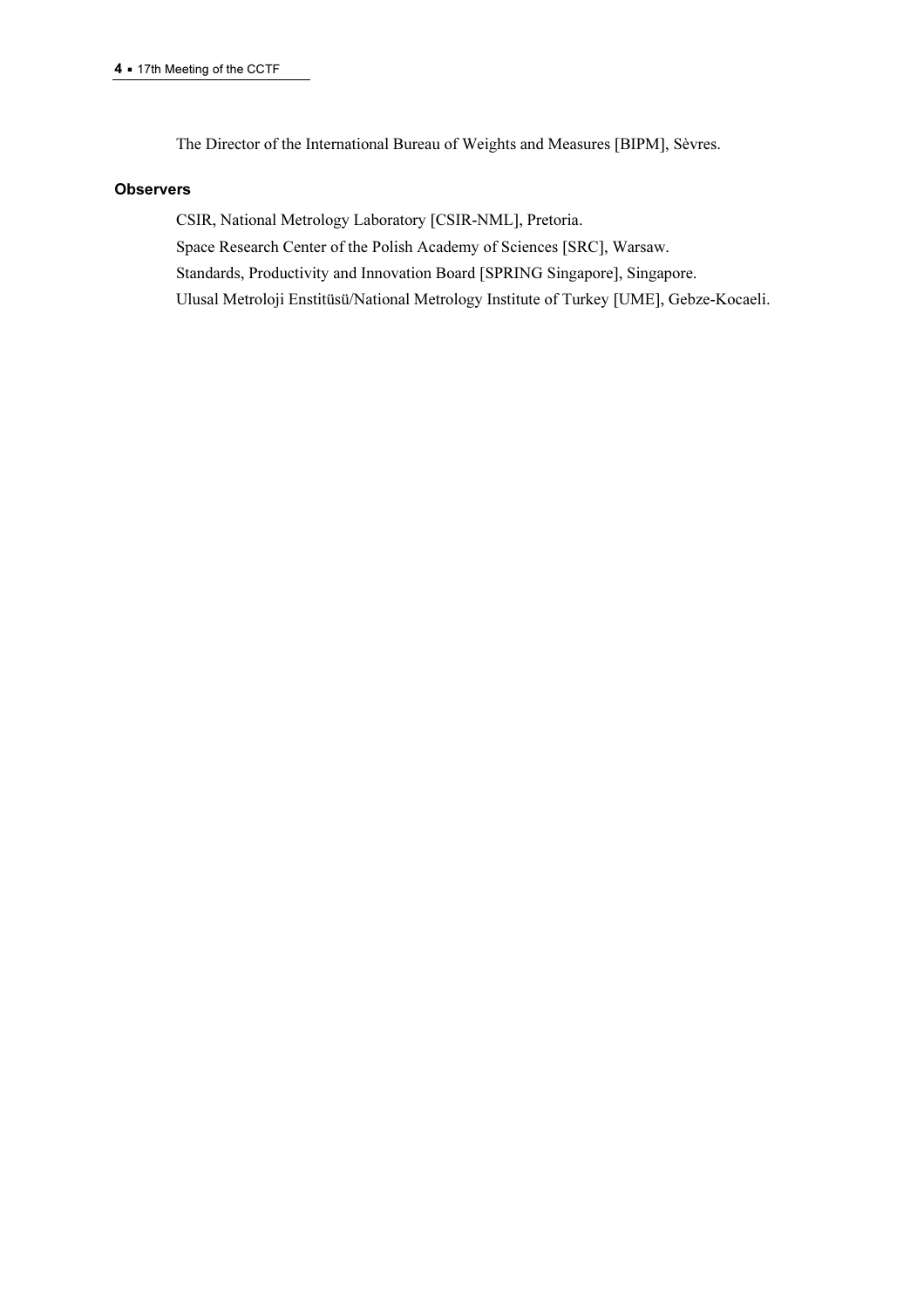## 1 OPENING OF THE MEETING; APPOINTMENT OF THE RAPPORTEUR; APPROVAL OF THE AGENDA

The Consultative Committee for Time and Frequency (CCTF) held its 17th meeting at the International Bureau of Weights and Measures (BIPM), at Sèvres. Four sessions took place, on 14 and 15 September 2006.

The following were present: J. Achkar (LNE-SYRTE), P. Banerjee (NPLI), A. Bauch (PTB), R. Beard (ITU-R), C. Boucher (IUGG), J.-S. Boulanger (NRC), A. Clairon (LNE-SYRTE), J. Davis (NPL), P. Defraigne (ORB), G. de Jong (NMi VSL), E. Dierikx (NMi VSL), Y.S. Domnin (VNIIFTRI), G. Dudle (METAS), P. Fisk (NMIA), X. Gao (NIM), P. Gill (NPL), A. Godone (INRIM), Y. Hanado (NICT), M. Hosokawa (NICT), T. Ikegami (NMIJ/AIST), Y. Ilyasov (VNIIFTRI), M. Imae (NMIJ/AIST), N. Koshelyaevsky (VNIIFTRI), E. Kroon (NMi VSL), T.Y. Kwon (KRISS), H.S. Lee (KRISS), S. Leschiutta (President of the CCTF), J. Levine (NIST), T. Li (NIM), A. Madej (NRC), L. Marmet (NRC), D. Matsakis (USNO), J. Mc A. Steele (URSI), D. McCarthy (IAU, USNO), G. Mileti (ON), T. O'Brian (NIST), S. Ohshima (NMIJ/AIST), J. Palacio (ROA), T.E. Parker (NIST), F. Riehle (PTB), P. Tavella (INRIM), P. Tuckey (LNE-SYRTE), A.J. Wallard (Director of the BIPM).

Observers: R. Hamid (UME), C. Matthee (CSIR-NML), J. Nawrocki (SRC), G. Xu (SPRING Singapore).

Guests: J. Dow (IGS, ESOC/ESA), W.J. Klepczynski (USNO), C.-S. Liao (NTFSL), K. Senior (IGS, NRL).

Also present: E.F. Arias (Executive Secretary of the CCTF), R. Felder, Z. Jiang, W. Lewandowski, G. Petit, L. Robertsson, C. Thomas (Coordinator of the KCDB), L. Vitushkin, P. Wolf (BIPM).

Sent regrets: T. Fukushima (IAU), K.J. Johnston (USNO).

The President opened the meeting at 10 am and welcomed the delegates and observers. He thanked the Head of the BIPM Time, Frequency and Gravimetry section, Dr Arias, for preparing the agenda and invited the Director of the BIPM, Prof. Wallard, to add his welcome to the delegates.

The President noted that Dr Fisk had agreed to serve as Rapporteur.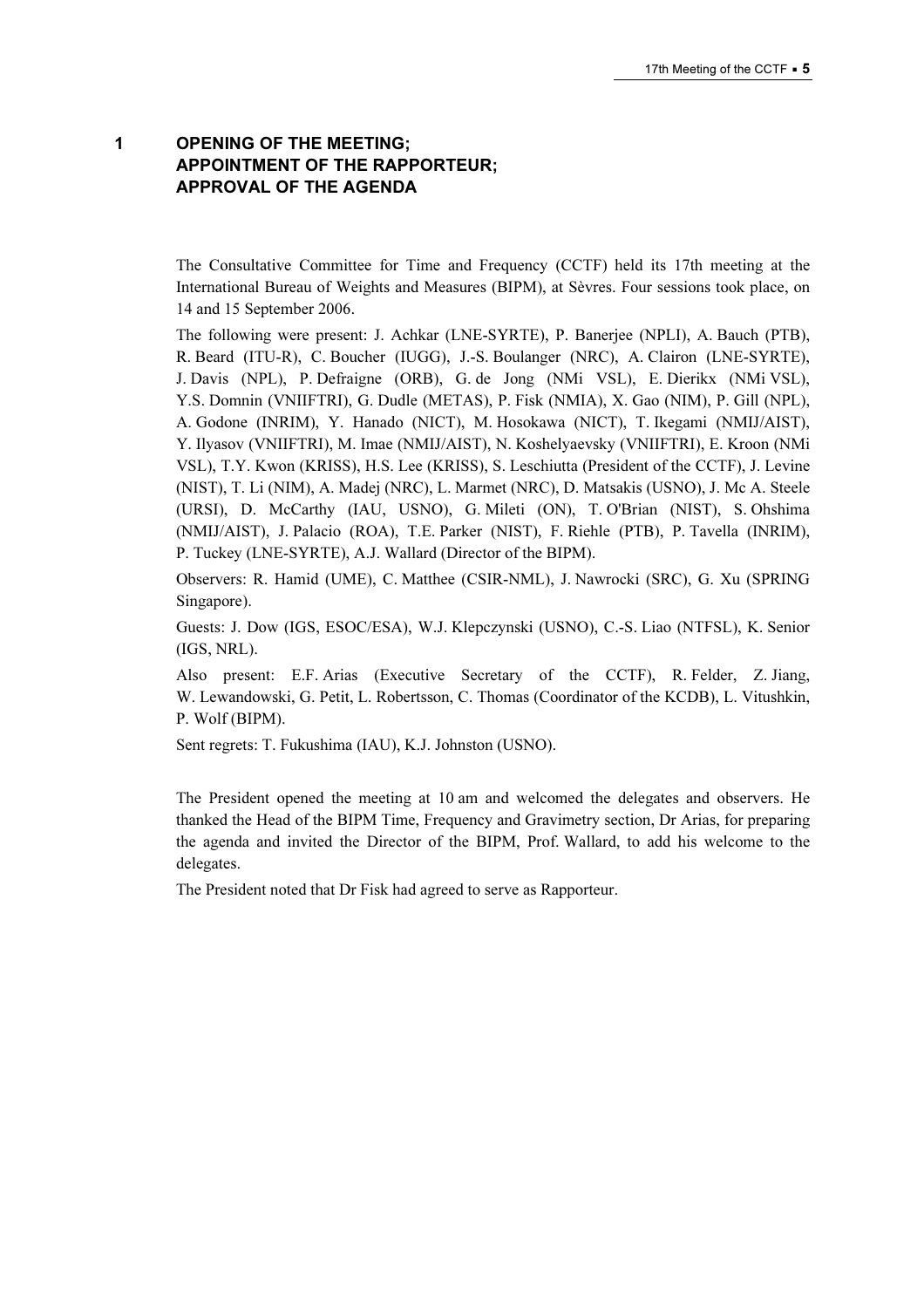## 2 PROGRESS IN FREQUENCY STANDARDS

## 2.1 Currently operating primary frequency standards and new primary standards under development

The President invited each laboratory representative to present a brief report on developments related to primary frequency standards.

#### Report from INRIM, Italy, presented by Dr Godo[ne \(CCTF/06-02\)](https://www.bipm.org/cc/CCTF/Allowed/17/INRIM_cctf06.pdf)

Ten comparisons between TAI and the INRIM Cs fountain (IENCsF1) have been completed with total uncertainties as small as  $1.3$  parts in  $10^{15}$ , including uncertainties due to the TWSTFT frequency transfer method. Frequency comparisons via TWSTFT and GPS carrier-phase techniques yielded agreement within 4 parts in  $10^{15}$ , limited by frequency transfer uncertainty. The type B uncertainty of IENCsF1 is calculated to be 6 parts in  $10^{16}$ .

A second Cs fountain is under construction.

#### Report from NIM, China, presented by Prof. Gao

NIM's first Cs fountain was completed in 2004 and its type B uncertainty was initially evaluated as 9 parts in  $10^{13}$ . By 2005, the uncertainty had improved to 5 parts in  $10^{15}$ , but recent airconditioning problems in the laboratory have delayed further progress. A second Cs fountain is presently under construction and will be known as NIM 5.

Other frequency standard work at NIM included comparisons between 532 nm lasers with agreement demonstrated within 2 parts in  $10^{14}$ .

Work on NIM's first optical frequency standard, based on Sr atoms, started in 2006.

#### Report from NICT, Japan, presented by Dr Hoso[kawa \(CCTF/06-09\)](https://www.bipm.org/cc/CCTF/Allowed/17/CCTF_Sreport_NICT.pdf)

NICT's first thermal Cs beam primary frequency standard NICT01 commenced operation in 2000 and ceased operation in June 2006. The type B uncertainty of NICT01 was estimated as 5.4 parts in  $10^{15}$ , and comparisons with TAI were transmitted to the BIPM approximately twice per year.

The NICT is presently testing a new Cs fountain known as NICT-CsF1. The type B frequency uncertainty has initially been estimated as less than 2 parts in  $10^{15}$ , and work on refining the accuracy evaluation is continuing. Comparisons between the frequencies of NICT-CsF1 and TAI are expected in 2006.

An optical frequency standard based on single  $Ca<sup>+</sup>$  ions is also under development. The clock transition has been observed with a linewidth of several hundred kHz, and work on reducing this linewidth is in progress.

#### Report from NMIJ, Japan, presented by Dr Ohs[hima \(CCTF/06-05\)](https://www.bipm.org/cc/CCTF/Allowed/17/CCTF06-NMIJ.pdf)

Operation of the Cs fountain NMIJ-F1 commenced in 2005. The type B uncertainty of this standard is presently estimated as 4 parts in  $10^{15}$ , and the reasons for the larger than expected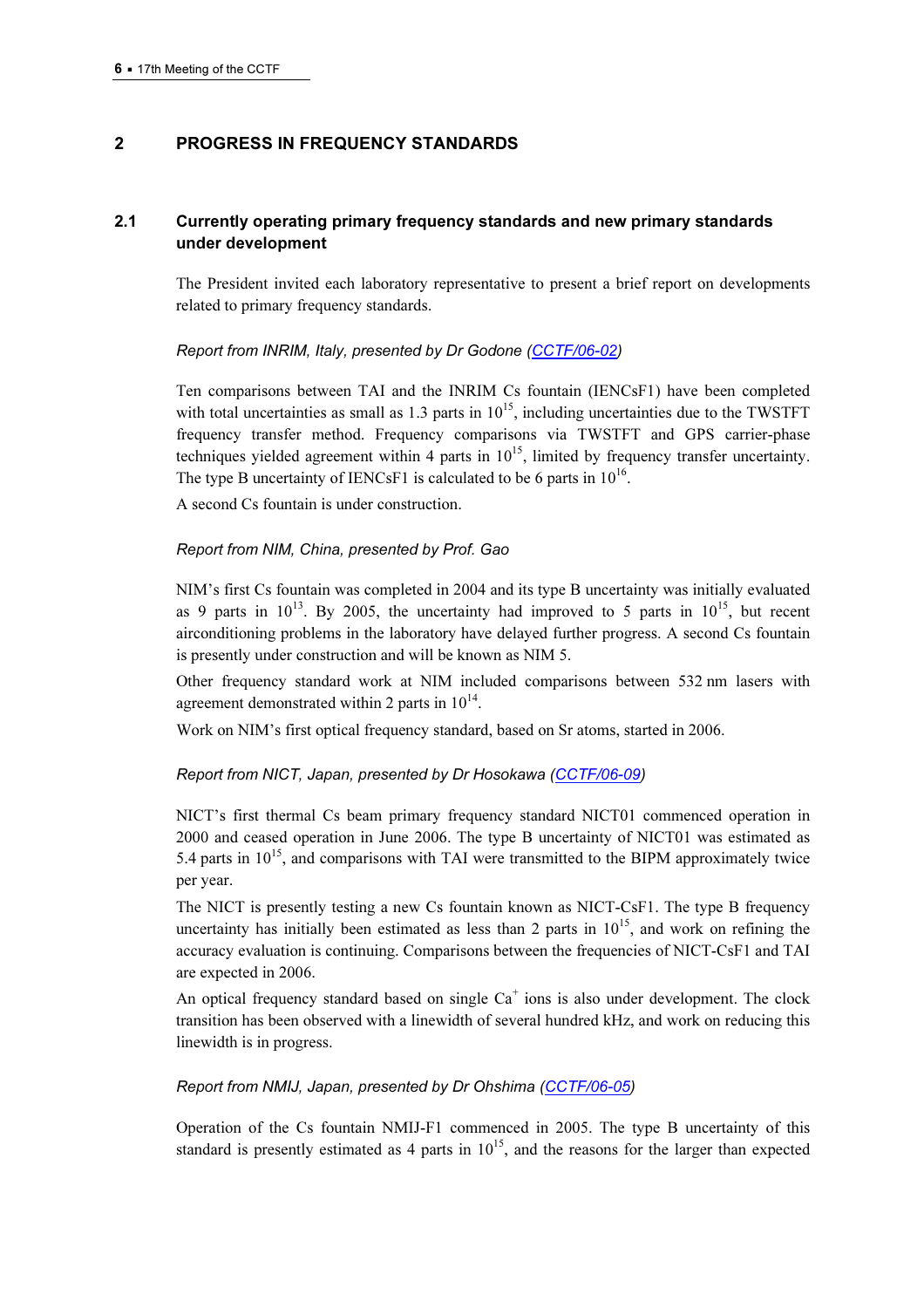statistical frequency fluctuations are being investigated. Frequency comparisons with TAI are expected to be reported to the BIPM soon.

The NMIJ has measured the frequency of a Sr atom lattice clock, developed by the University of Tokyo, with an uncertainty of 1 part in  $10^{14}$ . The result is in good agreement with measurements made by other laboratories.

The NMIJ is developing a Yb atom lattice clock in collaboration with the University of Tokyo.

## Report from NPL, United Kingdom, presented by Dr Gill (CCTF/06-25)

The type B uncertainty of the Cs fountain standard NPL-CsF1 has been recently reassessed as 2 parts in  $10^{15}$ , whereas in 2004 a value of 1 part in  $10^{15}$  was published. The increased uncertainty is due to microwave leakage.

NPL-CsF1 has been run for four periods in excess of 30 days, and has been compared with two other European Cs fountains. The fountains agreed within 4 parts in  $10^{15}$ .

A second fountain, NPL-CsF2, was completed in 2005, and evaluation is in progress.

A rubidium fountain is under construction, and the cooling, launching and detection systems are being tested. Completion is expected in 2006.

Work on optical standards based on  ${}^{88}Sr^+$  and  ${}^{171}Yb^+$  is continuing. The frequency of the 674 nm transition in  ${}^{88}Sr^+$  has been measured with an uncertainty of 3.9 parts in 10<sup>15</sup>, and is in excellent agreement with earlier measurements and with results from NRC. This transition has been recommended as a secondary representation of the second (Recommendation CCTF 2 (2006)). Recent improvements to the stability of the 674 nm laser have reduced the observed linewidth of the clock transition to 9 Hz with 100 ms interrogation times.

The frequency of the  $467$  nm transition in  $171\text{Yb}^+$  has been measured with an uncertainty of 1 part in  $10^{12}$ . The uncertainty is presently determined by the relatively large observed linewidth (200 Hz) of the clock transition, which is due to trap vibrations. Work is in progress to reduce this linewidth.

The NPL is planning to commence work on an optical lattice clock, probably based on Sr atoms.

## [Report from VNIIFTRI, R](https://www.bipm.org/cc/CCTF/Allowed/17/CCTF_060812.pdf)ussian Federation, presented by Prof. Koshelyaevsky (CCTF/06-11)

The VNIIFTRI has for many years operated a thermal beam primary Cs standard with a type B uncertainty of less than 3 parts in  $10^{14}$ . A Cs fountain is presently under development, and Ramsey fringes have been observed. Completion is expected in 2007.

The Government of the Russian Federation has recently decided to improve the time standard infrastructure that supports the GLONASS system. A work programme extending to 2011 will involve realizing a time scale whose frequency accuracy will be maintained via a Cs fountain with a type B uncertainty of less than 5 parts in  $10^{16}$ . The time scale will be maintained within 10 ns of UTC, and will be disseminated nationally with an uncertainty of less than 6 ns. New hydrogen masers, time transfer systems and other related infrastructure will be installed in primary and secondary laboratories.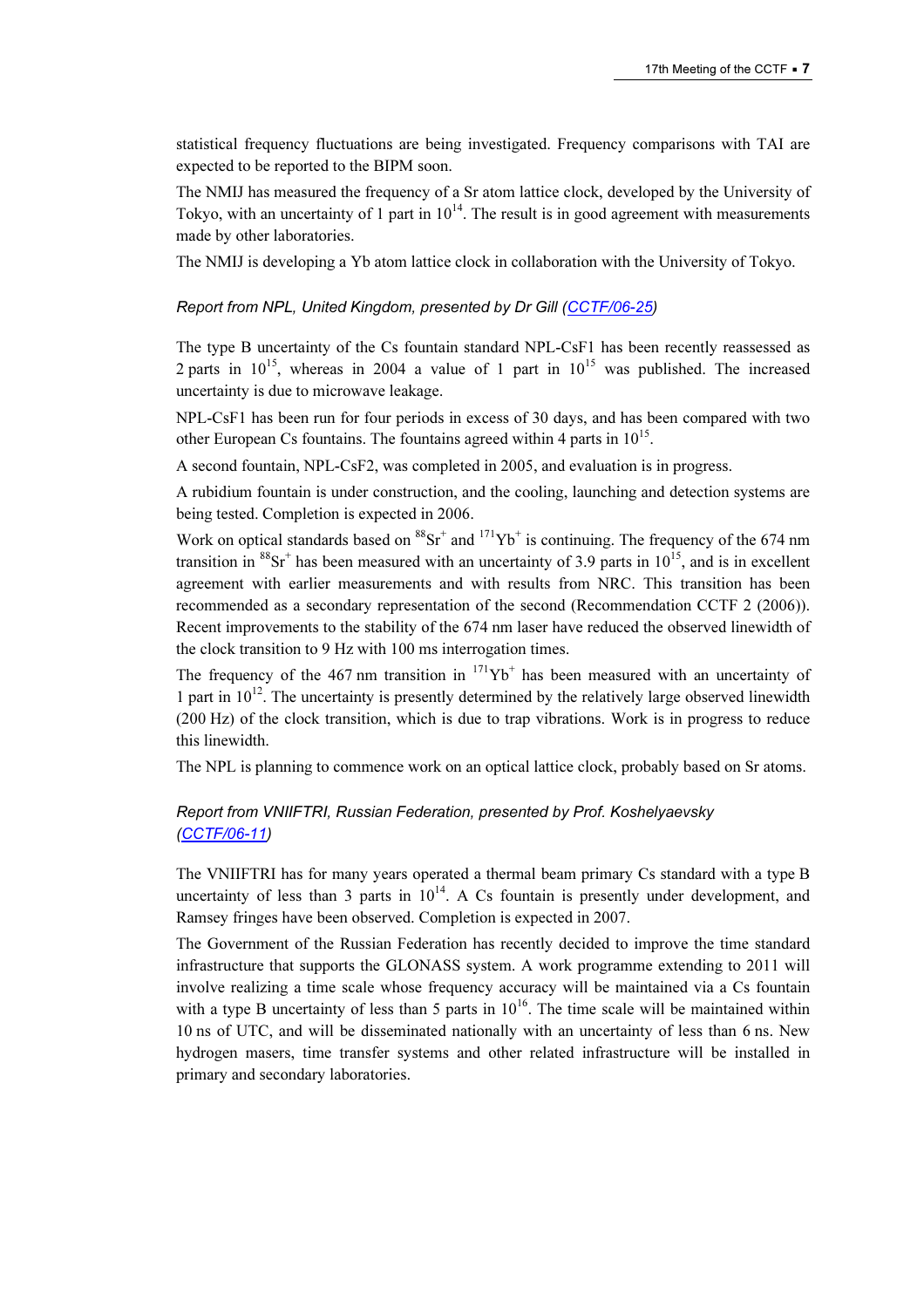## Report from LNE-SYRTE, France, presented by Prof. Clairon (CCTF/06-20)

The type B uncertainties of the Cs fountain F01 and t[he Cs-Rb double fountain F02](https://www.bipm.org/cc/CCTF/Allowed/17/CCTF2006_LNE-SYRTE.pdf) were estimated as 7.5 parts in  $10^{16}$  and 6.6 parts in  $10^{16}$  (for Cs), respectively, in 2004. The frequency difference between the two fountains was 4 parts in  $10^{16}$ .

The optical cooling systems and magnetic field control of F01 and F02 have recently been upgraded. Improved control of temperature gradients has reduced the uncertainty contribution of the blackbody shift to 6 parts in  $10^{17}$ .

The mobile Cs fountain F0M has been modified to allow higher launching of the atoms, and will be moved to CNES (Toulouse, France) to contribute to the evaluation of the PHARAO space clock engineering model.

The LNE-SYRTE provides scientific leadership and test facilities for the PHARAO/ACES project, and has been testing the PHARAO space clock engineering model. Test results are very promising, and optical detection exhibiting excellent signal to noise ratios has been demonstrated.

Development of a compact Cs clock (HORACE) that uses laser cooling within the microwave cavity has continued and a frequency stability of  $3.5 \times 10^{-12} \tau^{-1/2}$  has been demonstrated.

The frequency of the 461 nm transition in Sr atoms in a lattice clock has been measured with an uncertainty of 1.2 parts in  $10^{14}$ , in excellent agreement with the result from the Joint Institute for Laboratory Astrophysics (JILA) in Colorado, United States. Another lattice clock, based on the 265.6 nm transition in Hg atoms, is under development, with the first probing of the clock transition expected in 2007.

An optical frequency standard based on a transition in Ag atoms probed by two photons of wavelength 661 nm is under development. The clock transition was observed in a thermal beam for the first time in 2004 and a magneto-optical trap is currently being developed.

#### Report from NIST, United States, presented by Dr O'Brian (CCTF/06-23)

The Cs fountain primary frequency standard NIST-F1 has been in operation since 1998 and 18 formal comparisons between its frequency and TAI have been reported to the BIPM since November 1999. Upgrades to NIST-F1 implemented since 2004 include improved magnetic field control and improvements to the molasses optics. The overall uncertainty of the latest comparison was 9.4 parts in  $10^{16}$ , and the type B uncertainty in the frequency of NIST-F1 was 3.1 parts in  $10^{16}$ .

A new Cs fountain standard, NIST-F2, is under construction. A novel feature will be a cryogenic drift tube to reduce the contribution of the blackbody shift to the type B uncertainty. The new standard will also launch 10 "balls" of atoms, of lower density than those launched by NIST-F1, to different heights. The balls will reach the detection region simultaneously, resulting in a reduced uncertainty contribution from the collision shift without sacrificing signal to noise ratio.

Work continues on an optical clock based on a single  $\frac{199}{19}Hg^{+}$  ion. The frequency of the 282 nm clock transition has been compared with NIST-F1 with a total uncertainty of 9.1 parts in  $10^{16}$ .

The highly forbidden 578 nm clock transition in  $174$ Yb atoms confined in a one-dimensional optical lattice has been observed. The use of an even isotope reduces linear magnetic field sensitivity and other undesirable effects. On the other hand, in the even isotope a small magnetic field is required to induce sufficient state mixing to give the clock transition a weak electric dipole moment, without which it could not be observed. The usefulness of this system as a frequency standard will depend on the ability to stabilize this magnetic field.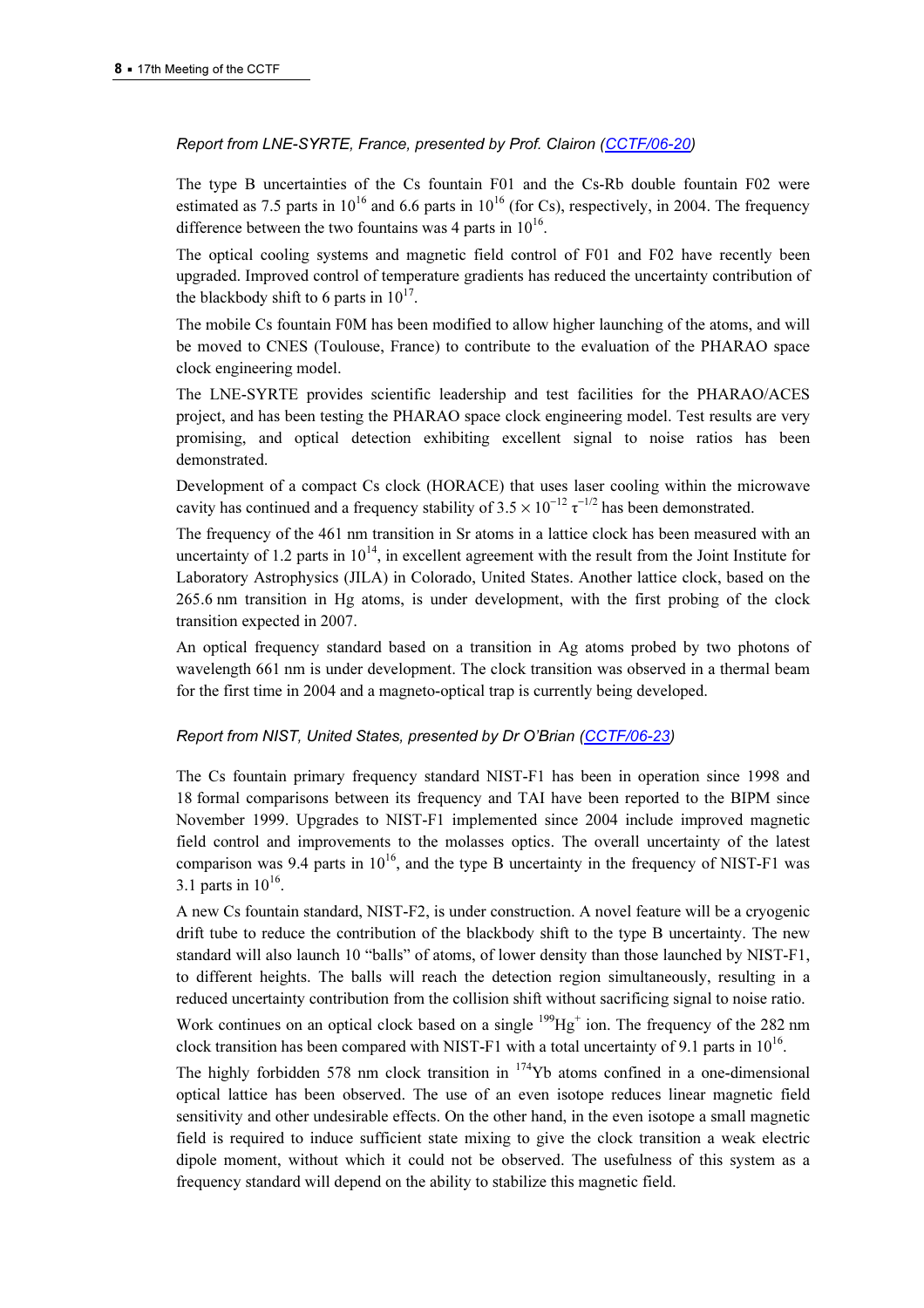The use of the forbidden 267 nm transition in  $27\text{Al}^+$  ions as a frequency standard has been explored by sympathetically cooling the  $27$ Al<sup>+</sup> ions via quantum entanglement with  $9Be^+$  ions. This cooling technique was required because of the relative inaccessibility to current lasers of the 167 nm Al<sup>+</sup> resonance transition. Preliminary results indicate a type B frequency uncertainty of 6 parts in  $10^{17}$ .

Preliminary results have been obtained from a Ca atom optical frequency standard. This standard is expected to have a type B uncertainty of less than 3 parts in  $10^{15}$ .

#### Report from NMIA, Australia, presented by Dr Fisk (CCTF/06-32)

There are no significant new results from the NMIA optically-cooled ytterbium ion frequency standard, which has been under development for more than ten years. Work is in progress to replace all vacuum components in the vicinity of the Paul trap with non-magnetic components, but this has been delayed by other demands on the Time group, including taking over the national "Speaking Clock" service and the provision of improved time services to various commercial and government organizations.

#### Report from PTB, Germany, presented by Dr Bauch and Dr [Riehle \(CCTF/06-07\)](https://www.bipm.org/cc/CCTF/Allowed/17/CCTF_2006_Report_PTB.pdf)

The long-running thermal Cs beam primary standards Cs1 and Cs2 continue to operate and a new evaluation of their uncertainties has been carried out. The results (type B uncertainties of 7 parts in  $10^{15}$  and 12 parts in  $10^{15}$ , respectively) are consistent with previous evaluations. PTB plans to continue operation of the clocks unless major failures occur. In view of the superiority of Cs fountain clocks, operation of the vertically oriented thermal beam standard Cs4 has been terminated, and the clock has been shipped to a museum. The similar clock Cs3 continues to operate, but no further uncertainty evaluations will be made.

The Cs fountain standard CsF1 has been in use for the past five years and 15 reports on comparisons between its frequency and TAI had been sent to the BIPM by 2004. In early 2004 the type B uncertainty of CsF1 was estimated to be less than 1 part in  $10^{15}$ , however in November 2004 frequency differences of 1 part in  $10^{14}$  were observed during a comparison campaign between CsF1 and several European fountains. The source of this discrepancy has been traced to Majorana transitions in CsF1 caused by unintended changes in the properties of the magnetic shielding, and a microwave power dependence which is presently not completely understood.

A new Cs fountain primary standard CsF2 has recently been completed and its performance and uncertainty will be evaluated over the next two years.

The PTB has been operating optical frequency standards based on the 436 nm transition in single  $171Yb<sup>+</sup>$  ions for five years. Two such standards have been compared and agreement within 3.8 parts in  $10^{16}$  has been demonstrated. The type B uncertainty of the standard is estimated as 3.1 parts in  $10^{15}$ .

The PTB operates an optical standard based on the 657 nm transition in Ca atoms. The atoms are prepared in a 15 µK ballistically expanding cloud, and continuous operation for more than two weeks has been demonstrated. A type B uncertainty of 2 parts in  $10^{15}$  is predicted, and improvements beyond this point using expanding clouds will require much greater effort. Future work will therefore be directed at the development of a Sr atom optical lattice clock, for which the first frequency measurements are expected later in 2006.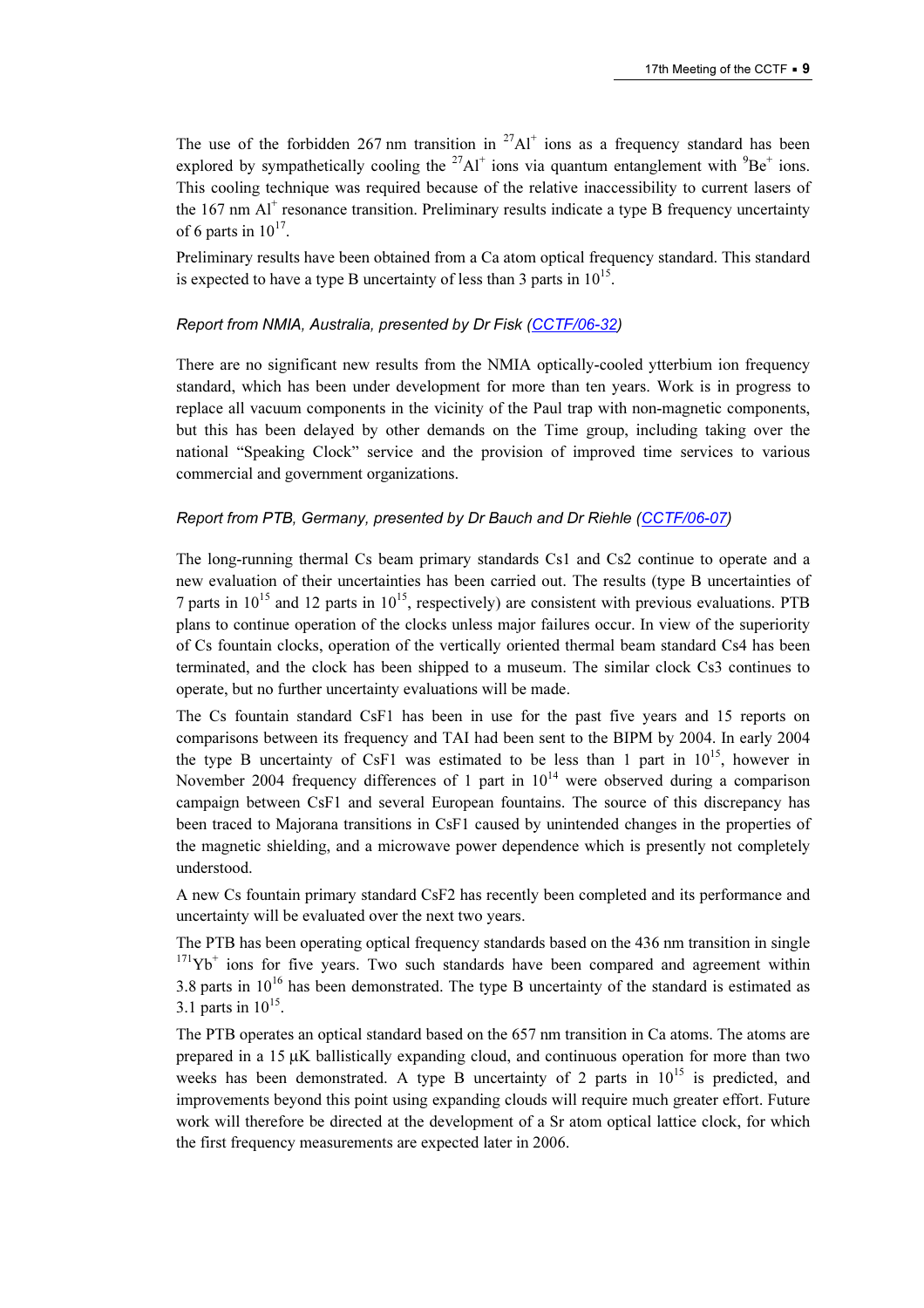## [Report from NRC, C](https://www.bipm.org/cc/CCTF/Allowed/17/CCTF_2006_NRC.pdf)anada, presented by Dr Boulanger, Dr Marmet and Dr Madej (CCTF/06-21)

The NRC does not intend to send the BIPM further reports on comparisons between TAI and the three thermal Cs beam primary frequency standards CsV, CsV1A and CsV1C. NRC will instead concentrate on comparisons between TAI and more accurate NRC clocks.

A Cs fountain, NRC-FCs1, is under construction. Its design is based on results from an earlier prototype. All parts of the fountain are now complete with the exception of the microwave cavity. First operation is expected in 2007.

The frequency of the 674 nm transition in a single trapped  ${}^{88}Sr^+$  ion has been determined with a type B uncertainty of 3.4 parts in  $10^{12}$ . This is expected to improve to 3 parts in  $10^{14}$  as a result of recent improvements in the spectral resolution of the clock transition due to improved stability of the laser sources. A new ion trap system is also being built, with a goal of reducing the systematic uncertainties to the  $10^{-17}$  level. Results from the new ion trap system are expected in two years.

#### Report from METAS, Switzerland, presented by Dr Dudle (CCTF/06-24)

Work continues on the development of FOCs-1, a primary Cs standard based on a slow continuous fountain of atoms. A short-term stability of 2 parts in  $10^{13}$  at an averaging time of 1 s has been demonstrated, limited by the signal to noise ratio determined by the atomic flux. No accuracy evaluation of the standard is available yet due to reliability problems.

A second slow Cs fountain, FOCs-2, has been constructed. Optical pre-cooling followed by an optical lattice is used to reduce the transverse temperature of the slow beam, resulting in an increase in the atomic flux and an improved short term frequency stability. Observation of Ramsey fringes is expected before the end of 2006.

#### Report from KRISS, Korea, presented by Dr [Lee \(CCTF/06-03\)](https://www.bipm.org/cc/CCTF/Allowed/17/KRISS_cctf2006.pdf)

Several further improvements had been made to the optically-pumped thermal Cs beam primary frequency standard KRISS-1. The type B uncertainty is estimated to be 1.2 parts in  $10^{14}$  and this is thought to be the limit of development. The results of frequency comparisons with TAI are expected to be reported to the BIPM in 2007.

Development of a Cs fountain standard continues, but has been limited recently by lack of staff. Ramsey fringes of 1 Hz linewidth have been observed, and the rate of progress is expected to increase with the appointment of new staff in 2006.

Work has commenced on an optical lattice clock based on Yb atoms. Detection of the first signals from the lattice is expected before the end of 2007.

An optical femtosecond comb has been developed and used to measure the frequency of the 950 nm Cs D2 line with an uncertainty of 2.5 parts in  $10^{13}$ .

The President remarked that 12 laboratories are engaged in Cs fountain development, and many of these laboratories are building more than one. He said that he would present this to the CIPM as an indication of the very strong activity in primary frequency standard development in NMIs. He also noted that evaluation of the optical frequency standards with type B uncertainties in the  $10^{-16}$  range is generally limited by the performance of the Cs fountains used as frequency references. He concluded the session by thanking the BIPM for supporting these developments.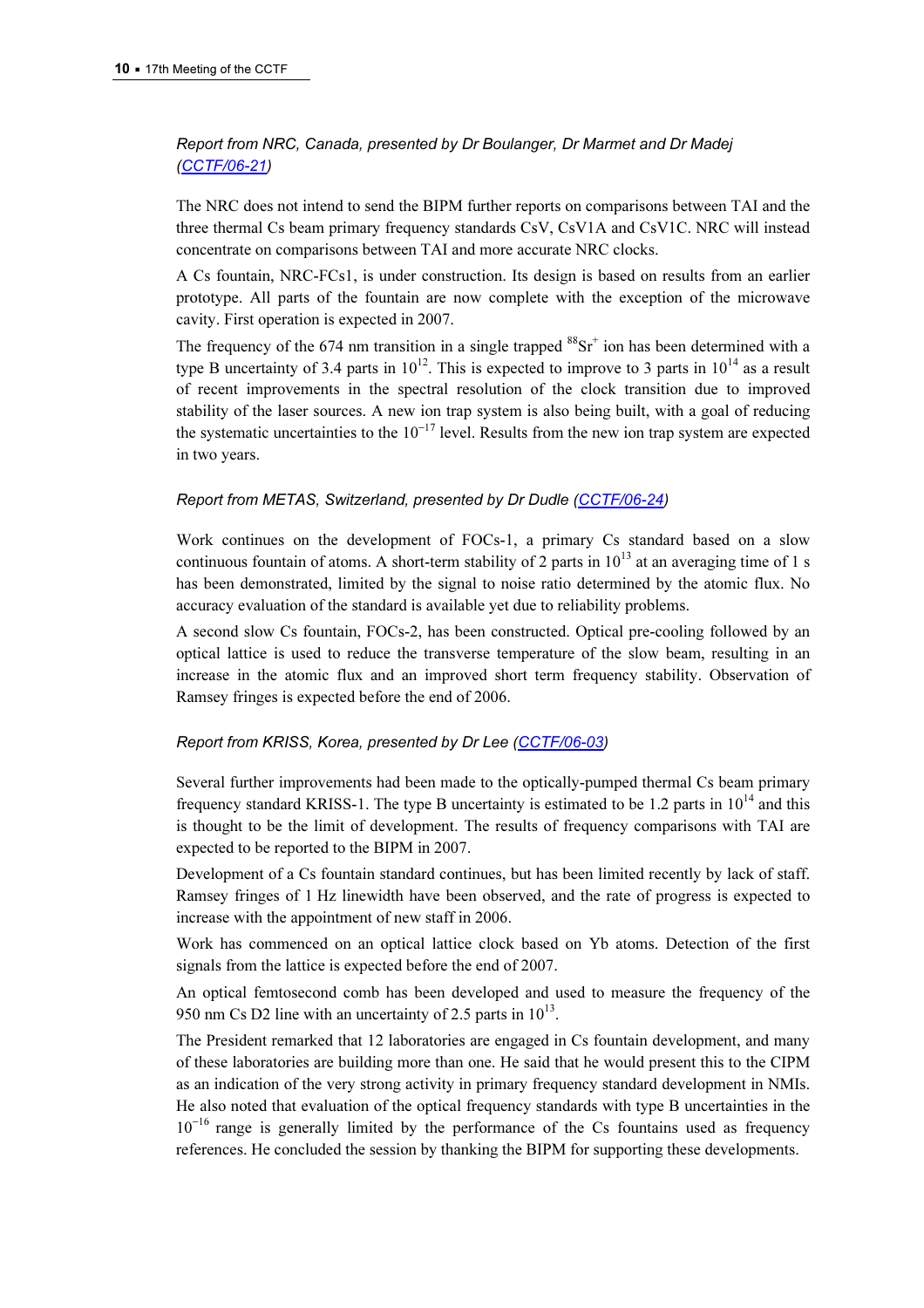## 2.2 Frequency standards in TAI

The President invited Dr Petit to present a report entitled "High Accuracy Frequency Standards in TAI".

Dr Petit said that during the period 1999-2005 the BIPM had received 69 measurements of the frequency of TAI with respect to Cs fountains. The BIPM had studied the data from these measurements and sought to answer three questions:

## 1) What are the effects of Cs fountains on the uncertainty of TAI?

Cs fountains have improved the uncertainty in the frequency of TAI by about a factor of 2, with the present uncertainty being 1 part in  $10^{15}$ . This improvement is smaller than the improvements (a factor of between 5 and 10) in the uncertainties of Cs fountain standards over Cs beam standards. The reasons for this are thought to be:

- noise contributed by the intermittent nature of the comparisons between Cs fountains and TAI,
- noise contributed by the comparison methods themselves, and
- instability of EAL from other sources.

These issues are being worked on and improvements are expected.

#### 2) How self-consistent are the measurements from individual Cs fountains?

Due to limited data, this question could be studied in the context of only four Cs fountains. For each of these fountains the chi-squared statistical indicator showed good self consistency, particularly for more recent data.

#### 3) How do measurements from individual Cs fountains compare with others?

Again, due to limited data this question could be studied in the context of only four Cs fountains. The frequency of each of these four Cs fountains was compared in turn with the frequency of TAI, calculated without steering input from the fountain in question. The result was that none of the frequency measurements from the four Cs fountains agreed within the stated uncertainties, with discrepancies ranging from 1.8  $\sigma$  to 4.6  $\sigma$ . These discrepancies may increase as comparison methods are improved.

Dr Madej asked about the causes of the inconsistencies between Cs fountains. Dr Petit replied that the BIPM cannot determine this, and said that the matter should be referred to the CCTF Working Group on Primary Frequency Standards.

The President thanked Dr Petit for the report and commented that greater improvements in the accuracy of TAI could be expected in future as more Cs fountains come on-line and comparison methods improve.

## 2.3 Report of the CCTF Working Group on Primary Frequency Standards

The President invited Dr Parker to present this report (CCTF/06-13).

Dr Parker began by saying that the CCTF W[orking Group on Primary Frequ](https://www.bipm.org/cc/CCTF/Allowed/17/CCTFReport-WGpfs-2006.pdf)ency Standards was established in 2005 to address the issues arising from the introduction of data from many new Primary Frequency Standards (PFSs) into TAI, and in particular, to study the algorithms used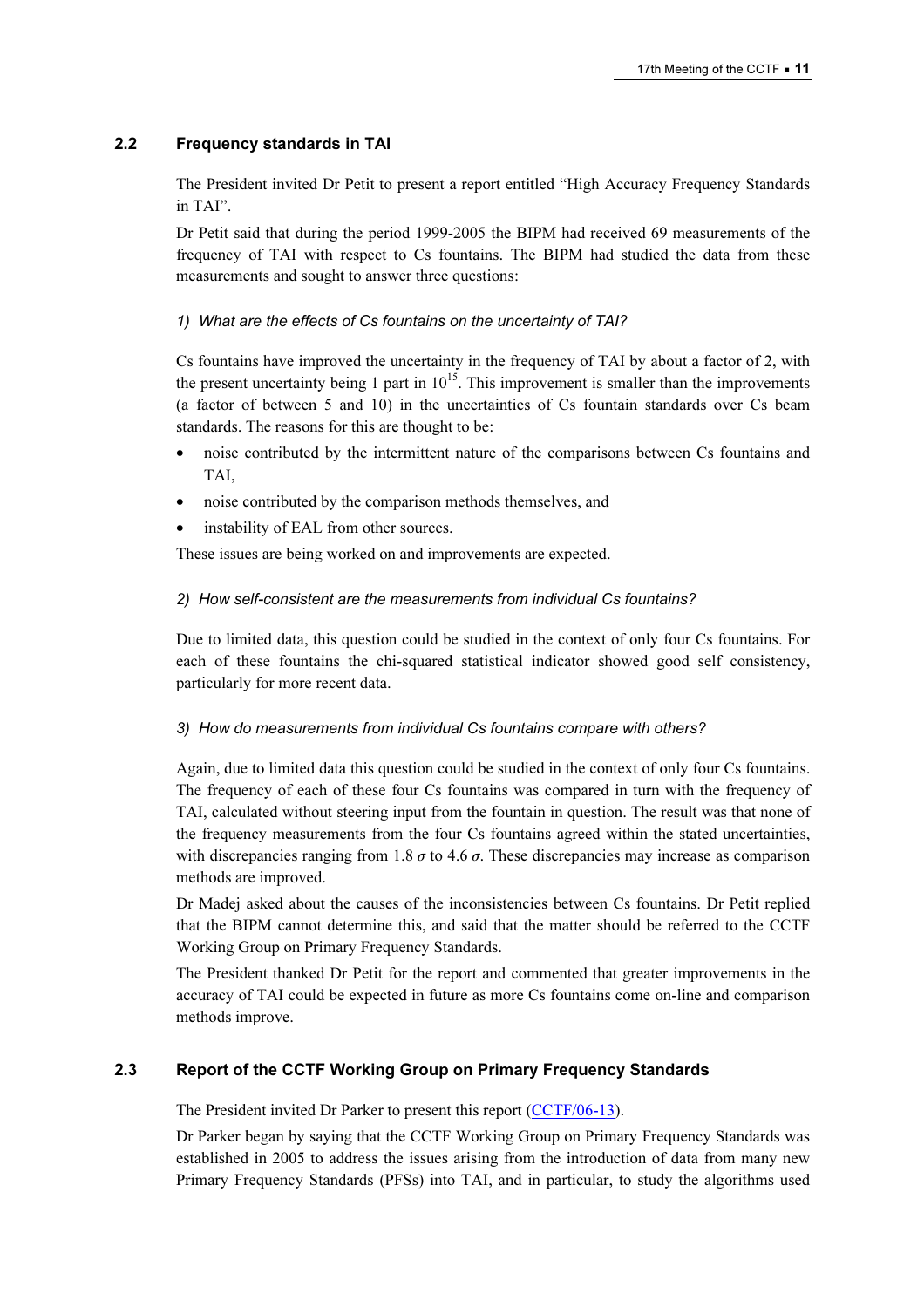and the associated accuracy calculations. The working group consists of 20 individuals from 13 metrology organizations, including the BIPM Time, Frequency and Gravimetry section.

The terms of reference of the working group are to:

- develop and propose standards for the documentation of frequency biases and uncertainties, operational details, and frequency transfer uncertainties for a PFS,
- develop and propose standards for the reporting of the results of a PFS evaluation to the BIPM,
- provide a forum to evaluate and discuss consistency among primary frequency standards,
- provide a forum to discuss and assess overall knowledge of the accuracy of the SI second for use in establishing the frequencies of secondary standards (microwave and optical) and possibly an eventual redefinition of the second,
- interact with the BIPM on issues related to PFS contributions to the accuracy of TAI, particularly in the process of integration of the first reports of a standard,
- encourage and facilitate direct comparisons between primary frequency standards, and
- encourage and support laboratories with new standards under construction.

The working group has met twice: in August 2005 and March 2006, and a one-day workshop is planned for May 2007 adjacent to the European Frequency and Time Forum meeting.

Dr Parker reported that the formula used to calculate the uncertainty of frequency transfers into TAI has been updated to incorporate the time uncertainties for UTC that are now published in Circular T and to take account of the fact that flicker phase noise now dominates data from modern high accuracy time transfer technologies (ie: TWSTFT, GPSCP, GPS P3, etc). The old formula was based on the characteristics of GPS common view time transfer. The new formula yields reductions in uncertainties by a factor of between 2 and 3 for most laboratories. Dr Parker noted that frequency transfer uncertainty remains as a significant, and often dominating, factor in the total frequency comparison uncertainty budget, and that in order to take advantage of frequency comparison data in steering TAI, prompt submission to the BIPM of a complete report on each frequency comparison is essential.

Dr Parker said that 73 comparisons between PFSs (including thermal beams) and TAI had been made between 2000 and mid-2006. Seven Cs fountains contributed to these comparisons. A chisquared statistical indicator for these comparisons of 1.3 indicates an error in PFS uncertainties of only 14 %, which is considered very satisfactory.

Dr Parker pointed out seven instances where data points from the same Cs fountain standard were not self consistent. Most of these came from the first three comparison reports from the standard, possibly indicating that experience improves the quality of reports. This led to a recommendation (included in Recommendation CCTF 3 (2006)) that when a new PFS comes on line the operators consider its long-term stability with respect to TAI before submitting a formal report. The working group concluded that there is evidence of systematic inconsistencies between some PFSs and that additional direct comparisons between Cs fountains are needed in order to properly evaluate their consistency.

Dr Parker concluded by saying that there is a need for a global assessment of the uncertainty in the SI second, and for consideration of alternative realizations of the second.

Dr McCarthy asked about the possibility of an organized campaign to compare PFSs. Dr Parker replied that the problem with this idea in the past has been unreliability of the PFSs making it difficult to maintain a comparison schedule, but reliability is improving dramatically, and comparisons following a schedule may be possible soon.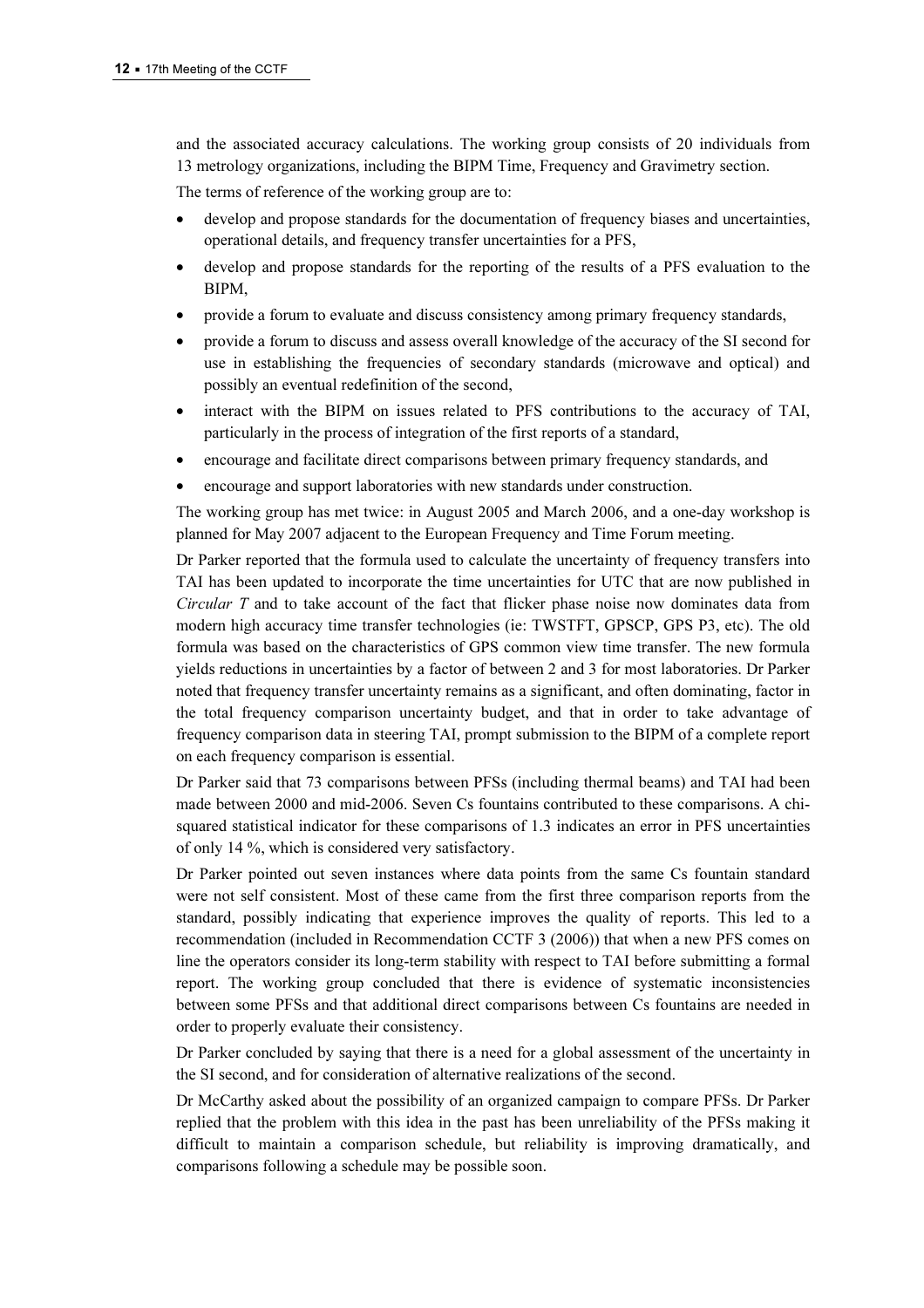The President thanked Dr Parker for the report and reminded the CCTF of the previous activities of the CCTF Working Group on Uncertainties in Primary Frequency Standards led by Dr Douglas, and noted that that this work is continuing under the present working group.

## 2.4 Report of the CCL-CCTF Working Group on Secondary Representations of the Second

The President invited Dr Riehle to present this report (CCTF/06-15).

Dr Riehle began by saying that the Working Gro[up on Secondary Representat](https://www.bipm.org/cc/CCTF/Allowed/17/ReportCCL-CCTFJWG_FRPG.pdf)ions of the Second was established in 2001 as a working group of the CCTF when it was clear that the accuracy of optical frequency standards would soon equal or exceed the accuracy of microwave frequency standards and that the establishment of optical frequencies as secondary realizations of the second would therefore be beneficial. In 2003, discussions between the CCTF and the CCL led to the formation of a Joint Working Group because the CCL Mise en Pratique had for some years listed recommended optical frequencies as secondary representations of the metre. In 2005, the Joint Working Group recommended to the CCL that a single list of optical frequencies be established as secondary realizations of the second, and consequently the metre, and that the Mise en Pratique Working Group be merged with the Joint Working Group. The CCL agreed to these proposals, which will be recommended to the CIPM (Recommendation CCTF 1 (2006)).

In 2006, the Joint Working Group selected five frequencies as secondary representations of the second. In order to be selected, the frequency was required to have an uncertainty that has been evaluated and documented to the same level as that is required for the inclusion of primary frequency standard data in TAI. Further, the uncertainty was required to be no more than about a factor of 10 greater than the primary frequency standards of the day. The selected frequencies are:

- the unperturbed ground-state hyperfine transition of  $87Rb$  with a frequency of  $f_{87}Rb = 6834682610.904324 Hz$  and an estimated relative standard uncertainty of  $3 \times 10^{-15}$ .
- the unperturbed optical 5s  ${}^{2}S_{1/2}$  4d  ${}^{2}D_{5/2}$  transition of the  ${}^{88}Sr^{+}$  ion with a frequency of  $f$  $88$ <sub>Sr</sub><sup>+</sup> = 444 779 044 095 484 Hz and a relative standard uncertainty of 7 × 10<sup>-15</sup>,
- the unperturbed optical  $5d^{10}$  6s  ${}^{2}S_{1/2}$  ( $F = 0$ )  $5d^{9}$  6s<sup>2</sup>  ${}^{2}D_{5/2}$  ( $F = 2$ ) transition of the  ${}^{199}Hg^{+}$ ion with a frequency of  $f^{199}Hg^{+}= 1064 721 609 899 145 Hz$  and a relative standard uncertainty of  $3 \times 10^{-15}$ .
- the unperturbed optical 6s  ${}^{2}S_{1/2}$  ( $F = 0$ ) 5d  ${}^{2}D_{3/2}$  ( $F = 2$ ) transition of the  ${}^{171}Yb^{+}$  ion with a frequency of  $f_{171}V_{\rm b}$ + = 688 358 979 309 308 Hz and a relative standard uncertainty of  $9 \times 10^{-15}$ , and
- the unperturbed optical transition  $5s^2$   ${}^1S_0 5s5p$   ${}^3P_0$  of an  ${}^{87}Sr$  with a frequency of ensemble with a frequency of  $f_{87} = 429228004229877$  Hz and a relative standard uncertainty of  $1.5 \times 10^{-14}$ .

These frequencies will be recommended to the CIPM as secondary realizations of the second (Recommendation CCTF 2 (2006)).

Dr O'Brian asked how additional secondary optical representations of the second beyond the existing four recommended optical frequencies should be proposed. Dr Riehle replied that the Joint Working Group studies proposals in response to a questionnaire circulated prior to the Joint Working Group meetings. He noted that it is the responsibility of the CCTF to recommend secondary representations of the second.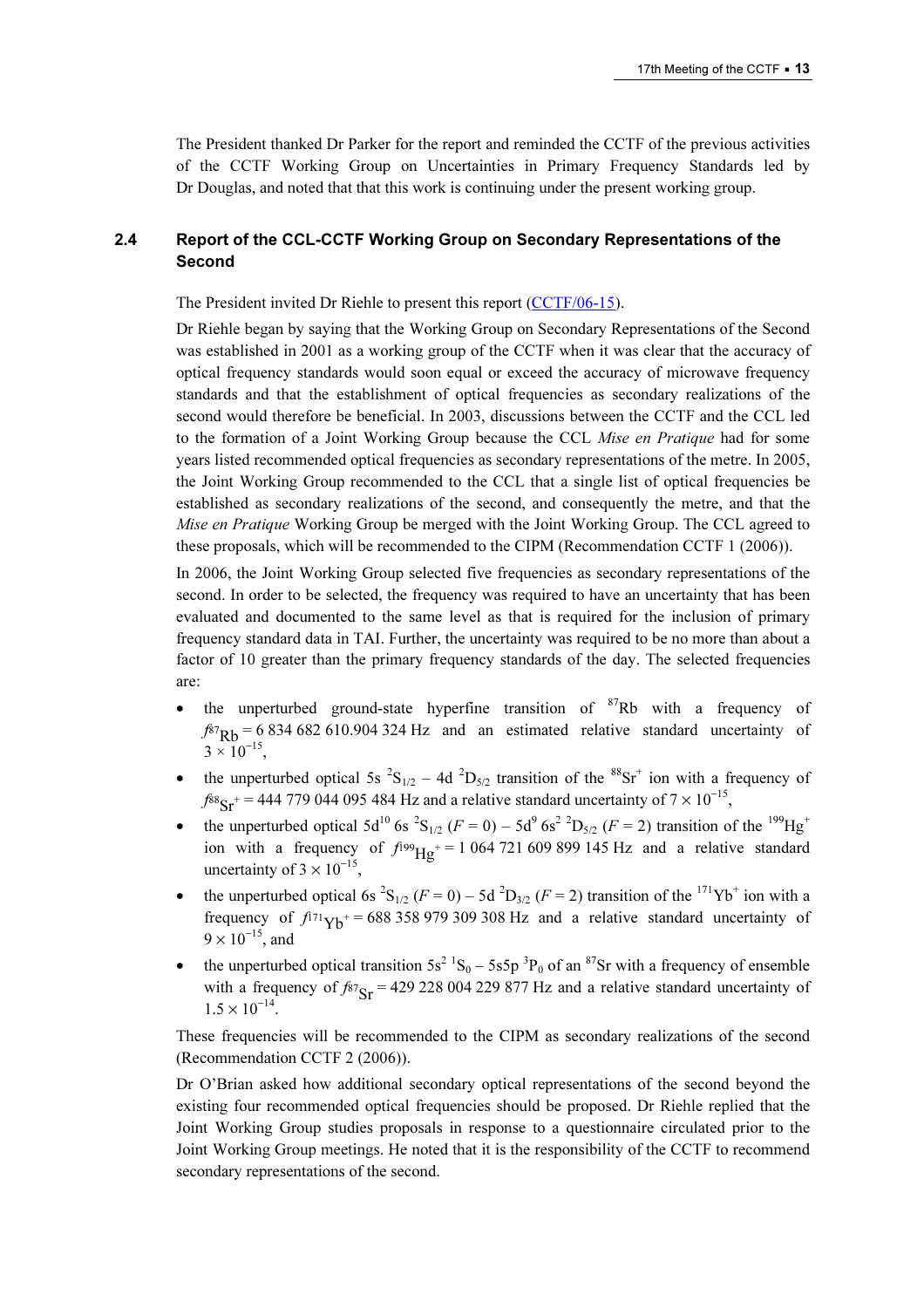The President asked Prof. Wallard if he was comfortable with the proposals in the Recommendations CCTF 1 (2006) and CCTF 2 (2006). Prof. Wallard replied that these Recommendations were timely and that he endorsed them.

Dr Riehle said that current long-distance time and frequency transfer methods are not good enough to take advantage of the accuracy of optical frequency standards, and consequently time scales are not yet able to benefit. New methods will have to be developed, including transportable standards, optical fibre links, optical satellite links and improved microwave links. Coordinated international activity will be needed for this work, together with interdisciplinary expertise in geophysics, gravitation and general relativity. Dr Riehle therefore proposed that the CCTF consider whether a recommendation to the CIPM is needed on this issue.

Dr de Jong commented that the performance of TWSTFT is improving, for example via higher chip rates on current modems, at the expense of using more bandwidth. Although these improvements increase the cost of TWSTFT, they are being driven by the demanding task of comparing Cs fountain standards. Dr de Jong said that it is premature to conclude that TWSTFT cannot be developed to meet the requirements of comparing optical frequency standards.

Dr Klepczynski remarked that since the TWSTFT community is now paying commercial rates for satellite time and bandwidth, realizing improvements by increasing bandwidth usage will be limited by cost. Dr Arias responded that the Joint Working Group realizes that it lacks the expertise to analyse fully the frequency transfer problem and believes that all possibilities should be studied.

Dr Levine pointed out that time and frequency comparisons are not the same. In particular, portable clock trips for time comparisons are difficult due to accumulated errors resulting from transport. Consequently, time transfer modes involving exchanging signals at a distance will be required for the foreseeable future.

Dr Tuckey said that in 2008 the European Space Agency is planning to fly, on a satellite called JASON, an experiment on laser time and frequency transfer called "T2L2".

The President reminded the CCTF that Dr Riehle was asking for guidance on how to proceed, and opened a discussion regarding whether a recommendation should be made to the CIPM, and whether a working group should be established to address this time transfer problem.

Dr Arias expressed the view that instead of adding this problem to the list of tasks of existing working groups, it would be better to form a new working group to ensure that a clear focus on the desired outcomes is maintained.

Dr Bauch pointed out that comparisons of fountains have been carried out very successfully without a dedicated working group. He put forward the alternative proposal that the Working Group on TAI form a study group for this purpose. Prof. Wallard spoke in support of Dr Arias, saying that the challenge is clear but the solution is not. Prof. Wallard said that this is a new initiative that requires strong driving, and that a dedicated working group would be more effective. Prof. Wallard also proposed a recommendation to encourage laboratories to address the problem of comparing optical frequency standards and disseminating their results, since this may help these laboratories secure budgets.

Dr Klepczynski proposed that the recommendation also mention the need for increased satellite bandwidth, so that it could be presented to INTELSAT in support of a request to make bandwidth available for testing new TWSTFT technologies.

Dr Riehle agreed with Prof. Wallard and Dr Arias, and with the proposal for a recommendation.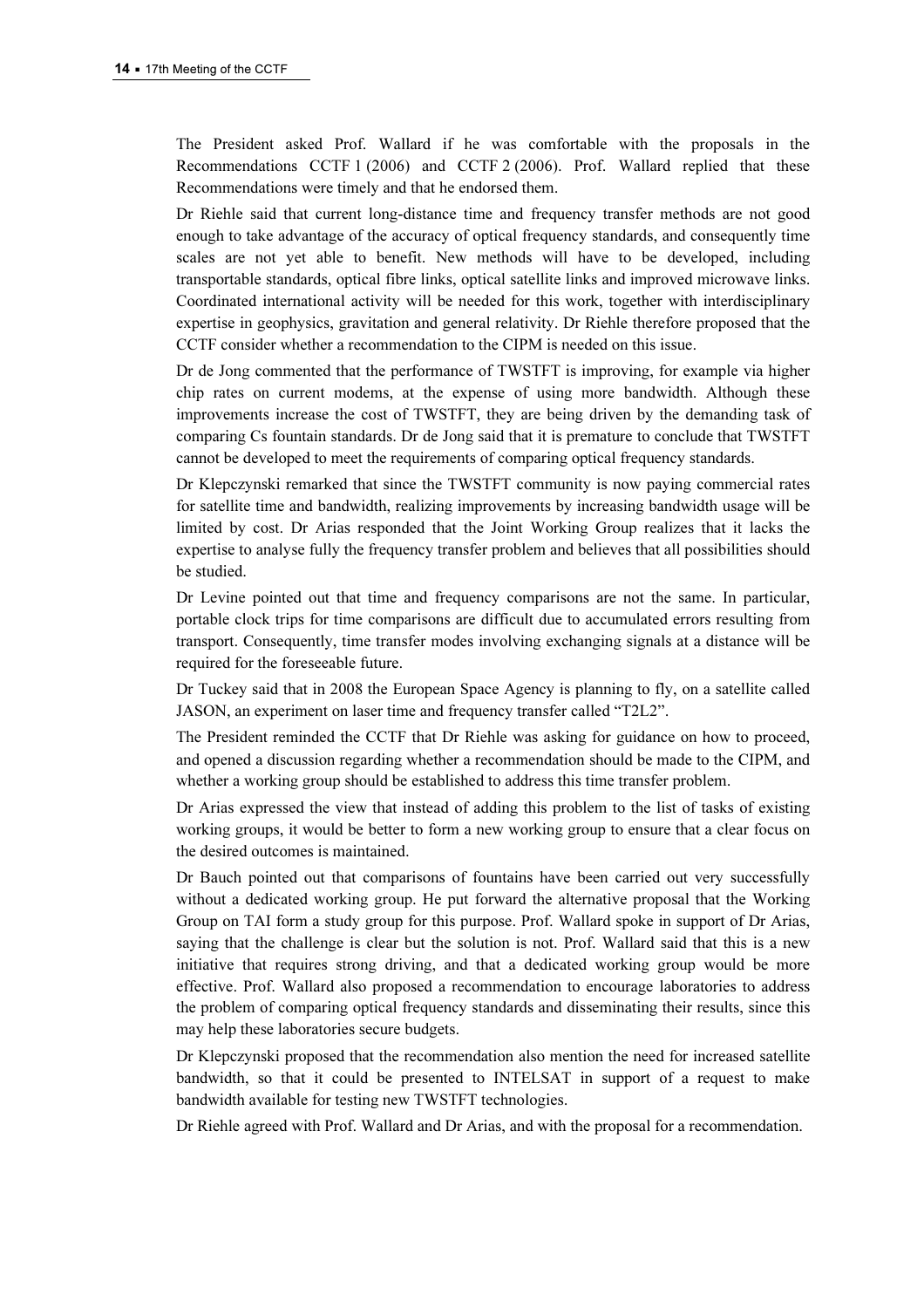Dr Boucher offered to propose a suitable expert from the IAU to join this working group. Dr de Jong suggested that the Working Group on TWSTFT should be involved and Dr Klepczynski agreed.

Dr Beard said that the ITU would like to be involved because it had been considering issues related to time and frequency transfer, and was particularly interested in whether frequency comparisons with uncertainties of 1 part in  $10^{15}$  could be achieved over comparison intervals of 1 day.

The President said that after listening to the discussion he was satisfied that the CCTF should establish a new working group on improving comparison methods for frequency standards. There was general agreement, and Dr Levine proposed that the working group should not be focussed exclusively on optical frequency standards, but should consider issues related to time and frequency transfer in general. The President agreed and asked Dr Bauch, Dr de Jong, Dr Ikegami, Dr Klepczynski, Dr Ohshima, Dr Riehle, Dr Robertsson and Dr Tuckey to meet and prepare a draft recommendation.

Later in the meeting the draft recommendation (Recommendation CCTF 6 (2006)) addressing the need of coordinating the development of advanced time and frequency transfer techniques was presented and accepted; a CCTF Working Group on Coordination of the Development of Advanced Time and Frequency Transfer Techniques was established. The President asked the BIPM to contact the chairs of the other CCTF working groups and request that they provide representatives on the new working group. He also proposed that Dr Tuckey be appointed Chair of the new working group.

In accepting the President's proposal, Dr Tuckey said that LNE-SYRTE has a long history of microwave standard development and has now moved into the field of optical frequency standards. The organization has also had a long involvement in GPS time transfer and TWSTFT activities.

The President thanked Dr Riehle and the Joint Working Group for the report, and complimented them on the consultative way in which they did their work.

#### 2.5 Report on the realization of Terrestrial Time

The President invited Dr Petit to present a report entitled "TT(BIPM): A realization of Terrestrial Time".

Dr Petit began by explaining that Terrestrial Time (TT) is a coordinate time in the relativistic sense and is defined by IAU2000 Resolution B9 to be related to Geocentric Coordinate Time by a scale factor. TT is therefore equal to proper time as realized by primary frequency standards on the geoid. TT is intended to be the most stable and accurate time scale available. This stability and accuracy is achieved by calculating TT once per year, using post-processed and smoothed monthly estimates of EAL and data from primary frequency standards. During the period 1993- 2006, the frequency uncertainty of TT has improved from 6 parts in  $10^{15}$  to 1 part in  $10^{15}$ . The present frequency accuracy of TT is significantly better than that of TAI because TAI is produced in semi-real time and consequently with less available data and knowledge. TT reaches a maximum stability of 4 parts in  $10^{16}$  at averaging times of one month.

Dr Petit said that all frequency transfers from primary frequency standards to TT will use the new formula developed by the Working Group on Primary Frequency Standards, and that data from secondary realizations of the second may also be used.

The President thanked Dr Petit for the report and commented that the advantages of TT are being highlighted by the improving accuracy of optical frequency standards.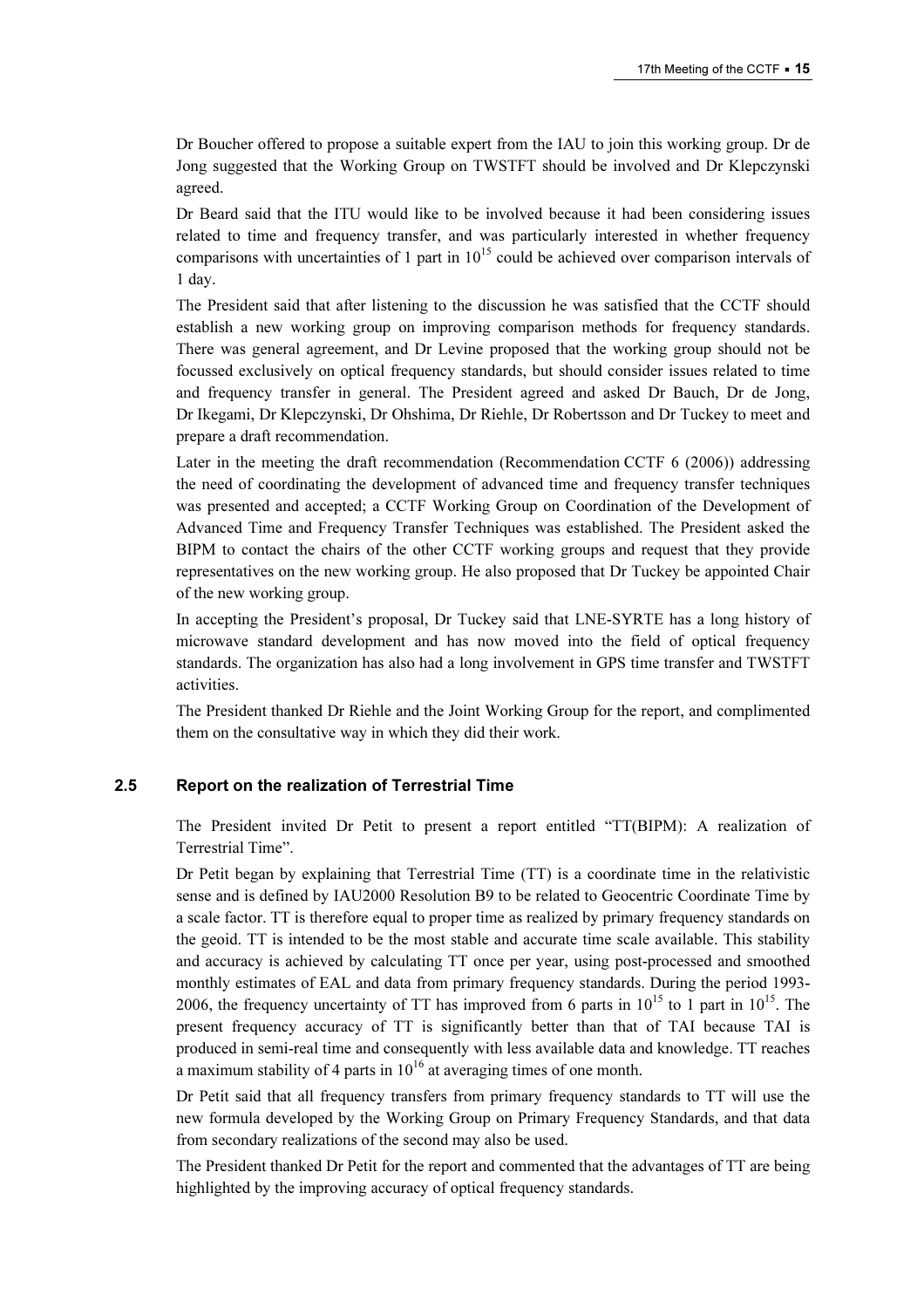## 3 PRESENT STATUS OF TAI

#### 3.1 Report of the BIPM Time, Frequency and Gravimetry section

The President invited Dr Arias to present this report (CCTF/06-26).

Dr Arias said that as part of the integration [of frequency and gravimetry ac](https://www.bipm.org/cc/CCTF/Allowed/17/CCTF06-BIPM.pdf)tivities into the BIPM Time section, four new staff members had been appointed since the last CCTF meeting in 2004, and the name of the section had been changed accordingly.

The frequency stability of EAL is now 4 parts in  $10^{16}$  at an averaging time of 40 days, and the frequency accuracy of TAI is estimated as a few parts in  $10^{15}$ . EAL is calculated post-real time, and 58 laboratories in NMIs and observatories contribute data from about 300 clocks each month. Of these clocks, 65 % are high performance HP5071A Cs standards and 21 % are hydrogen masers. The hydrogen masers contribute to the stability of EAL and TAI, but not to the frequency accuracy of TAI.

In 2000 the weighting algorithm for incorporation of clocks into EAL was changed, and since that time the fraction of clocks at maximum weight has dropped from 50 % to 13 %. The total number of contributing clocks has increased by 20 % since 1995.

The frequency accuracy of TAI is derived mainly from 11 primary frequency standards, of which seven are Cs fountains. The accuracy and stability of TAI has been improved by changes to the algorithm used to steer its frequency, and since July 2004 the maximum monthly steer has been reduced from 1 part in  $10^{15}$  to 0.7 parts in  $10^{15}$ .

Dr Arias noted that in the period 2004 to 2006 the time transfer techniques used to supply data for incorporation in EAL/TAI had improved significantly. The number of laboratories with calibrated receivers has increased, and type A uncertainties have been reducing, particularly as a result of introducing new GPS techniques such as P3, based on geodetic receivers.

Dr Arias stressed that there was still much work to be done through calibration campaigns and other means to reduce further the type B uncertainties\*.

The Time, Frequency and Gravimetry section has been cooperating with several other organizations, including:

- IERS on conventions and space-time references,
- OMP and other observatories on pulsar time,
- $LNE-SYRTE$  on atom interferometry,
- $LNE-SYRTE$  on high accuracy time transfer,
- ITU-R on the future of UTC and participation in the Special Rapporteur Group of Study Group 7,
- IAU on Commissions 19 (Rotation of the Earth) and 31 (Time), and
- $\bullet$  IUGG as a member.

 $\overline{a}$ 

In concluding, Dr Arias said that the BIPM Time, Frequency and Gravimetry section has established a Quality Management System for the process of preparing Circular T and for its work in the timing laboratory. The Quality Management System has been externally audited. In addition, since the last CCTF meeting in 2004 the staff of the Time, Frequency and Gravimetry section have published 60 papers.

<sup>\*</sup> See Recommendation CCTF 5 (2006).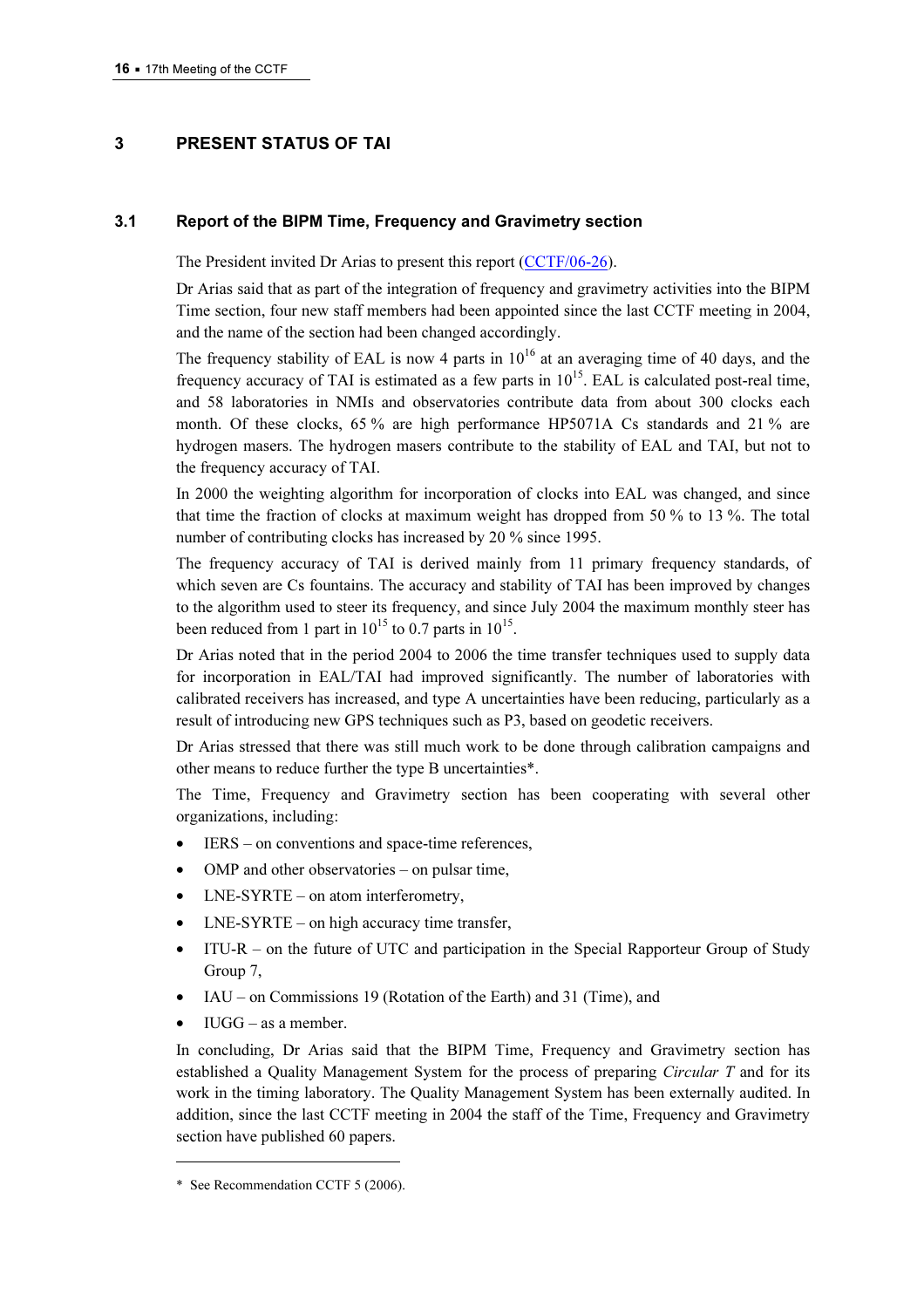The President thanked Dr Arias for the report, and remarked that he was impressed with the amount and quality of work of the Time, Frequency and Gravimetry section.

#### 3.2 Report of the CCTF Working Group on TAI

The President invited Dr Tavella to present this report (CCTF/06-34).

Dr Tavella began the report by saying that 7[1 delegates representing 25](https://www.bipm.org/cc/CCTF/Allowed/17/CCTF2006-PRES06.pdf) laboratories and 27 countries attended the 7th meeting of laboratories contributing to TAI at the BIPM on 13 September 2006. The meeting noted the possibility of correlated frequency drifts in commercial Cs clocks which may be affecting EAL. As yet there is no clear evidence of electronic or physical effects which could explain these drifts.

Dr Tavella said that many laboratories are now operating geodetic receivers in time transfer applications, and that these receivers have produced promising results. These results have led to a draft recommendation (Recommendation CCTF 4 (2006)) that encourages timing laboratories to operate such receivers.

The 7th meeting of laboratories contributing to TAI also discussed the evaluation of the uncertainty in  $[UTC - UTC(k)]$ . It was agreed that correlation and comparison uncertainties within laboratories could be important and should be studied, but that the uncertainty in the internal delay of timing receivers was probably the most important factor. It was also clear that correct communication of data and timing system configuration to the BIPM is extremely important.

Dr Tavella said that the CCTF Working Group on TAI established two study groups in 2005: one on the use of the GPS All-In-View (AIV) time transfer technique in TAI, chaired by Dr Levine, and one on optimization of timing links for TAI, chaired by Dr Matsakis\*.

The CCTF Working Group on TAI has a sub-group on algorithms, chaired by Dr Tavella. This sub-group will host the Fifth International Symposium on Time Scale Algorithms in March 2008 in San Fernando, Spain, co-sponsored by the BIPM, the INRIM, the ROA and the USNO.

Finally, Dr Tavella presented a draft declaration (Declaration CCTF 1 (2006)) for the reorganization of the CCTF Working Group on TAI, enlarging its membership to encompass other organizations with an interest in TAI and strengthening ties with other CCTF Working Groups. Dr Tavella also pointed out that her term as Chair of the Working Group has now covered two consecutive meetings of the CCTF and is therefore completed.

## 4 FUTURE DEVELOPMENTS FOR UTC AND TAI

 $\overline{a}$ 

## 4.1 Report of the Study Group on the GPS All-In-View (AIV) Time Transfer Technique

The President invited Dr Levine to present this report (CCTF/06-17).

Dr Levine began by saying that the GPS AIV te[chnique takes advantage of](https://www.bipm.org/cc/CCTF/Allowed/17/cv_aiv_report.pdf) the fact that all GPS satellites share a common reference time scale. This allows time transfers over baselines longer

<sup>\*</sup> These study groups presented reports to the CCTF as part of this agenda item.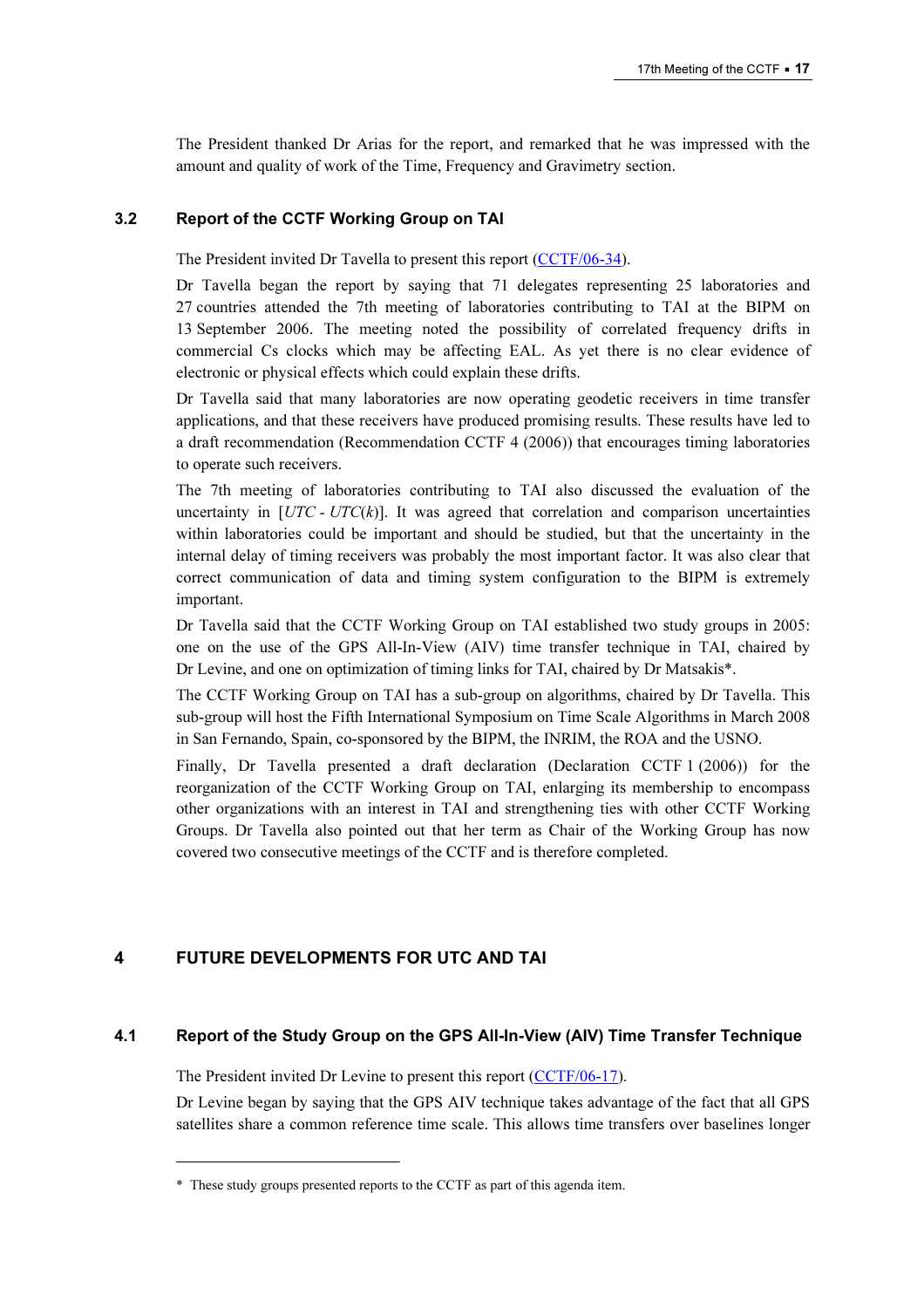than can be achieved with a single common view (CV) link, since it is not necessary for both participating ground stations to receive signals from a particular satellite simultaneously. However, the AIV technique depends heavily on precise ephemerides for the whole constellation, which makes it less useful than CV for real time applications. The AIV and CV techniques converge over short baselines where the same satellites are in view of both ground stations.

Compared with the CV technique, AIV has demonstrated reductions of typically 1.5 ns in the type A uncertainties of long baseline time transfers. In some cases, this represents a 100 % improvement. Of 30 timing links studied, all but two showed an improvement when AIV processing was used. Dr Levine pointed out that for most laboratories the type B uncertainties are much larger than the type A uncertainties, so much of the benefit of the AIV processing technique will only be realized in TAI when calibration uncertainties are reduced.

Dr Levine concluded by pointing out that separate AIV processing will be required for the GPS, Galileo and GLONASS systems due to their different time references.

## 4.2 Report of the Study Group on the Optimization of Time Transfer Links

The President invited Dr Matsakis to present this report (CCTF/06-06).

Dr Matsakis summarized a detailed report in which the uncertainty analysis of time transfer links was reviewed in the light of present understanding of the theory and practice of time transfer.

The study group defined two types of uncertainties: site-based uncertainties and link-based uncertainties. Site-based uncertainties (eg: uncertainties in receiver delays) affect only the site (laboratory) in question, are independent of link topology and are not reduced by averaging redundant links. Link-based uncertainties (eg: delays introduced to GPS CV time transfer by the ionosphere), on the other hand, are dependent on link topology and are reduced by averaging redundant links. A complication arises at so-called "crossover" sites, where two different time transfer modes are in use (eg: GPS CV and TWSTFT). When crossover sites are used in multistep timing links, the site-based uncertainties of each time transfer mode do not always cancel, but instead propagate into link-based uncertainties.

The outcome of these considerations is that link-based uncertainties have a greater impact on TAI than site-based uncertainties, and that the number of crossover sites used in links between laboratories should be minimized. Furthermore, although the algorithm for calculating TAI rejects data from laboratories with unstable local timescales (site-based noise) by allocating low or zero weighting, such laboratories can still degrade TAI if they are "pivots", that is, if they form part of a multi-step timing link, due to conversion of site-based noise to link-based noise. This can occur at crossover sites, or at sites where time transfers are not continuous or simultaneous along each arm of the link. Sites with low or zero weighting in the TAI algorithm, but which nevertheless form part of timing links, are known as "virtual pivots".

The AIV processing method was recommended for GPS data by the working group since the concept of virtual pivots does not arise.

Finally, Dr Matsakis said that the study group had found that averaging of redundant links between laboratories was not promising for either the GPS or TWSTFT time transfer modes, since it does not reduce the site-based noise which can, in turn, propagate into link-based noise. The study group recommended instead that the GPS carrier-phase technique be further developed.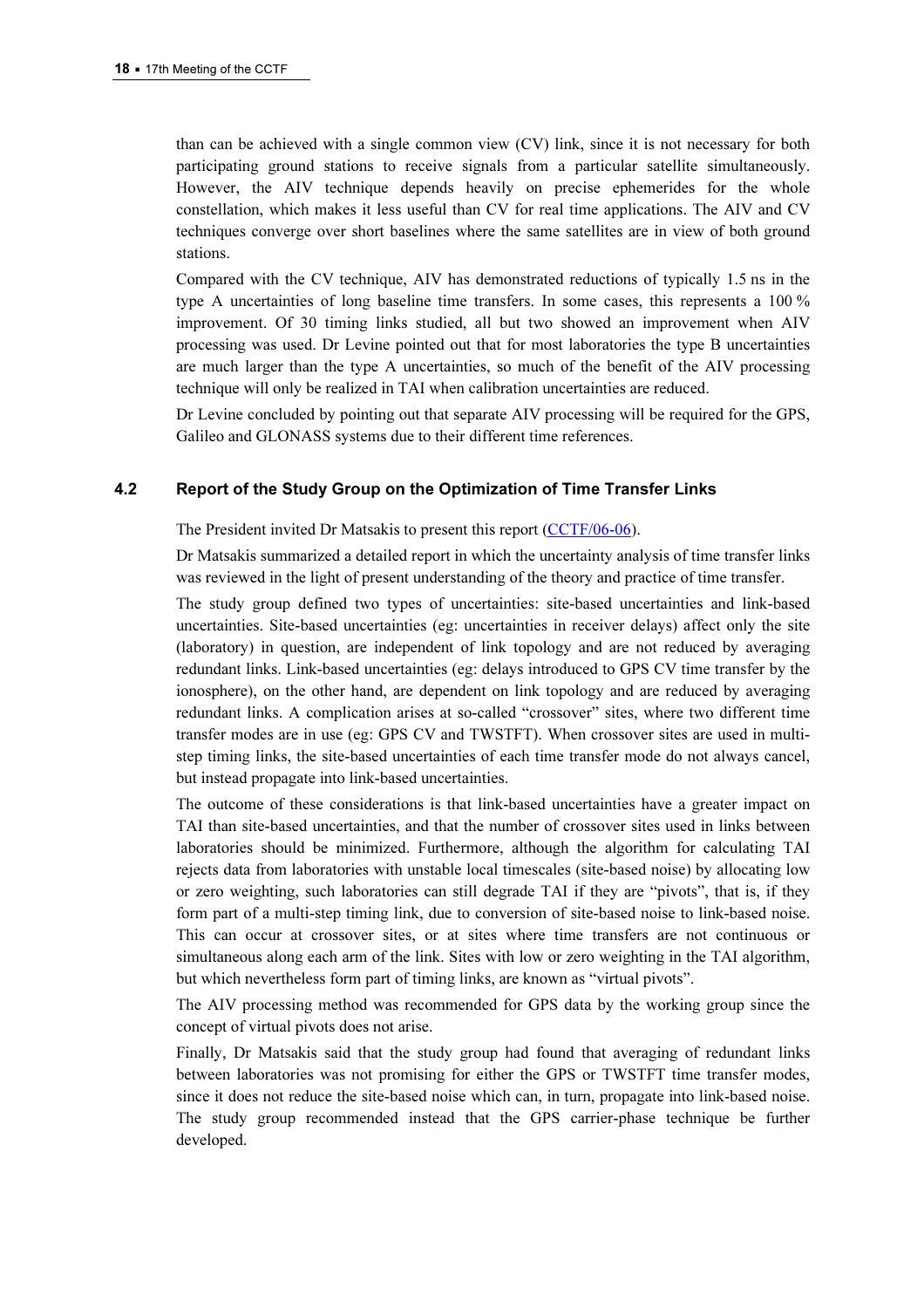#### 4.3 Use of PPP for TAI links

The President invited Dr Petit to present this report.

Dr Petit said that although the BIPM has been using data from geodetic GPS receivers for calculating TAI links for several years, only the code portion of the data has been used. It is clear that it would be beneficial to make use of the carrier-phase portion of the data.

Several approaches for processing carrier-phase data for timing purposes are available, and it is considered that the technique known as Precise Point Positioning (PPP) is the most promising.

The PPP technique uses IGS satellite ephemerides and clock products to calculate the difference between each station clock and the IGS time reference, and is already in general use for contributing data to the IGS time scale. The PPP technique is consequently similar to the AIV time transfer method, except that PPP uses carrier-phase data in addition to code data.

The BIPM has been using software (known as GPSPPP) which has been developed by the geodetic group at NRC Canada to process RINEX data from geodetic receivers operated by several timing laboratories around the world. The clock epoch solutions calculated by the BIPM for these laboratories using GPSPPP agree with the IGS final clock products within 200 ps, giving confidence in the integrity of the software and the technique.

A comparison between four months of PPP data and data from a TWSTFT Ku-band link has demonstrated RMS differences of between 0.4 ns and 1 ns. Diurnal signatures and long term trends of up to 2 ns were also observed, but are not yet understood.

A 3-cornered-hat comparison using PPP, a Ku-band and an X-band TWSTFT link showed that each mode of time transfer was stable within about 300 ps over averaging times of up to 10 days, and that PPP is generally the most stable over these averaging times. A long term trend of about 2 ns was also observed. This trend appeared to be in the PPP link but is not yet understood.

Dr Petit concluded by saying that the BIPM has found the NRC package to be reliable, that the PPP results are satisfactory, and that calibration information needs to be transmitted separately or included in the RINEX format. Finally, more workers are needed, particularly in the current development and testing phase.

Dr Arias pointed out that Recommendation CCTF 4 (2006) concerns the use and study of GPS carrier-phase techniques for time transfer and that this encompasses the PPP technique.

## 5 REDEFINITION OF UTC: PRESENT SITUATION

The President invited Dr Beard to present this report.

Dr Beard said that in 2000 the ITU formed the Special Rapporteur Group on UTC (SRG) to address issues related to the definition and uses of UTC. The SRG considered a range of issues, including:

- proliferation of *ad hoc* system time as time scales (eg: GPS Time),
- use of TAI, and
- interfacing of multiple systems with different time scales.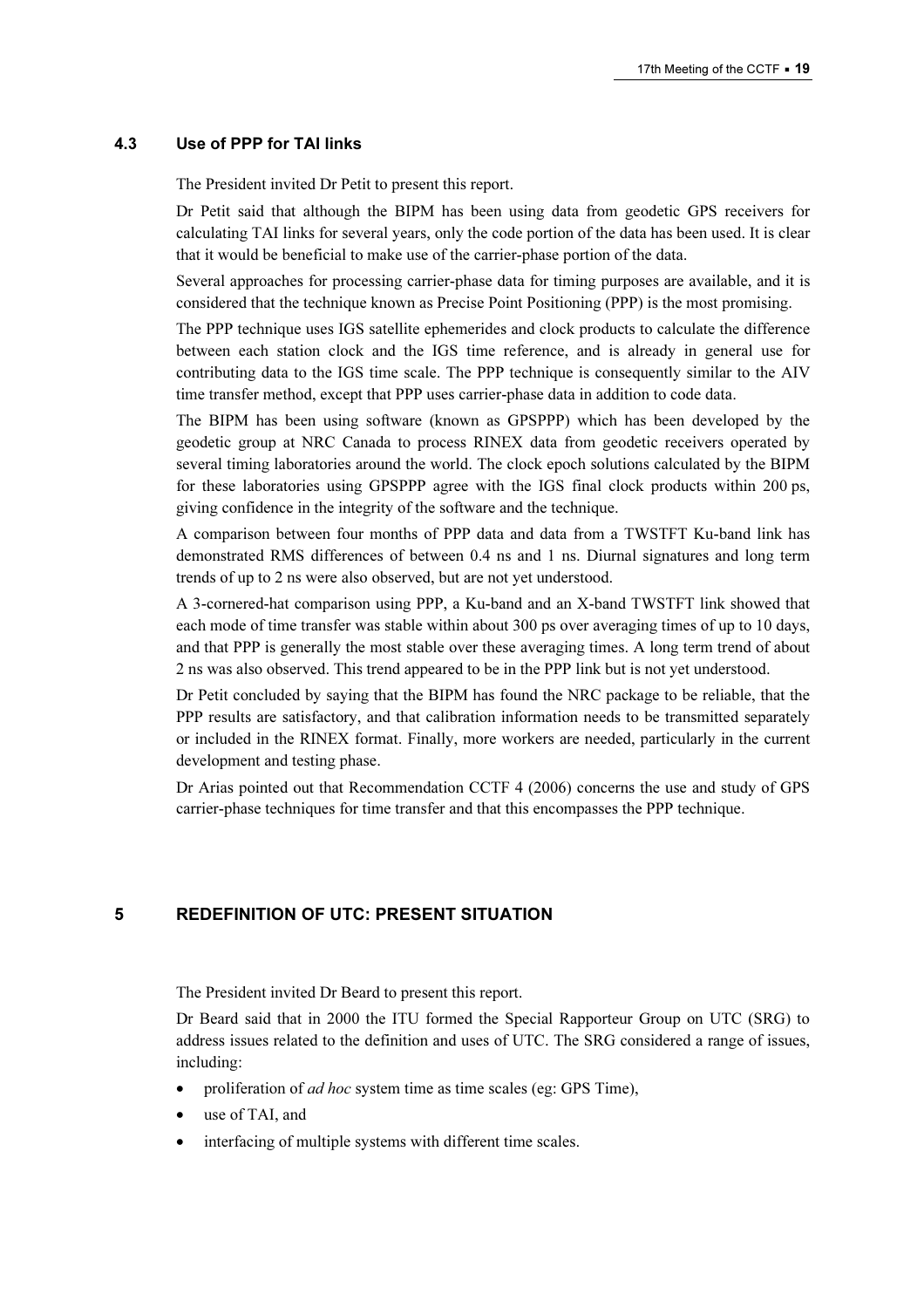The SRG compiled a report for publication on the ITU website in 2006 and, having completed its tasks, was disbanded in September 2006.

The SRG sent a questionnaire to 12 international bodies in 2005 to obtain information related to the impact and implementation of leap seconds. It was expected that the insertion of a leap second in December 2005 would help bring these issues into focus.

Ten responses were received, of which six were from timing laboratories and two were from agencies operating satellites. There was no response from the agency responsible for the Galileo GNSS system.

Of the responses received, only three expressed satisfaction with UTC in its present form. Some agencies also reported minor problems related to GPS-driven equipment, NTP time servers and related networking equipment.

The responses from timing centres regarding the implementation of the 2005 leap second indicated few or no problems. There was, however, a lack of uniformity in how the 2005 leap second was accommodated, with some agencies reporting that this was accomplished by effectively changing the length of a second at the time of the leap second.

Media interest around the leap second highlighted the confusion of the general public regarding time scales and their purposes, and it appears that the purpose and utility of UTC has become unclear. Particular issues included confusion over the relationship between UTC and UT1, and the reasons for leap seconds.

The SRG concluded that the majority of system operators are coping with the time irregularities introduced by leap seconds, but that the elimination of leap seconds from UTC would facilitate many applications requiring a continuous time reference.

ITU Working Party 7A has confirmed that any changes in the definition of UTC would have to be accepted at the World Radio Conference (WRC), and that clarifying information would be required for the briefing of WRC delegates. Working Party 7A further determined, at its 2006 meeting, that further analysis and dissemination of information would be required before a formal recommendation on the subject of leap seconds in UTC could be agreed.

The points needing to be emphasized to the WRC included:

- the proliferation of internal time scales due to a lack of a standard continuous time scale,
- UTC is the only time realized in time laboratories and disseminated with time signals, and
- TAI is the basis for UTC and provides a frequency reference.

Dr Beard said that the introduction of a new continuous time scale as an alternative to removing leap seconds from UTC would be very disruptive and confusing. Furthermore, following this path would be inconsistent with the original motivation for the introduction of UTC, which was intended to be a common time scale for broadcast coordination.

Finally, on behalf of the ITU, Dr Beard asked for the assistance of the CCTF in the following tasks:

- establishing how leap seconds are accommodated,
- providing clarification of time scales, their realization and their uses,
- clarification of the dangers of *ad hoc* system time scales,
- clarification of the relationship between UTC and UT1 and the definition of UT1,
- determination of the impact of the radiocommunications community transitioning to another time scale, and
- reviewing standards for timing systems and their use.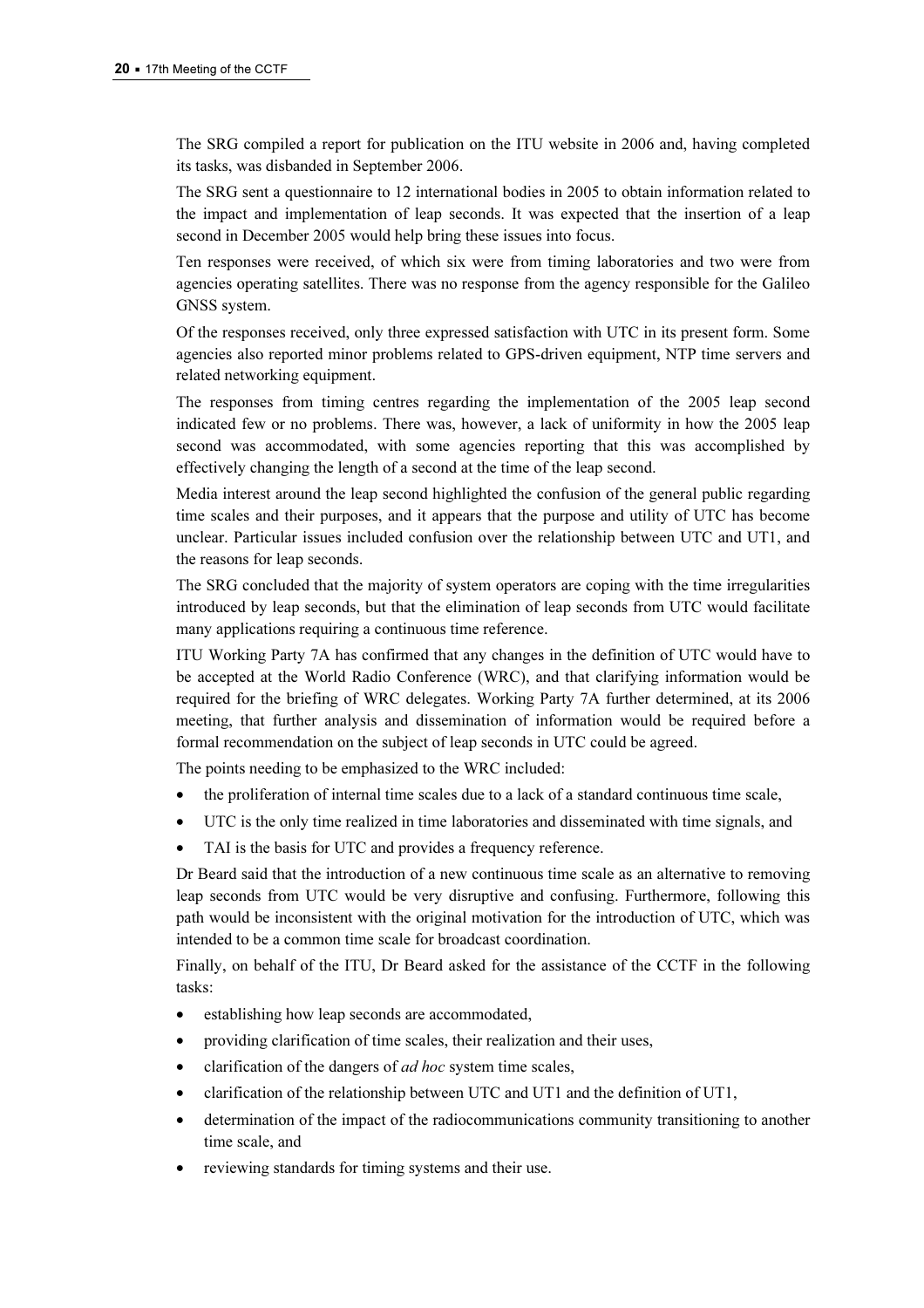The President suggested that each member of the CCTF write to Dr Beard regarding these issues, and proposed to Prof. Wallard that the BIPM should express an opinion. The President then asked about the responses from the technical unions. Dr Steele said that URSI had not yet arrived at a formal view. Dr Boucher said that he was not aware of IUGG having formed a view. Dr McCarthy said that the IAU had written to the ITU in response to the request for organizations to report their experiences with the most recent leap second. The letter said that the IAU experienced no major problems, but was concerned about the effort required to accommodate the leap second.

Dr Boulanger suggested that TAI should serve the purpose of a continuous time scale, and noted that NRC broadcasts TAI via NTP servers. Dr Arias responded that TAI is not a disseminated time scale, it is not defined or endorsed for broadcast by the ITU, and the ITU would need to take action to change this. Dr Beard said using TAI as a new broadcast time scale would create difficulties and instead many organizations have established their own internal time scales (eg: IGS uses IGS time for data collection). Significant problems would arise if the ITU abandoned UTC because UTC was originally intended to be, and is widely accepted as, the timescale for broadcast purposes.

Dr McCarthy said that USNO is planning to establish an NTP server disseminating UT1. The server will become available in January 2007.

The President pointed out that TT is another candidate for a continuous time scale, and asked Dr Petit to comment. Dr Petit said that like TAI, TT is not a disseminated time scale, and that it is not yet used by the general public.

The President proposed that the CCTF should form a view on the issue of leap seconds, and that the BIPM should write to the ITU on this subject and that the content of the letter should be developed by a working group established for this purpose. Prof. Wallard agreed with the proposal, and added that the BIPM had received a formal request from ITU for information on this issue.

The President proposed that the working group should consist of:

- Dr Arias representing the BIPM,
- Dr Boucher representing the IUGG,
- Dr McCarthy representing the IAU,
- Dr Beard representing the ITU,
- Dr Koshelyaevsky representing the laboratories contributing to TAI,
- Dr Steele representing URSI, and
- Dr Boulanger.

The President requested that the draft letter be prepared for Prof. Wallard's consideration within one month.

Dr Levine pointed out that the issue of leap seconds is mainly political, not technical, and said that this should be taken into account. Prof. Wallard responded that he was well aware of the political issues, but he believes that a letter from the BIPM addressing the technical issues is nevertheless valid and useful.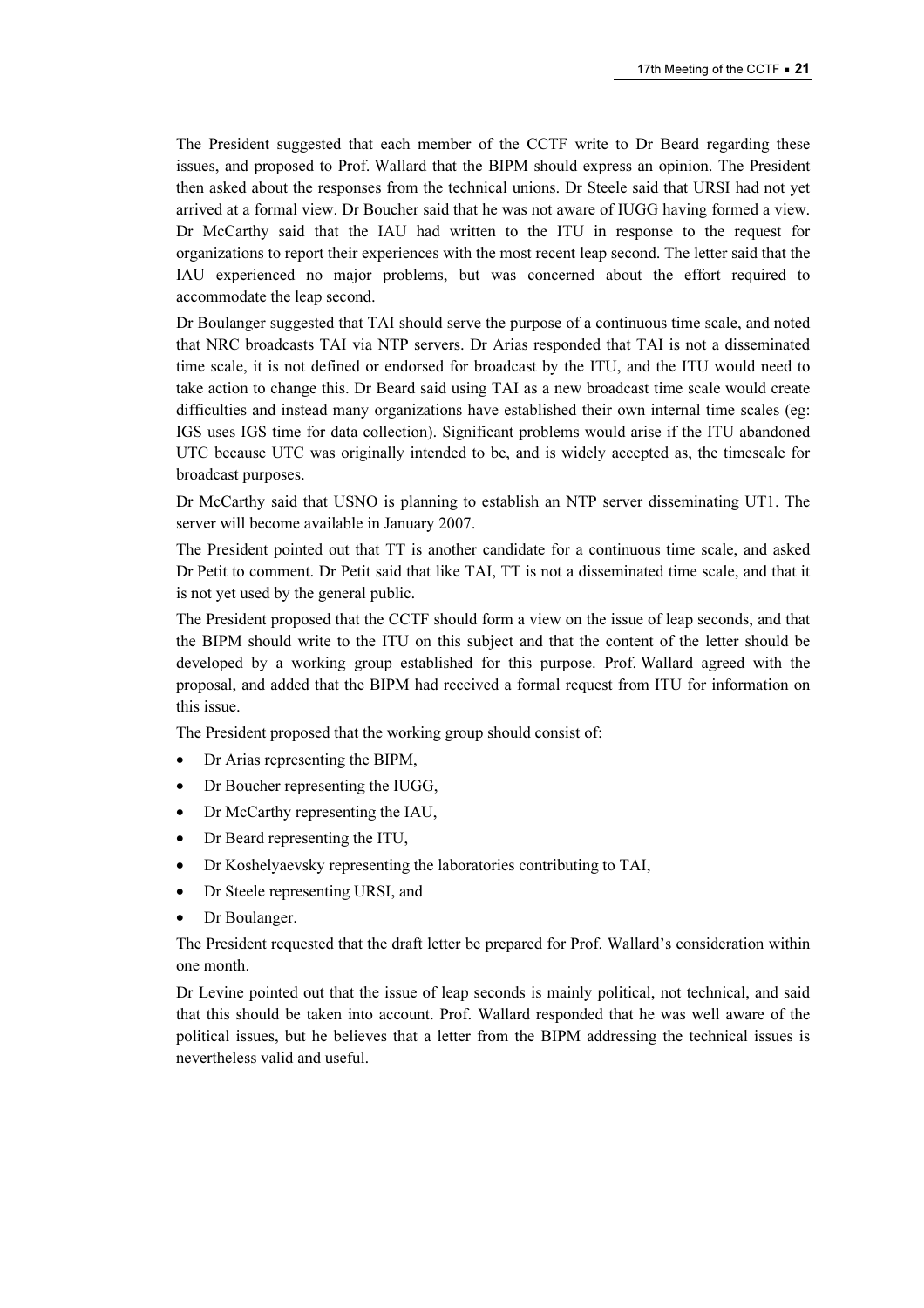## 6 TIME AND FREQUENCY TRANSFER METHODS

#### 6.1 Report of the CCTF Working Group on TWSTFT

The President invited Dr Klepczynski to present this report (CCTF/06-22).

Dr Klepczynski began by saying that the Workin[g Group had met 14 times, the](https://www.bipm.org/cc/CCTF/Allowed/17/TWSTFT_Chair_Report_090915.pdf) most recent meeting occurring on 10-12 September at the Observatoire de Paris. The continued interest in TWSTFT is an indication that it is complementary to the other time transfer modes, including GPSCV, P3, GPS carrier-phase, and others. The TWSTFT mode is particularly important to the new GNSS systems and augmentations under development, such as Galileo, GAGAN and QZSS. In particular, TWSTFT is important because it independent from the GNSS-based modes, and is an essential cross check of their performance.

The international cooperation in TWSTFT activities consists of three regions: North America, Europe and the Pacific Rim, with two, eight and seven active stations respectively, as in September 2006.

Calibration of the stations is obviously critical and to date there have been five campaigns using a portable Ku-band calibration system in Europe and North America, but none in the Pacific Rim region. An X-band calibration system, which uses military satellites, has been circulated seven times in the European and North American regions. The BIPM has been circulating a GPS-based calibration up to three times per year in recent years.

The TWSTFT cooperation is now at a critical stage because of a notification received from INTELSAT in March 2006 saying that further TWSTFT activity on INTELSAT satellites must be on a fully commercial basis. Dr Parker of NIST has negotiated a five year contract with INTELSAT giving the North American and European regions access to three satellite transponders on a non-pre-emptible basis. The cost of this contract has been met by NIST and PTB, and these organizations are discussing an appropriate basis for sharing these costs with participating stations.

Future tasks for the working group include the establishment of improved links between the TWSTFT regions, in particular with the Pacific Rim region. In addition, there is scope for improving the performance of TWSTFT using carrier-phase techniques.

The President thanked Dr Klepczynski and the working group for their contributions, and for their part in the negotiation of the new contract with INTELSAT.

#### 6.2 Calibration of GPS equipment at the BIPM

The President invited Dr Lewandowski to present this report.

Dr Lewandowski began by saying that the BIPM Time, Frequency and Gravimetry section is now using new combined geodetic/timing systems for its calibration campaigns. These systems were developed by the Astrogeodynamical Observatory of Poland in collaboration with the BIPM, and generate CA, P1, P2, P3, CGGTTS and RINEX output products.

Six calibration campaigns have been completed since 2004 and, to date, the GPS equipment of 20 out of the 50 laboratories contributing to TAI has been calibrated. In the remainder of 2006 10 more laboratories are scheduled for calibration.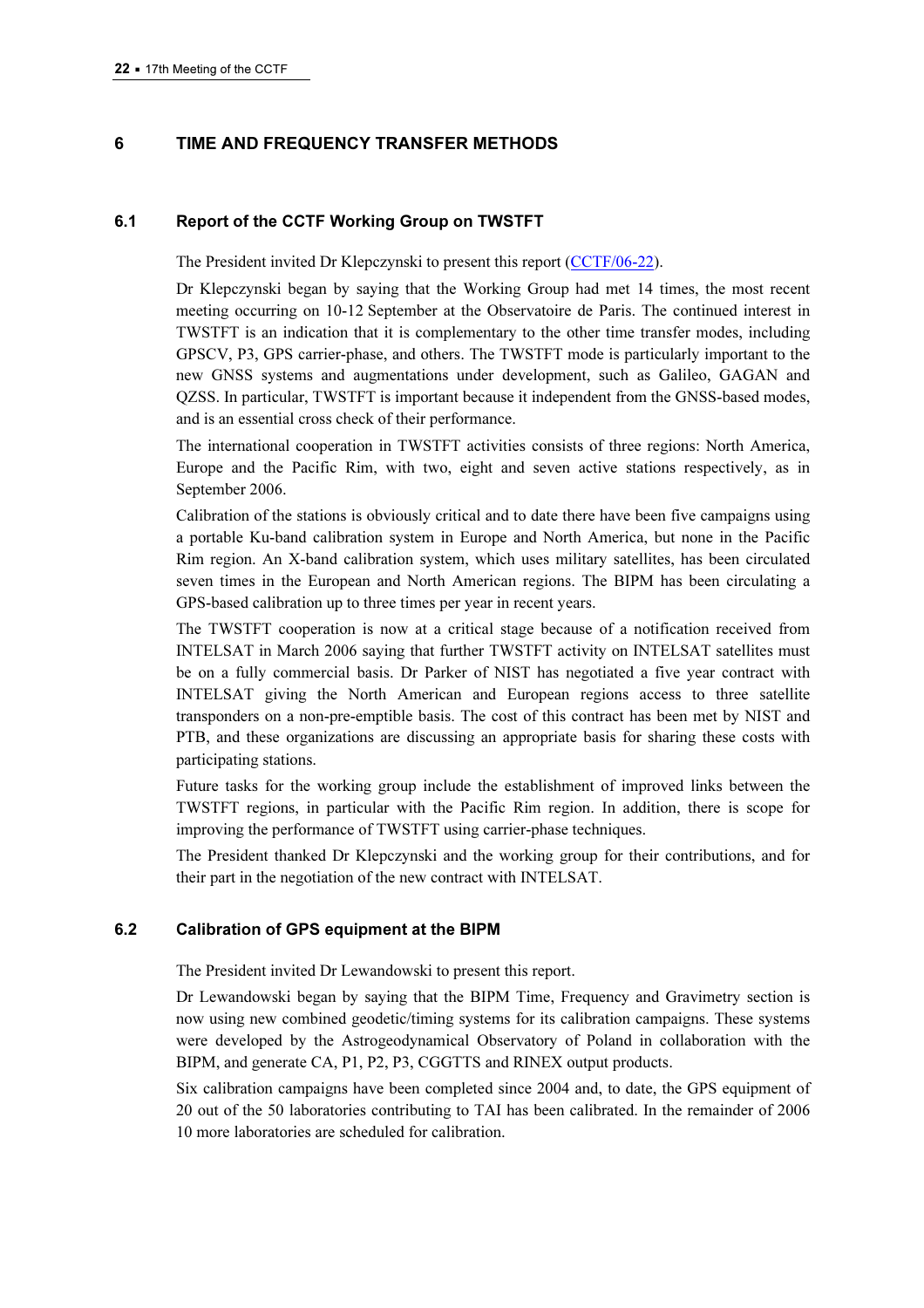Some of the above laboratory calibrations have involved a differential (GPS-TWSTFT) calibration of TWSTFT equipment, in which  $1\sigma$  uncertainties of less than 1 ns have been achieved.

The results of these calibration campaigns are presented in Section 6 of BIPM Circular T.

Dr Lewandowski concluded by saying that the BIPM will continue GPS/GLONASS calibration campaigns, and will also continue to assist Regional Metrology Organizations (RMOs) in organizing regional campaigns.

Dr Palacio commented that the BIPM campaigns are not key comparisons, but are instead key calibrations. He suggested that the BIPM should encourage RMOs to conduct these calibrations, and that the BIPM should give the RMOs guidance on procedures for these campaigns to ensure comparability of the results.

The President asked for comments on Dr Palacio's views. Dr Arias said that there is an ongoing discussion within the CCTF Working Group on the MRA regarding whether a calibration campaign should have the status of a supplementary comparison. Dr de Jong added that one of the tasks of that working group is to establish methods for incorporating the results of RMO calibration activities into BIPM processes.

Dr Fisk drew the attention of the CCTF to the report from [NMIA \(CCTF/06-32\), which h](https://www.bipm.org/cc/CCTF/Allowed/17/CCTF_report_NMIA.pdf)as as an appendix a report on an APMP calibration campaign coordinated by NMIA and TL Chinese Taipei.

The President remarked on the large amount of work required to evaluate\* the uncertainties listed in Circular T and thanked the BIPM Time, Frequency and Gravimetry section and contributing laboratories for this effort.

The President then asked Dr Petit to continue the BIPM GPS/GLONASS calibration report with a presentation on the calibration of geodetic receivers.

Dr Petit said that 25 laboratories are operating dual-frequency geodetic GPS receivers. Most of these receivers are of the Ashtech Z12T type, but an increasing number of Septentrio PolaRx2 and Topcon Euro-80 receivers are in use.

The BIPM Time, Frequency and Gravimetry section mainly uses an Ashtech Z12T receiver as a travelling P3 calibration system, and is starting to use a Septentrio PolaRx2 receiver since the Ashtech receiver is no longer commercially available.

Both receivers produce C/A, P1, P2, L1 and L2 output data, and can synchronize their internal time scales to an external 1 pps input signal. They also accept an external 10 MHz or 20 MHz reference frequency.

Several years of experience with the Ashtech Z12T as a travelling calibration receiver has shown that a consistency of between 1 ns and 2 ns is possible, but that care must be taken to ensure that the same internal setup of the receiver is maintained throughout the calibration campaigns.

The other, non-Ashtech, systems operated by several laboratories are also being used for calculating timing links but, due to possible internal operational differences in these receivers, further tests are needed to check the consistency of these links.

Dr Petit concluded by emphasizing the importance of laboratories operating geodetic receivers maintaining consistent internal setups.

 $\overline{a}$ 

<sup>\*</sup> The algorithm for calculating the uncertainties has been published in Metrologia [\(CCTF/06-31\).](https://www.bipm.org/cc/CCTF/Allowed/17/UTC_Uncert_.pdf)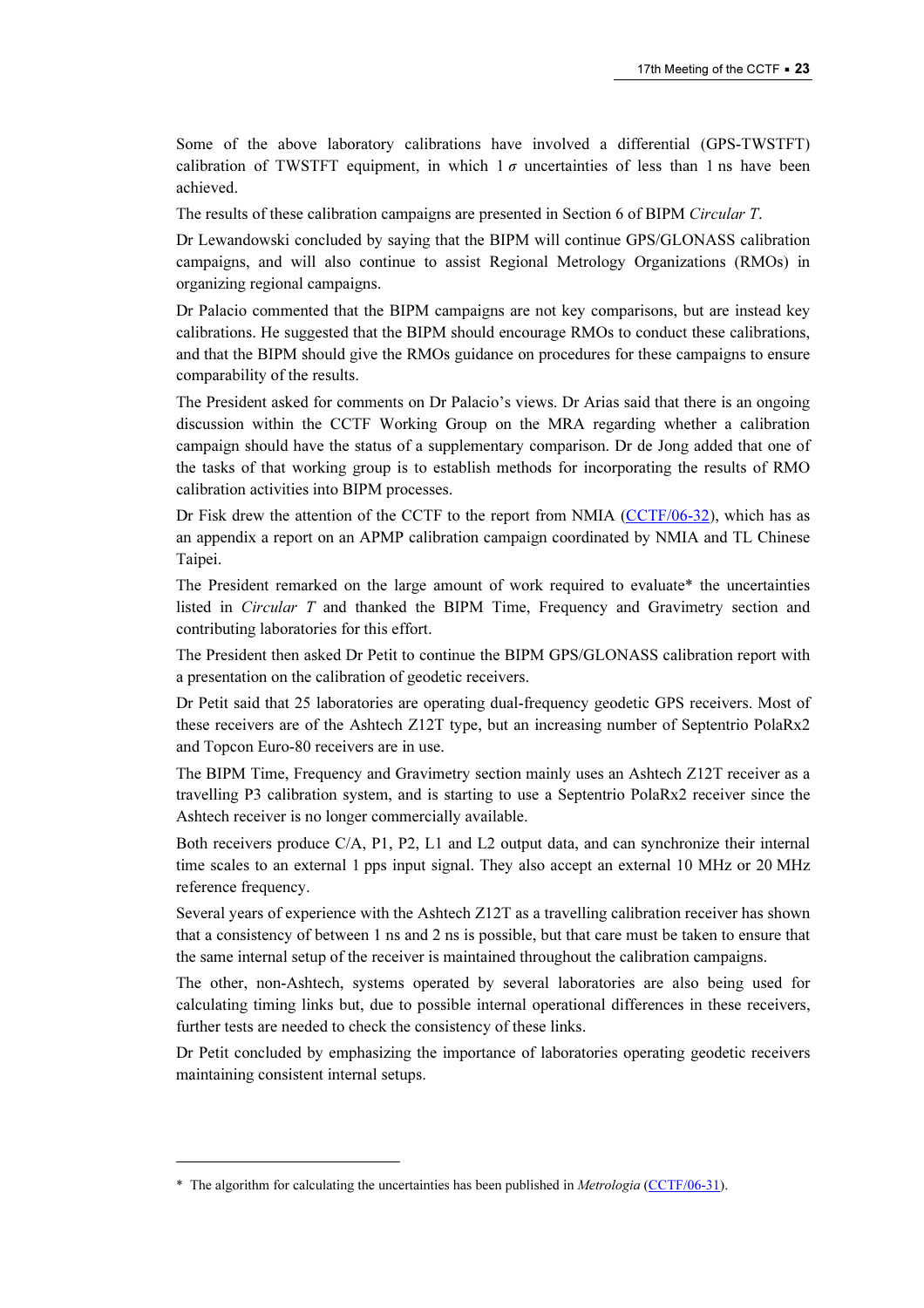The President remarked that it is expensive for the BIPM to maintain a range of state-of-the-art geodetic receivers for study and calibration, and congratulated the BIPM Time, Frequency and Gravimetry section for this work.

Dr Matsakis asked if the results from GPS C/A calibration campaigns were consistent with results from P3 campaigns. Dr Petit replied that calibration results are generally consistent regardless of the equipment used. Dr Lewandowski added that in the past there were some consistency problems but these have reduced as understanding of the receivers improved.

## 6.3 Report of the IGS activities and Working Group on Clock Products

The President invited Dr Dow to present this report.

Dr Dow began with an overview of the activities of the IGS. The IGS became an official service of the International Association of Geodesy in January 1994. The IGS facilitates the pooling of the limited resources of many (now about 200) organizations recording GNSS data to establish an independent GNSS ground segment which generates high accuracy products. This work is done on a "best effort" basis, achieving reliability through redundancy.

The IGS product set includes precise space vehicle orbits, clock corrections, sub-centimetre ground positioning, input to the ITRF reference frame, ionospheric maps and tropospheric corrections.

The IGS Working Group on Clock Products arose from the very successful joint IGS/BIPM Pilot Project on GNSS timing observations which operated between 1998 and 2002. The IGS ground network now includes a considerable number of Cs clocks and hydrogen masers, allowing the creation and maintenance of a timescale (IGS Time) more stable than that provided by the GPS satellites. Both final and rapid time scale products are now being generated by the IGS Clock Product Coordinator.

The IGS has been pursuing three key strategic goals between 2002 and 2007:

- delivery of world class GPS and other GNSS products,
- pursuit of new opportunities, including real time products, exploitation of Low Earth orbit satellites and new GNSS developments, and
- continuous improvement of the effectiveness of the IGS organization.

A new strategic planning exercise for 2008-2012 is in progress.

Dr Dow concluded by saying that the IGS looks forward to continuing its fruitful collaboration with the global timing community represented by the CCTF.

Dr Levine said that it would be helpful if the IGS could develop systems to help timing laboratories evaluate GNSS data processing software. Possible examples could include provision of test data sets. Dr Dow replied that diversity of software is one of the strengths of IGS and he would be glad to discuss this possibility further.

The President then invited Dr Senior to conti[nue the IGS report with](https://www.bipm.org/cc/CCTF/Allowed/17/CCTF2006-PRES15.pdf) a presentation entitled "Report of the IGS Clock Products Working Group" (CCTF-06/35).

Dr Senior began by saying that there are presently seven IGS analysis centres contributing to clock products and 175 stations contributing data referenced to a total of 54 hydrogen masers, 32 Cs standards and 27 Rb standards. Twenty-five of these stations are co-located with timing laboratories.

Data from these co-located stations has been used to calculate IGS Time since 2001, which has a stability of 1 part in  $10^{15}$  at averaging times of one day. The stability degrades over longer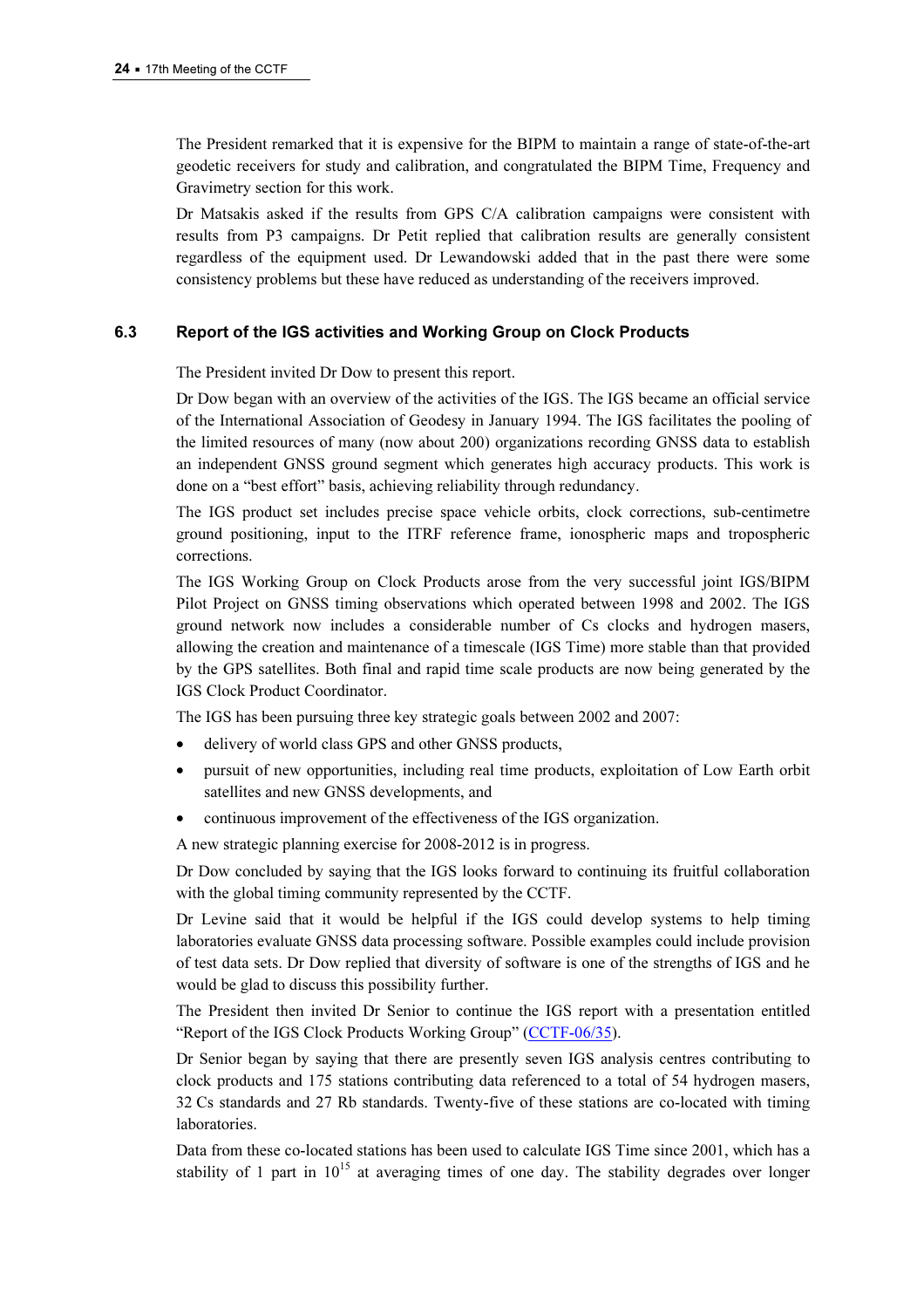averaging times due to steering to GPS time. IGS Time was officially adopted in 2003 as the reference time scale for IGS rapid and final clock products.

A new timescale planned for 2006-2007 and its calculation algorithm will take better advantage of the performance of the Cs standards and hydrogen masers in the IGS network.

At present, the geodetic receivers at IGS stations co-located with timing laboratories are calibrated by estimation based on IGS clock products and BIPM's Circular T. The results are considered good to within about 2 ns.

Dr Senior said that Version 3 of the RINEX clock data format is now being developed and invited input from the timing community regarding ways to make it better serve its needs.

Dr Senior concluded by saying that software for processing timing data, known as Clock Analysis Visualisation and Archiving Software (CANVAS), is available on the IGS website and invited interested workers to contribute to its further development.

Dr Tavella asked if the new IGS time scale would be steered to UTC instead of GPS time. Dr Senior replied that it would be steered to UTC, and said that the IGS plans to improve the calibration of IGS stations co-located with timing laboratories to achieve this. He added that all historical data would be reanalyzed using the new time scale.

The President thanked Dr Dow and Dr Senior for the IGS reports. He then reminded the CCTF of the recent passing of Dr Len Cutler and referred to his many technical contributions and proposed that the BIPM prepare a letter of appreciation to be sent to Mrs Cutler, signed by members of the CCTF. This was agreed and done.

#### 6.4 Report of the Working Group on GNSS time transfer standards (CGGTTS)

The President invited Dr Levine to present this report (CCTF-06/18).

Dr Levine began by saying that several propo[sals for the consideration](https://www.bipm.org/cc/CCTF/Allowed/17/CGGTTS_report.pdf) of the CCTF were finalized by the working group at its most recent meeting on 10 September 2006.

The first two proposals were for minor changes to the CGGTTS data reporting format. These changes are intended to facilitate the inclusions of GNSS systems other than GPS in the reporting format, and to accommodate 3 digit space vehicle identification numbers. The changes were designed to maintain maximum compatibility with existing data processing software.

The working group has also been studying the type B uncertainties of CGGTTS data, since the recent successful receiver calibration campaigns have reduced the type A uncertainties to levels typically below the type B uncertainties.

Dr Levine said that multipath effects on GPS signals result in timing variations which repeat from day to day, with the normal 4 minute shift due to the precession of the GPS satellite orbits. The traditional 13 minute track averaging time is not always sufficient to average out the multipath variations, resulting in an apparent time bias which can easily be confused with a shift in the receiver delay calibration.

Dr Levine has developed an algorithm to identify and remove these multipath-related biases, and a reduction of the type B uncertainty in the GPS link between the NIST Boulder and Fort Collins facilities from about 3 ns to 1.5 ns was demonstrated. The algorithm uses short satellite track averaging times, among other innovations.

Dr Levine reminded the CCTF that the 13 minute track length was chosen in the 1980s due to limitations of contemporary GPS receivers, and proposed that shorter track lengths be considered, perhaps 15 s or 30 s. He noted that while 15 s is compatible with existing technical directives, 30 s is compatible with current geodetic receivers.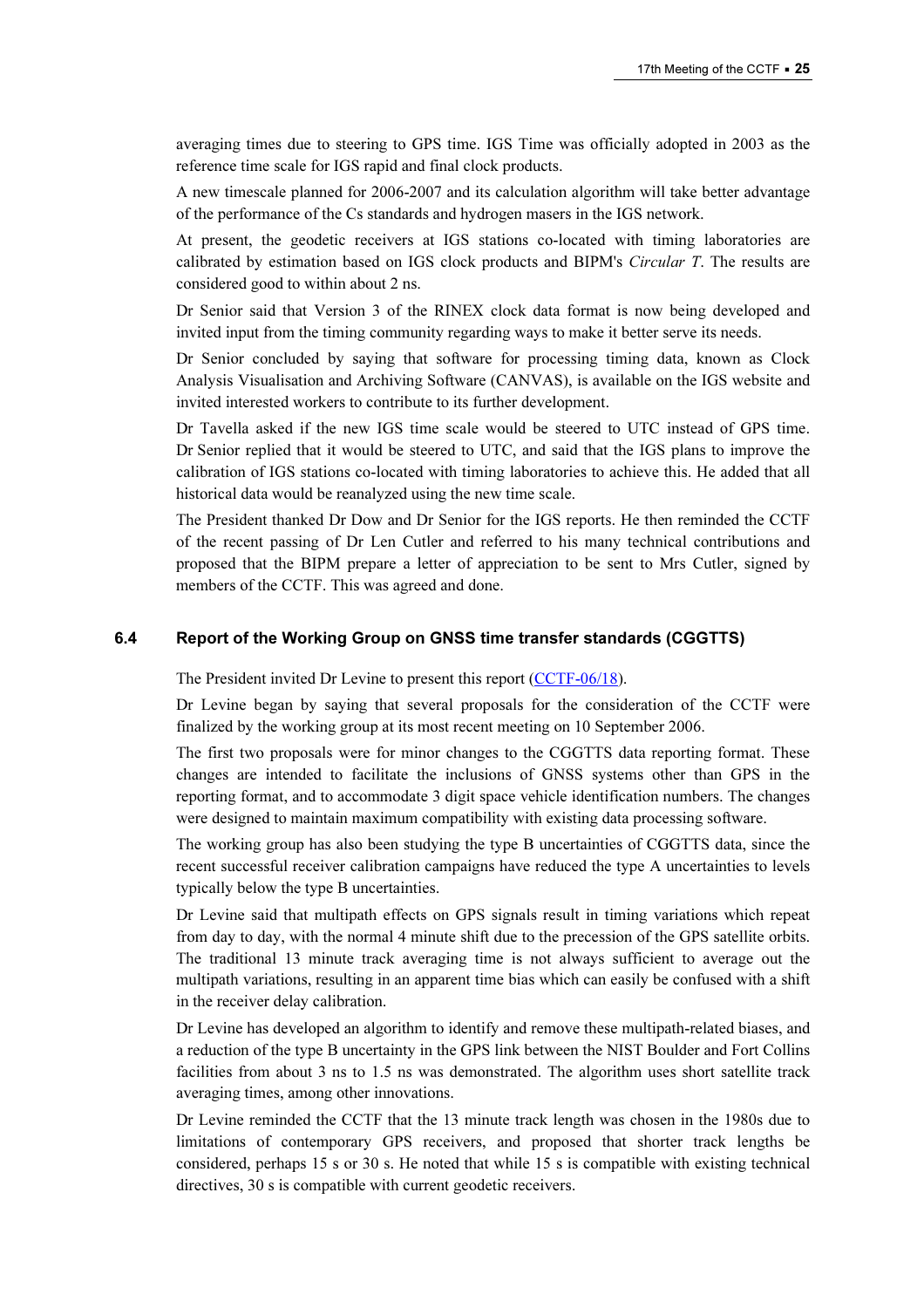The working group also proposed that:

- the CCTF encourage stability in the definitions of the signals to be transmitted by the Galileo system, since changes in signals cause difficulties for receiver designers,
- the CCTF encourage studies of the statistics of Galileo signals in order to develop directives for processing of timing data, and that the reporting format should be the same as for other GNSS systems, and
- the CCTF encourage the use of the most recent ionospheric model in single frequency timing receivers, since different ionospheric models may be transmitted simultaneously by different GNSS systems.

Dr Levine concluded by proposing that, due to the increasing number of GNSS systems becoming available in the next few years, the existing CGGTTS should be replaced with short term working groups to study specific questions, and that these working groups should have specific membership [and terms of reference. T](https://www.bipm.org/cc/CCTF/Allowed/17/cgtts_recomendation.pdf)hese proposals are combined in a draft recommendation to the CIPM (CCTF/06-29).

Dr Lewandowski said that although he agreed that specific issues could be addressed effectively by small groups, he believes that these should be overseen by the CGGTTS. Dr Arias supported Dr Lewandowski and proposed that appropriate study groups be established as is done by the CCTF Working Group on TAI.

Dr Levine accepted these views, but stressed the need for clear and updated terms of reference for the CGGTTS. The President commented that formation of study groups is appropriate and is at the discretion of working group chairs. He then asked Dr Levine to continue as Chair of the CGGTTS and to ensure that its activities encompass frequency transfer. Dr Levine agreed to this request.

#### 6.5 High precision time transfer

The President asked Dr Tuckey to report on recent developments in high precision time transfer.

Dr Tuckey said that ESA and OCA have jointly developed a two-way time transfer method known as T2L2, which is based on optical signals. The method will be tested using the JASON satellite, to be launched in 2008. The satellite horizon-to-horizon transit time will be about 1000 s and in the common-view mode the projected stability using JASON is between 1 ps and 2 ps, with an accuracy of 100 ps. The performance in the non-common view mode will be limited by the stability of the clock on board the satellite. The time transfer signal structure is not yet well defined, but proposals will be presented at the EFTF meeting in Geneva in 2007, with the objective of setting up collaborations.

#### 7 REPORT ON SPACE-TIME REFERENCES AND GENERAL RELATIVITY

Report on the IERS Conventions Product Centre

The President asked Dr Petit to present this report.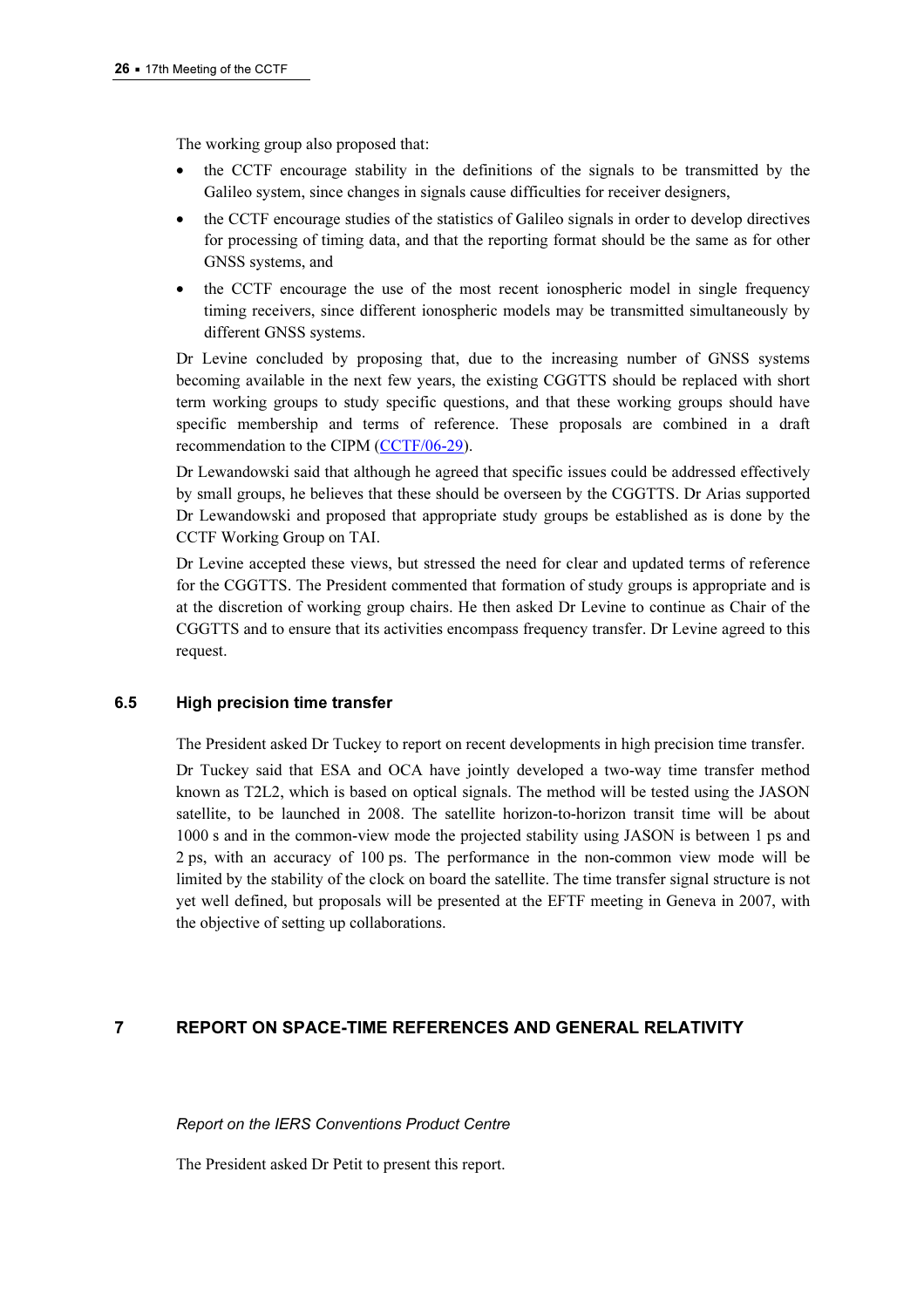Dr Petit began by saying that since 2001 Dr Arias and Dr Petit of the BIPM, and Dr Luzum and Dr McCarthy of the USNO, have been serving as the Conventions Centre of the IERS.

In 2004 Dr McCarthy and Dr Petit published a 128 page book entitled "IERS Conventions (2003)" and they also maintain related web pages and a discussion forum on the BIPM website.

Dr Petit and Dr McCarthy are working with the Advisory Board for the IERS Conventions Update, chaired by Dr Ray, to keep the book up to date. An editorial board will be established when the next edition, which will include explanatory supplements, is closer to publication.

Dr Petit concluded by announcing the possibility of a workshop on conventions being held at the BIPM towards the end of 2007.

## 8 CLOCKS IN SPACE

The President invited Prof. Clairon to report on the latest developments in the PHARAO cold atom Cs space clock project.

Prof. Clairon said that the PHARAO engineering model is now complete and was delivered to the French space agency CNES at the beginning of 2006. Delivery of the complete Atomic Clock Ensemble in Space (ACES) engineering model is expected in 2007 and launch of the ACES package for installation on the International Space Station is scheduled in 2010.

#### 9 FUTURE GLOBAL NAVIGATION SATELLITE SYSTEMS

The President said that no contributions under this agenda item had been proposed.

## 10 KEY COMPARISONS AND THE MUTUAL RECOGNITION ARRANGEMENT IN THE TIME AND FREQUENCY DOMAIN

#### Report of the CCTF Working Group on the MRA

The president invited Dr de Jong to present this report (CCTF/06-16).

Dr de Jong said that the Working Group on the MRA was established by the 14th CCTF in 1999, and in 2001 the 15th CCTF decided to define the computation of TAI and UTC as the key comparison for time, designa[ted CCTF-K2001.UTC, with](http://kcdb.bipm.org/AppendixB/KCDB_ApB_info.asp?cmp_idy=617&cmp_cod=CCTF%2DK2001%2EUTC&page=1&search=2&cmp_cod_search=CCTF%2DK2001%2EUTC&met_idy=&bra_idy=&epo_idy=&cmt_idy=&ett_idy_org=&lab_idy=) UTC as the reference value. The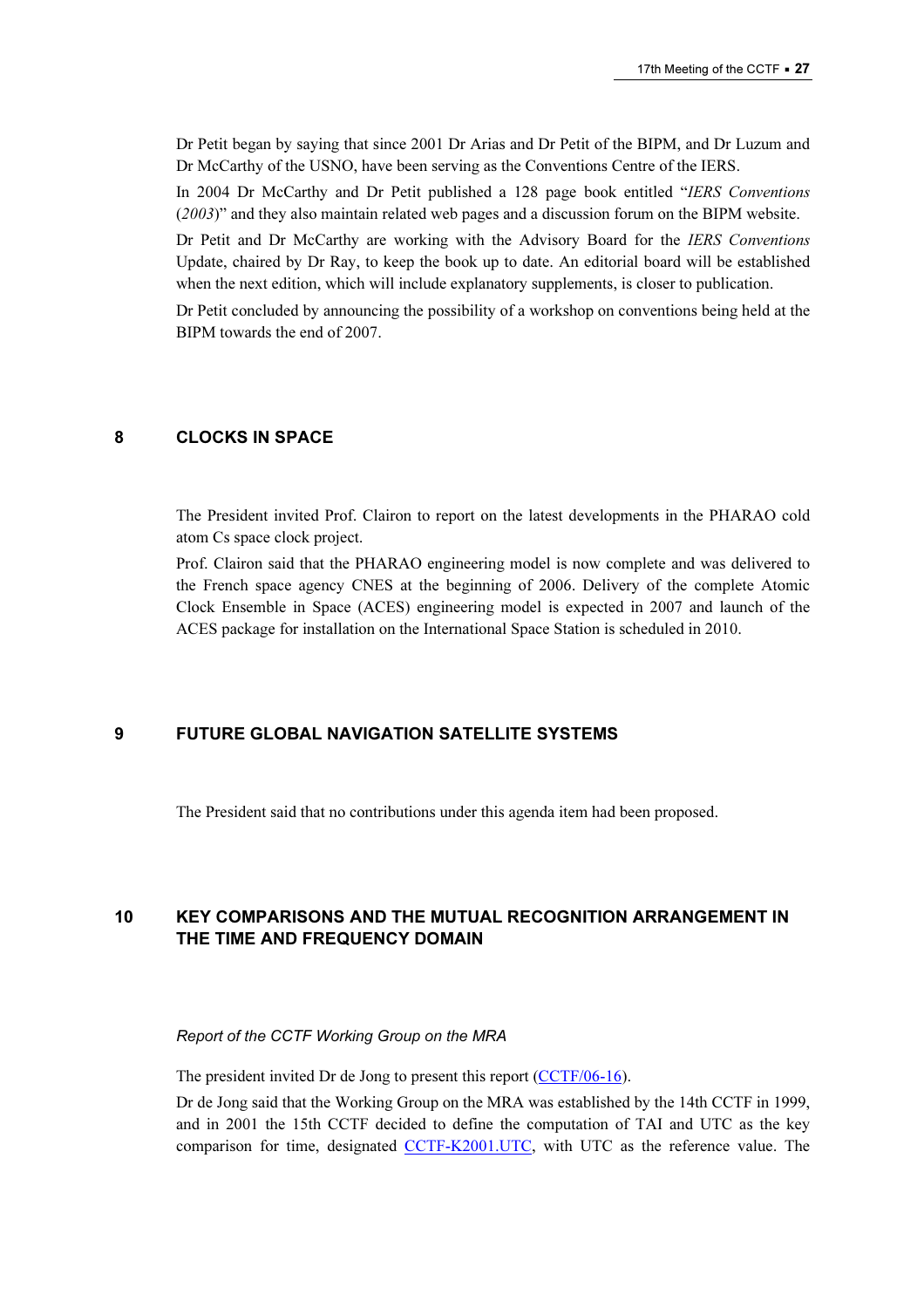CCTF Working Group on the MRA worked closely with the BIPM with the result that uncertainties were included in Circular T for the first time in 2005.

Dr de Jong said that about 40 laboratories now have  $[UTC - UTC(k)]$  published in Appendix B of the BIPM key comparison database (KCDB), and that there are 19 fully accepted Calibration and Measurement Capabilities (CMCs) for time and frequency in the KCDB (Appendix C). More are in preparation. He noted that not all laboratories steer their  $\text{UTC}(k)$  timescales within the recommended 100 ns tolerance of UTC.

Dr de Jong requested that the BIPM publish the guidelines prepared by the working group (guidelines 1, 2 and 3) regarding the classification of measurements and estimation of uncertainties. Dr Thomas suggested that these should be published on the JCRB website, since this is where people look for guidance on CMCs. It was agreed that this would be done.

Dr de Jong noted that the working group has several tasks in the immediate future, including developing guidelines and procedures to support RMO calibration activities and to transform the results into formal supplementary comparisons.

Dr de Jong pointed out that the terms of reference for the working group have not changed since 2001, and proposed that the terms of reference be updated to include:

- authority to take all actions required by the MRA between meetings of the CCTF,
- authority to act as the point of contact for the BIPM and the JCRB on MRA matters relating to the CCTF,
- authority to coordinate activities related to the CCTF between RMOs and to develop guidelines and procedures necessary to implement key comparisons and supplementary comparisons, and
- a requirement to report on actions taken and decisions made to the next CCTF meeting so that the CCTF may then revise the decisions if it considers it necessary.

In conclusion, Dr de Jong said that since he is now retired from NMi VSL, he would step down as Chair of the working group, and he thanked its members and the CCTF for their support.

The President thanked Dr de Jong for the report and said that a new Chair would be appointed according to the rules of the CIPM. He remarked that the changes to the terms of reference are not major, and that the present activities of the working group already reflect the proposed changes. He asked Prof. Wallard and Dr Thomas for their opinions, and both agreed to the changes, which were confirmed by the CCTF.

Dr Dudle proposed that a key comparison in frequency should be established, with its reference value defined as the reciprocal of the scale unit of UTC. Dr de Jong replied that this task was well in hand, that algorithms have been developed, and that the degree of equivalence for the key comparison for frequency could be derived from the existing key comparison for TAI and UTC.

Dr O'Brian expressed concern that steering of  $UTC(k)$  would show up as a frequency offset. Dr de Jong replied that the frequency change corresponding to the steering should be included in the CMC frequency uncertainty and consequently the steering should not result in a significant frequency excursion.

Dr Parker asked if uncertainties will be published for the key comparison for frequency, and Dr de Jong said that they would be.

Dr Dudle said that the letters "K2[001" in CCTF-K2001.UTC create co](http://kcdb.bipm.org/AppendixB/KCDB_ApB_info.asp?cmp_idy=617&cmp_cod=CCTF%2DK2001%2EUTC&page=1&search=2&cmp_cod_search=CCTF%2DK2001%2EUTC&met_idy=&bra_idy=&epo_idy=&cmt_idy=&ett_idy_org=&lab_idy=)nfusion in that they are sometimes interpreted as a date, and that laboratories which were not contributing data to TAI in 2001 have been prevented by some reviewers from posting CMCs. Dr Thomas replied that removing the "2" from "2001" can be done if the CCTF wishes. It was agreed that this should be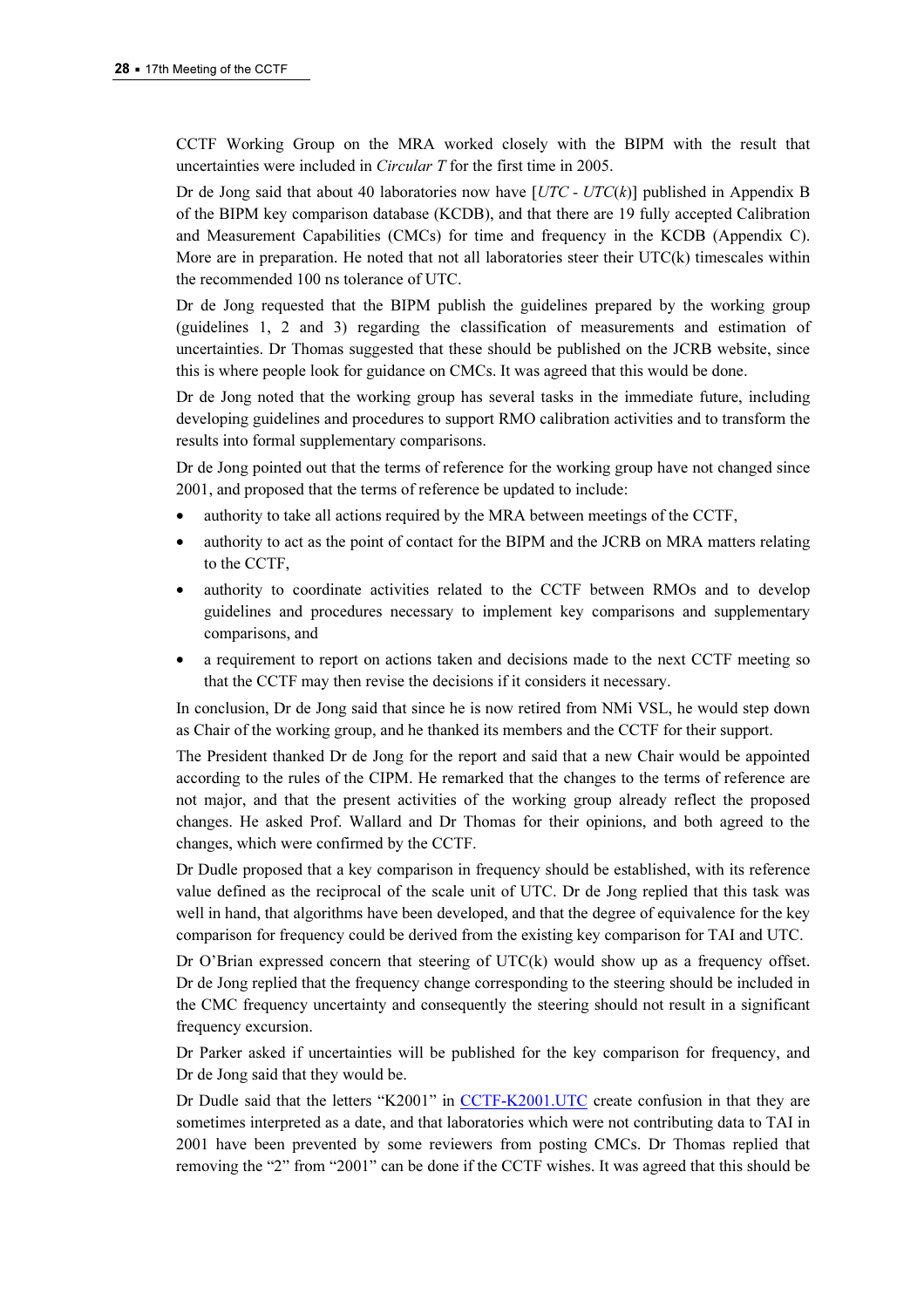done, so that the key comparisons for time and frequency are now called CCTF-K001.UTC and CCTF.K002.FREQ, respectively.

Dr Arias observed that the CCTF had agreed in principle to the new key comparison for frequency, and said that the BIPM Time, Frequency and Gravimetry section would work with the working group to implement it.

## 11 BIPM WORK PROGRAMMES FOR THE YEARS 2007-2008 AND 2009-2012

The President invited Dr Arias to address the CCTF on this agenda item.

Dr Arias began by saying that the BIPM Time, Frequency and Gravimetry section had no major new activities to announce, and that the section is driven by the trends in time and frequency metrology and the wishes of the CCTF.

Dr Arias said that in 2006-2007 the section's activities would include:

- calibration of single and dual frequency GPS time transfer equipment,
- study of new equipment on the market and development of procedures for calibration,
- introduction of GLONASS links into TAI and the related calibration issues,
- implementation of the AIV data processing method endorsed by this meeting of the CCTF,
- inclusion of GNSS carrier-phase and Precise Point Positioning in TAI time links as a result of endorsement by this meeting of the CCTF,
- continuation of work on TWSTFT and continued inclusion of TWSTFT links in TAI time links,
- study of the problem of including Galileo links into  $TAI this$  will need additional staff resources, or a reprioritisation of tasks to free up existing staff,
- continuation of work to improve the accuracy of TAI with assistance from the Working Group on Primary Frequency Standards, and by taking advantage of new standards as they become available,
- continuation of work to understand better the behaviour of atomic fountains,
- study of the manner in which data from the new secondary realizations of the second endorsed by this meeting of the CCTF should be reported to the BIPM and how the data will be included in TAI, and
- establishment of the key comparison for frequency endorsed by this meeting of the CCTF.

Dr Arias said that although she was not in a position to give specific details of the longer term (2009-2012) work plan to be presented to the CIPM by the section, the activities would be based on present activities with extensions to take advantage of future GNSS systems and an increasing number of highly accurate microwave and optical frequency standards.

The President thanked Dr Arias for the report and extended his best wishes to the section. He also asked Prof. Wallard to bear in mind the importance of these activities when planning the BIPM's budget.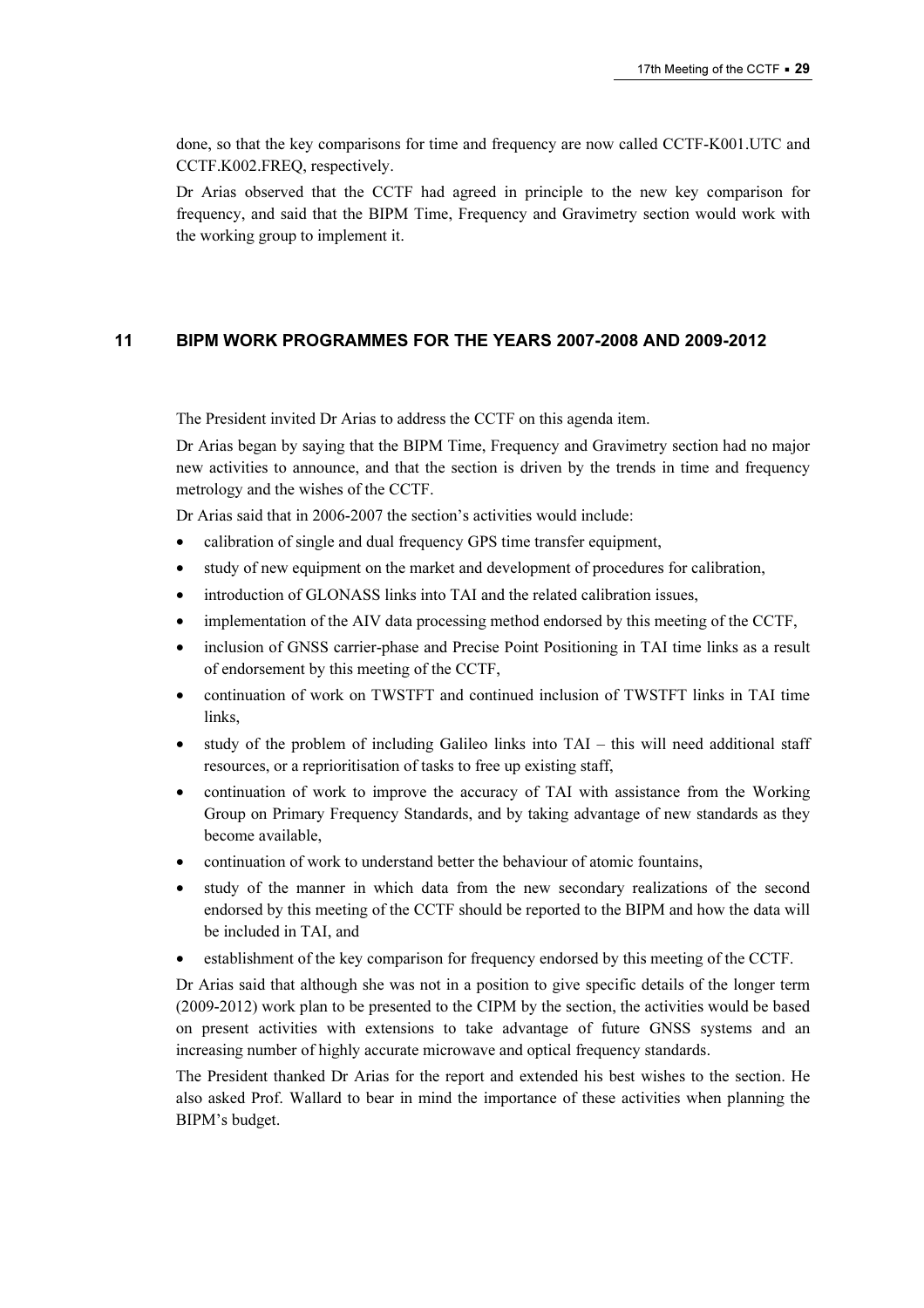In response, Prof. Wallard said that the BIPM is preparing three documents for the CGPM in November 2007:

- a document discussing the possibility of redefining a number of SI base units,
- the work programme of the BIPM approved by the CIPM,
- a document approved by the NMIs Directors' Meeting detailing all activities of the BIPM, their justification and their deliverables, and proposing corresponding resource increases. This document will be placed on the BIPM website so that NMI directors can encourage their governments to support the activities. Resource increases will be proposed. Prof. Wallard encouraged members of the CCTF to consider and support this document as it applies to CCTF activities.

## 12 RECOMMENDATIONS AND DECLARATIONS

The President noted that six recommendations (Recommendations CCTF 1 (2006) to CCTF 6 (2006)) and one declaration (Declaration CCTF 1 (2006)) were discussed during this meeting of the CCTF. These were discussed one further time under this agenda item, and after some minor amendments all were agreed. In some cases, the BIPM was asked to finalize the wording where this did not affect the intent of the recommendations.

## DECLARATION CCTF 1(2006) Re-organization of the CCTF Working Group on International Atomic Time (TAI)

The Consultative Committee for Time and Frequency (CCTF),

#### considering that

- in 1985 the Consultative Committee for the Definition of the Second (CCDS) formed a Working Group on TAI composed mostly of representatives of international organizations,
- the terms of reference and membership of this working group corresponded to the needs and expectations at that time,
- the practice for this working group has been to work in close collaboration with the laboratories contributing to TAI,
- this working group regularly organized meetings of the laboratories contributing to TAI, stimulating discussion and providing guidance for the improvement of TAI;

declares that the terms of reference for the Working Group on TAI be updated and the membership enlarged so that they become as follows:

The CCTF Working Group on TAI is composed of:

- a) a representative of each of the following organizations:
	- International Astronomical Union (IAU),
	- International Committee for Weights and Measures (CIPM),
	- International Union of Geodesy and Geophysics (IUGG),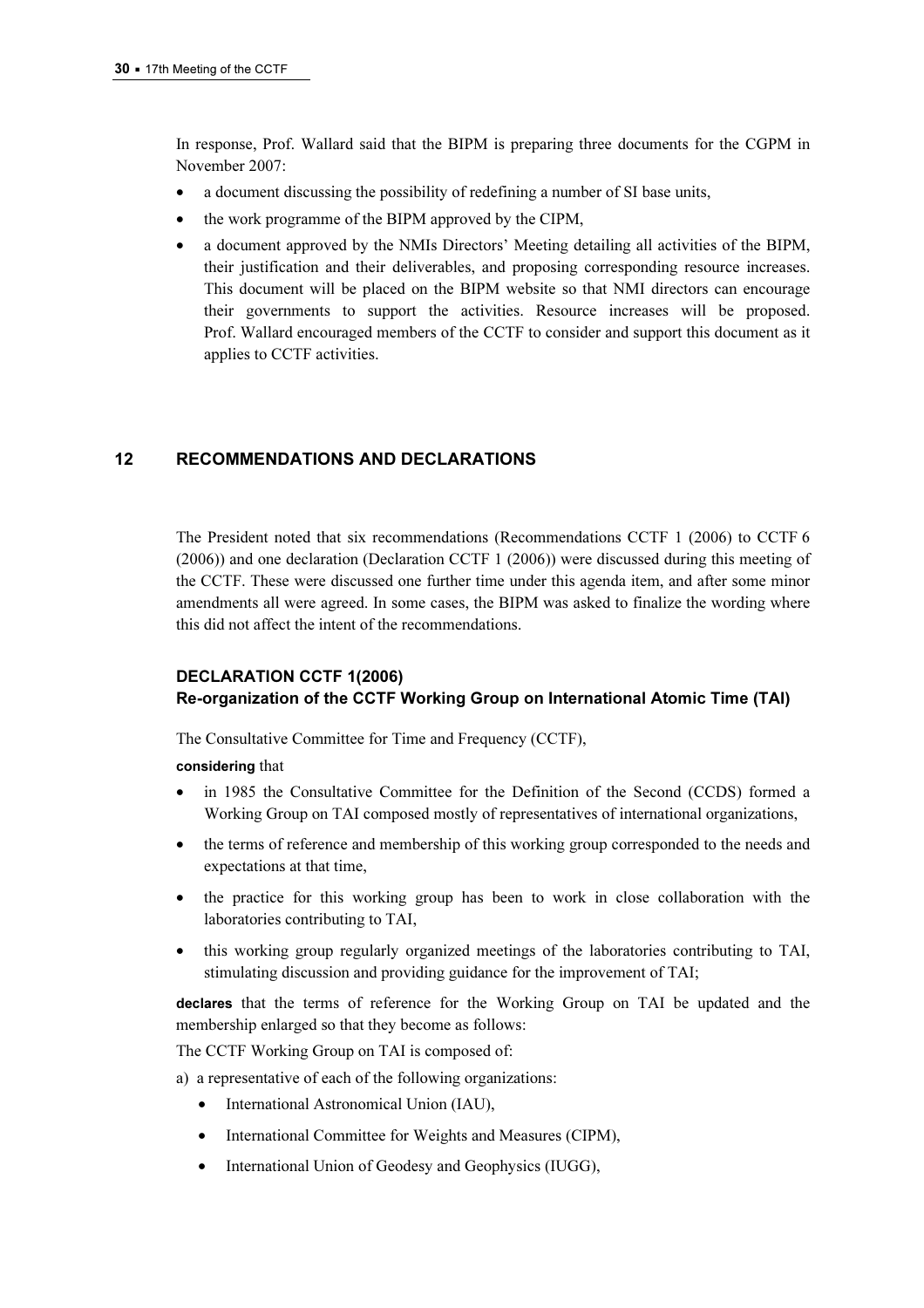- International Union of Radio Science (URSI),
- International Telecommunication Union, Radiocommunication Sector (ITU-R),

b) the Director of the BIPM,

c) the individual responsible for TAI at the BIPM, and

d) representatives of the laboratories contributing to TAI.

An expert from an organization or a laboratory contributing to TAI is appointed by the CCTF President as Chair of the working group. The period of this Chairmanship covers two consecutive meetings of the CCTF and may be renewed.

The mandate of the working group is as follows:

a) to examine the remarks and requirements expressed by the users of the service of TAI,

b) to prepare guidelines for the improvement of the service of TAI and to report on these to the CCTF, and

c) to establish temporary ad hoc study groups to analyse some specific problems, whenever necessary; these study groups should report to the working group.

The said mandate should extend equally to Coordinated Universal Time UTC, in respect of its metrological qualities but not in its definition nor in its astronomical content.

The working group should work routinely by correspondence addressed to its President, and it should meet, if possible annually, at the request of its President.

The Working Group on TAI should work closely with all the other CCTF working groups to harmonize the overall contributions to TAI.

The BIPM provides the permanent secretariat for the working group.

Dr Koshelyaevsky presented an additional draft recommendation concerning unification of the reference frames of GNSSs. The document recommended that authorities responsible for operating and developing GNSSs use internationally-adopted time and geodesy reference frames and methods for computation of corrections.

The President remarked that he was not sure that appropriate international standards existed. Dr Levine said that such standardization would be helpful but is presently impractical, since Galileo developers, for example, are unlikely to adopt GPS time as their reference time scale.

Dr McCarthy said that although he accepts the present impracticality of the proposal, the draft recommendation would nevertheless encourage motion in the right direction and would not be harmful.

Dr Steele said that although Galileo is likely to adopt a realization of ITRF he thought it unlikely that the operators of GLONASS would do so.

Prof. Wallard suggested that since the recommendation was presented so late in the present meeting, the CCTF should consider it at the next meeting.

The President summarized the discussion by saying that although there is a consensus that such a recommendation might be helpful, there is insufficient time to refine it at this meeting. He proposed that the CCTF ask the BIPM to work with Dr Beard and Dr Koshelyaevsky to produce a document and a covering letter addressing the issues in the proposed recommendation. Dr Beard suggested that the letter be sent to the ITU and similar organizations. This course of action was agreed.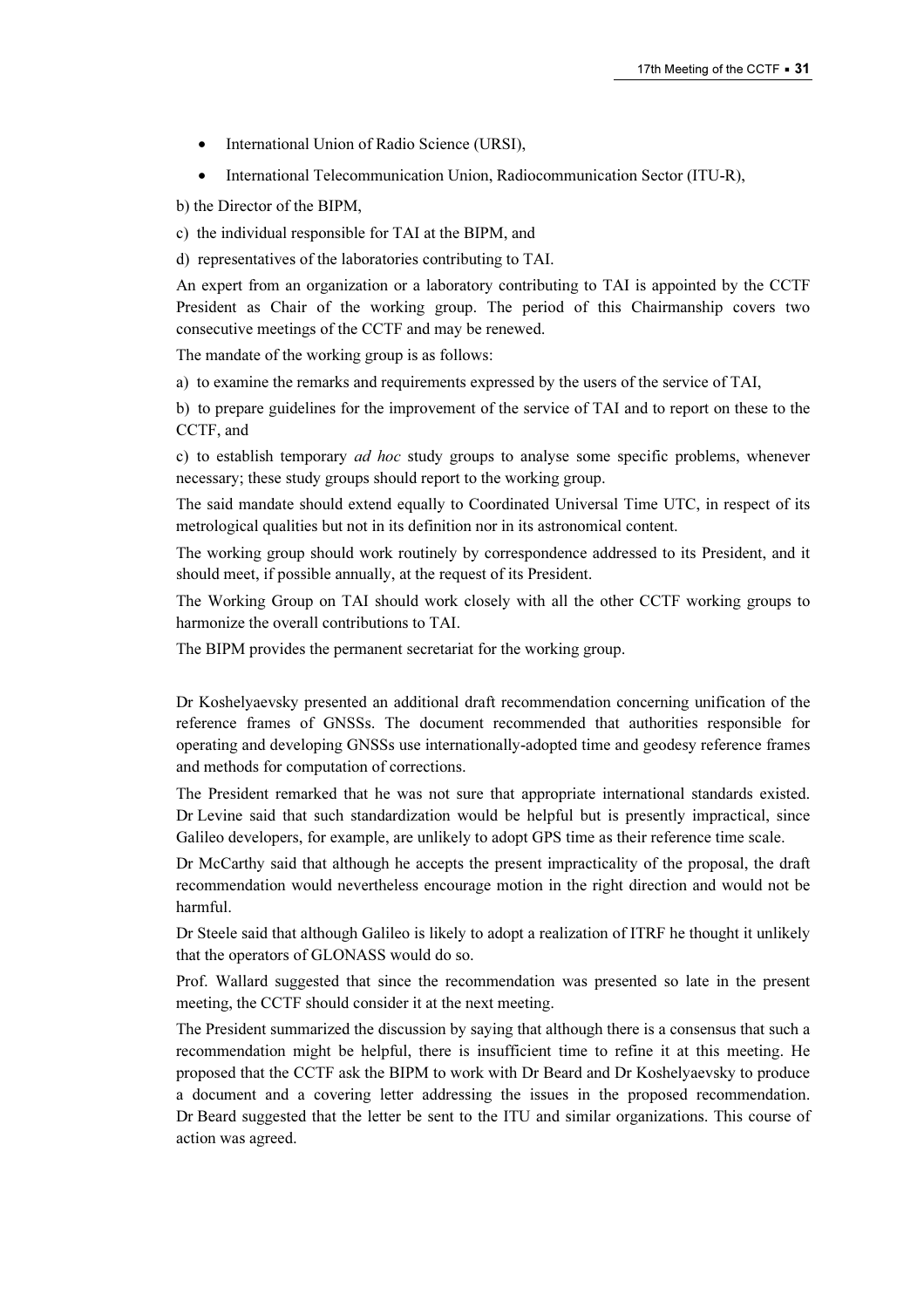## 13 OTHER BUSINESS

Dr Arias said that Dr Thomas had requested that the CCTF provide a small group of people to work with the BIPM in revising Appendix 2 (concerning time) of the SI Brochure, which is published on the BIPM website. The President and Dr Bauch volunteered for this task.

Prof. Wallard said that the BIPM Time, Frequency and Gravimetry section has had very successful collaborations with many laboratories, and encouraged laboratories to consider allowing a staff member to work with the BIPM for a period of time.

Prof. Wallard also reported that the BIPM had received a request that a semi-commercial laboratory in Sweden be allowed to contribute to TAI. He asked if the CCTF had any objections to the BIPM accepting this request.

Dr McCarthy asked if the laboratory in question was in full compliance with all requirements and previous recommendations regarding laboratories contributing to TAI. Dr Arias replied that she was doubtful since this is a private laboratory, and added that the BIPM does not accept requests for participation in TAI from laboratories other than NMIs unless the laboratory's request is supported by the NMI of the country concerned. Prof. Wallard said that he believed the request under discussion was fully supported by the Swedish NMI, but he would re-check this.

The President announced that following the upcoming meeting of the CIPM he would be retiring from his activities in the CIPM and the CCTF. Prof. Wallard thanked the President for his work, saying that he has made enormous contributions to the BIPM and metrology over many years. He invited the CCTF to join him in thanking the President for his contributions.

The President closed the meeting at 5:30 pm, thanking the delegates and wishing them a safe journey home. He warmly thanked the rapporteur, Dr Fisk, for his work.

> P. Fisk, Rapporteur November 2006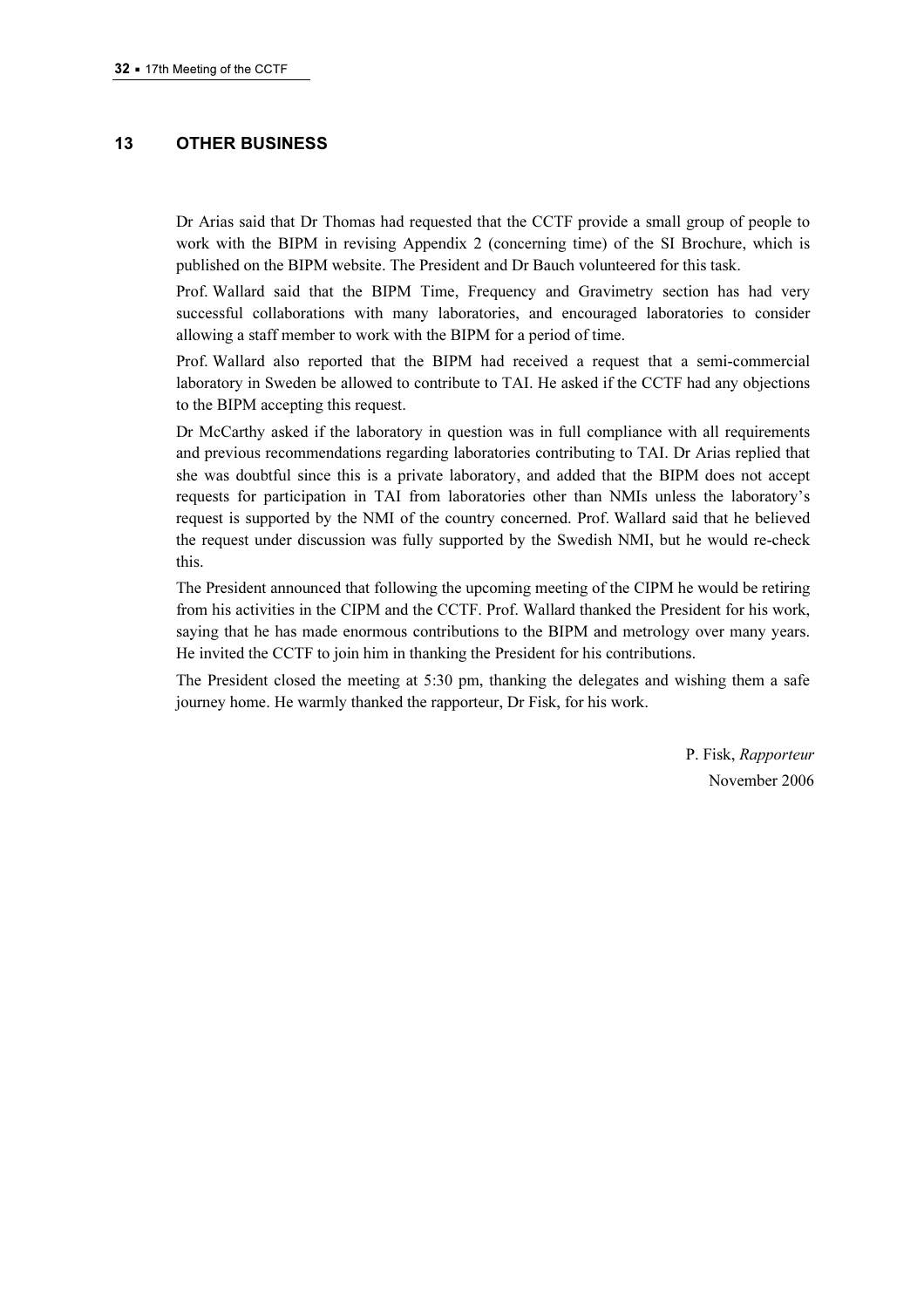## Recommandations du Comité consultatif du temps et des fréquences

## présentées au Comité international des poids et mesures

#### RECOMMANDATION CCTF 1 (2006) :

Valeurs recommandées des fréquences étalons destinées à la mise en pratique de la définition du mètre et aux représentations secondaires de la seconde

Le Comité consultatif du temps et des fréquences (CCTF),

#### considérant

- la proposition exprimée dans la Recommandation CCL 2 (2005), lors de la  $12^e$  session du Comité consultatif des longueurs (CCL),
- la possibilité de réaliser des mesures de fréquence directes et exactes au moyen du peigne à impulsions femtosecondes,
- la réduction continue des incertitudes associées aux étalons de fréquence,
- qu'en matière d'exactitude requise, les besoins sont différents, tant pour la communauté de la métrologie des longueurs représentée par le CCL d'une part, que pour satisfaire aux critères de choix des représentations secondaires de la seconde définis par le CCTF d'autre part ;

#### recommande que

- le Groupe de travail du CCL sur la mise en pratique de la définition du mètre et le Groupe de travail commun au CCL et au CCTF sur les représentations secondaires de la seconde soient fusionnés en un seul groupe de travail commun au CCL et au CCTF sur les étalons de fréquence,
- la liste des radiations recommandées par le Groupe de travail du CCL pour la mise en pratique de la définition du mètre et la liste des représentations secondaires de la seconde du CCTF soient fusionnées dans une seule liste de « valeurs recommandées des fréquences étalons destinées à la mise en pratique de la définition du mètre et aux représentations secondaires de la seconde »,
- d'autres fréquences soient proposées, évaluées et ajoutées à la liste des fréquences étalons, par le groupe de travail commun au CCL et au CCTF sur les étalons de fréquence, sans qu'elles soient nécessairement approuvées comme radiations préférées par le CCL ou comme représentations approuvées par le CCTF,
- le CCTF examine et recommande les fréquences qu'il propose au CIPM d'approuver comme représentations secondaires de la seconde,
- le CCL examine et recommande les fréquences qu'il considère comme importantes pour la métrologie des longueurs d'exactitude élevée, et
- la liste des valeurs des fréquences soit maintenue sur le site Web du BIPM.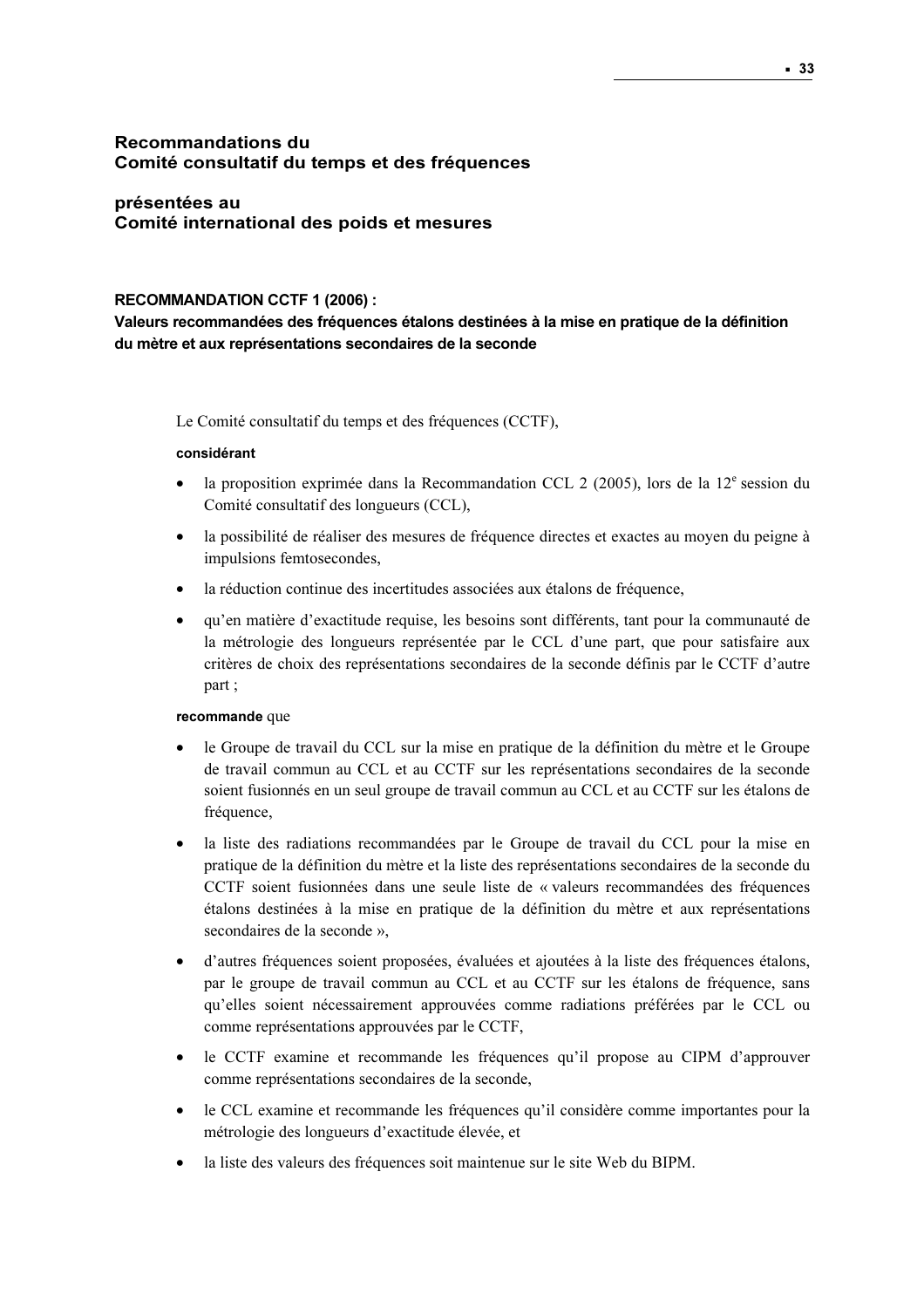## RECOMMANDATION CCTF 2 (2006) : Au sujet des représentations secondaires de la seconde

Le Comité consultatif du temps et des fréquences (CCTF),

#### considérant

- qu'une liste commune de « valeurs recommandées des fréquences étalons destinées à la mise en pratique de la définition du mètre et aux représentations secondaires de la seconde » est à établir,
- que le Groupe de travail commun au Comité consultatif des longueurs (CCL) et au CCTF sur les représentations secondaires de la seconde, lors de sa réunion au BIPM en septembre 2005, a discuté des fréquences des radiations candidates potentielles en vue de leur inclusion dans la liste des représentations secondaires de la seconde,
- que le Groupe de travail commun au CCL et au CCTF a examiné et mis à jour les valeurs des fréquences des transitions de l'ion de mercure (Hg), de l'ion de strontium (Sr), de l'ion d'ytterbium (Yb) et de l'atome neutre de strontium lors de sa session de septembre 2006,
- que le CCTF avait déjà recommandé dans sa Recommandation CCTF 1 (2004) la fréquence de la transition quantique hyperfine non perturbée de l'état fondamental de l'atome de <sup>87</sup>Rb comme représentation secondaire de la seconde,

recommande que les fréquences des transitions suivantes soient utilisées comme représentations secondaires de la seconde et soient intégrées à la nouvelle liste des « valeurs recommandées des fréquences étalons destinées à la mise en pratique de la définition du mètre et aux représentations secondaires de la seconde »

- la transition quantique hyperfine non perturbée de l'état fondamental de l'atome de <sup>87</sup>Rb, à la fréquence de  $f_{Rb}$  = 6 834 682 610,904 324 Hz, avec une incertitude-type relative estimée de  $3 \times 10^{-15}$ .
- la transition optique non perturbée 5s  ${}^{2}S_{1/2} 4d {}^{2}D_{5/2}$  de l'ion de  ${}^{88}Sr^{+}$ , à la fréquence de  $f_{88sr}$ + = 444 779 044 095 484 Hz, avec une incertitude-type relative estimée de 7 × 10<sup>-15</sup>,
- la transition optique non perturbée  $5d^{10}$  6s<sup>2</sup>S<sub>1/2</sub> ( $F = 0$ ) 5d<sup>9</sup> 6s<sup>2</sup><sup>2</sup>D<sub>5/2</sub> ( $F = 2$ ) de l'ion de <sup>199</sup>Hg<sup>+</sup>, à la fréquence de *f*<sup>199</sup>Hg<sup>+</sup> = 1 064 721 609 899 145 Hz, avec une incertitude-type relative estimée de  $3 \times 10^{-15}$ ,
- la transition optique non perturbée 6s  ${}^{2}S_{1/2}$  ( $F = 0$ ) 5d  ${}^{2}D_{3/2}$  ( $F = 2$ ) de l'ion de <sup>171</sup>Yb<sup>+</sup>, à la fréquence de  $f_{171y}$ + = 688 358 979 309 308 Hz, avec une incertitude-type relative estimée de  $9 \times 10^{-15}$ .
- la transition optique non perturbée  $5s^2$   ${}^1S_0$  5s  $5p$   ${}^3P_0$  de l'atome neutre de  ${}^{87}Sr$ , à la fréquence de  $f_{87sr}$  = 429 228 004 229 877 Hz, avec une incertitude-type relative estimée de  $1.5 \times 10^{-14}$ .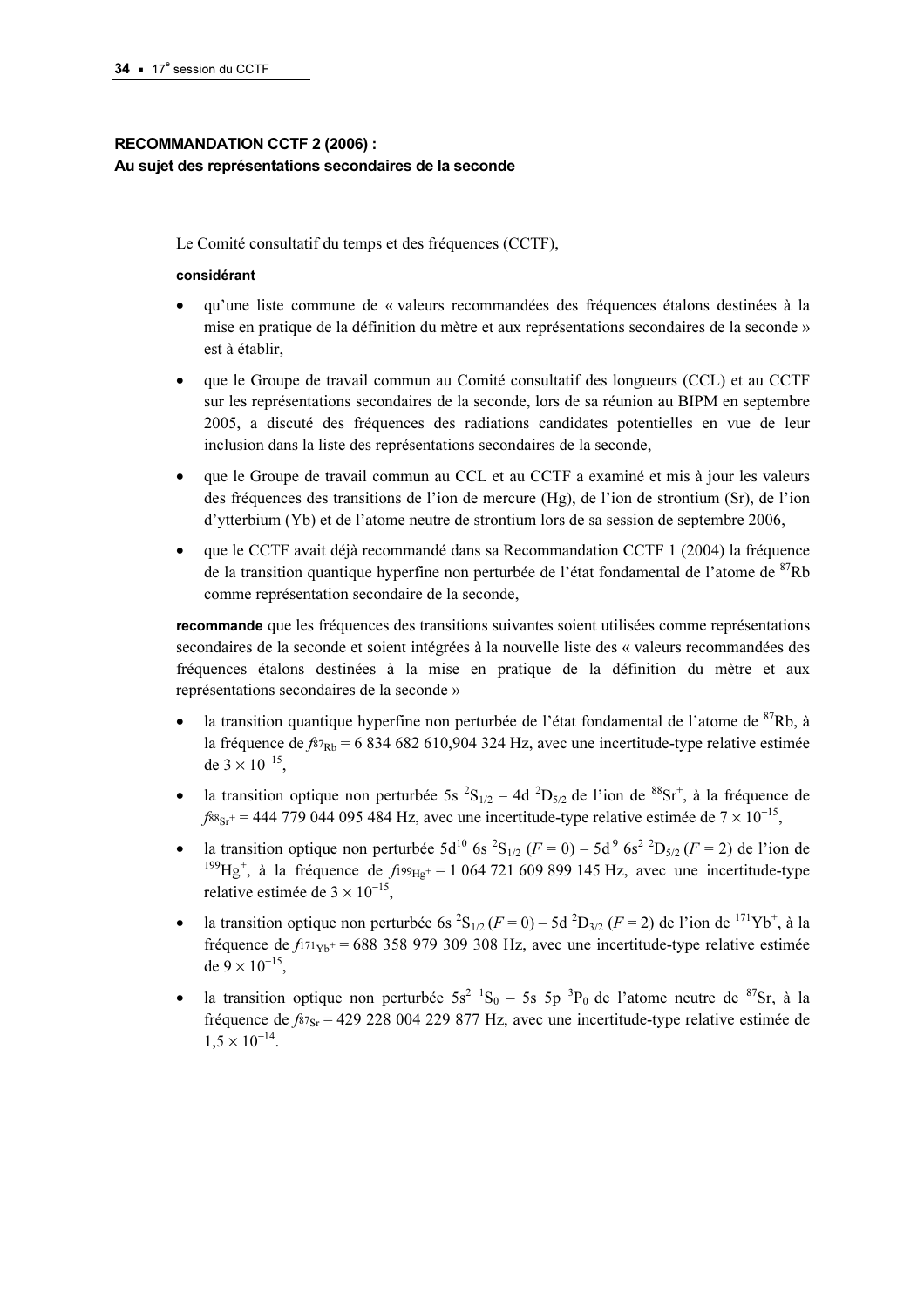#### RECOMMANDATION CCTF 3 (2006) :

#### Au sujet de l'utilisation des mesures de l'unité d'échelle du Temps atomique international (TAI)

Le Comité consultatif du temps et des fréquences (CCTF),

#### considérant que

- le nombre d'étalons primaires de fréquence délivrant des mesures de l'unité d'échelle du Temps atomique international (TAI) a augmenté de manière significative et devrait continuer à augmenter,
- dans l'avenir, les représentations secondaires de la seconde du SI devraient aussi délivrer des mesures de l'unité d'échelle du TAI,
- la Recommandation CCTF 2 (2004) fournit des directives pour déclarer ces mesures et recommande que le Groupe de travail pour l'expression des incertitudes des étalons primaires de fréquence (aujourd'hui nommé Groupe de travail sur les étalons primaires de fréquence) examine l'utilisation qui est faite de toutes les mesures déclarées provenant d'étalons primaires de fréquence,
- les premières mesures provenant d'un nouvel étalon primaire de fréquence peuvent montrer des écarts de fréquence excessifs qui tendent à disparaître quand on acquiert davantage d'expérience avec cet étalon et avec la procédure de transfert de fréquence,
- les étalons primaires de fréquence subissent parfois des modifications entraînant un changement significatif de leurs caractéristiques et des incertitudes correspondantes ;

#### recommande que

- le BIPM fournisse au Groupe de travail sur les étalons primaires de fréquence les premiers rapports de mesures des nouveaux étalons, ainsi que ceux des étalons de fréquence dont l'incertitude a changé de manière appréciable,
- l'utilisation et la publication consécutive de ces rapports dans la Circulaire T soit retardée afin de permettre au Groupe de travail sur les étalons primaires de fréquence de faire ses commentaires, et qu'ensuite la publication soit soumise à la décision mutuelle du laboratoire concerné et du BIPM, et
- la stabilité de fréquence à long terme d'un nouvel étalon de fréquence par rapport au TAI soit évaluée pendant plusieurs mois avant de soumettre le premier rapport et que les données correspondantes soient incluses dans ce rapport.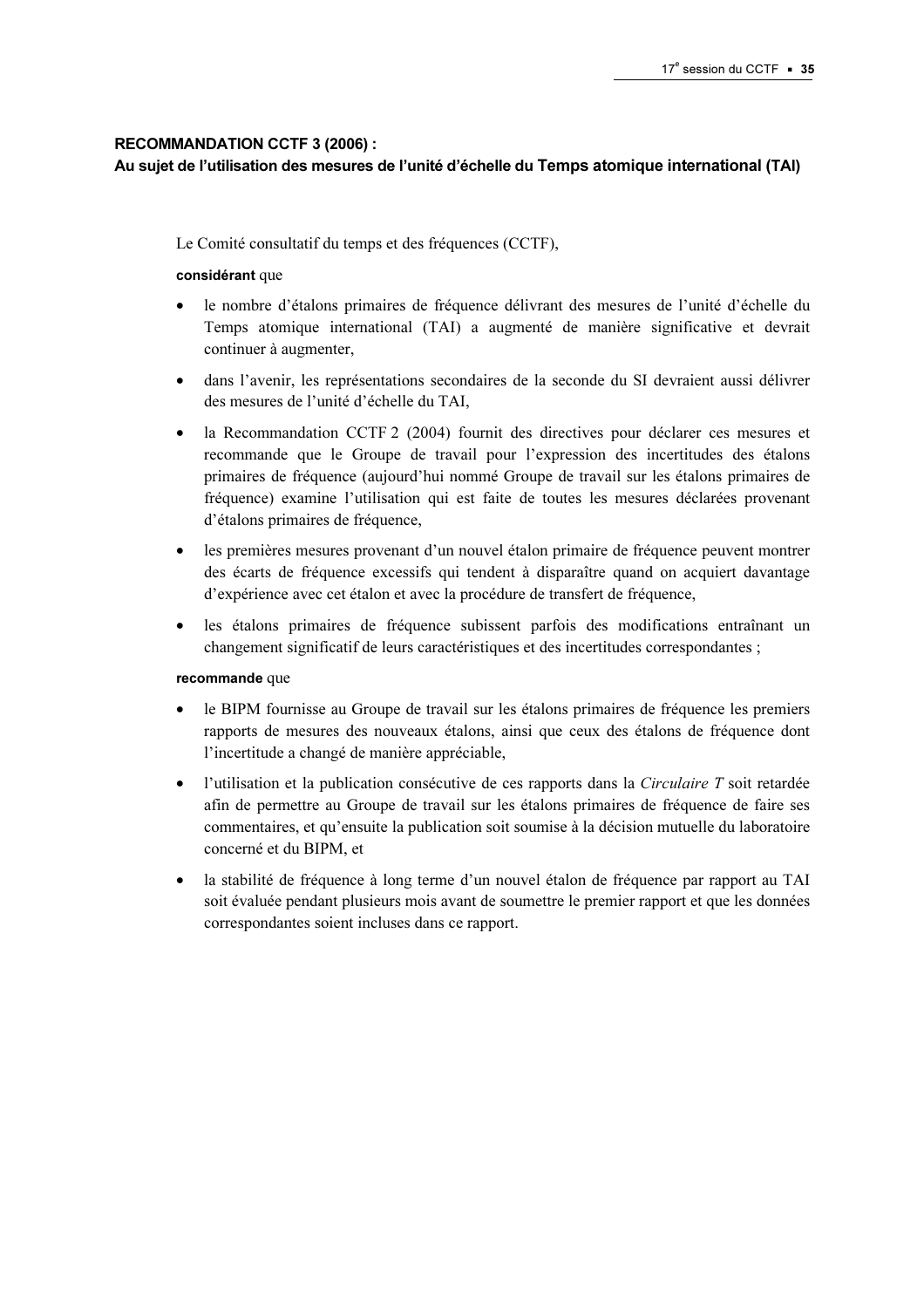#### RECOMMANDATION CCTF 4 (2006) :

Au sujet de l'utilisation des techniques de mesure de la phase de la porteuse du Global Navigation Satellite System (GNSS) pour les comparaisons de temps et de fréquence du Temps atomique international (TAI)

Le Comité consultatif du temps et des fréquences (CCTF),

#### reconnaissant que

- les étalons atomiques de fréquence ont atteint une précision et une exactitude sans précédent et que de nouvelles et rapides avancées dans ce domaine sont prévisibles,
- la capacité à comparer ces étalons pour la réalisation du Temps atomique international (TAI) est déjà limitée par l'exactitude et la précision des systèmes actuels de comparaison de temps ;

comprenant la nature complémentaire des différentes techniques de comparaison de temps et de fréquence et les différentes formes sous lesquelles chaque technique peut fournir des données ;

#### notant que

- des techniques de mesure de la phase de la porteuse du GNSS ont été mises au point, qui sont utilisées de manière courante pour les comparaisons de temps et de fréquence avec une précision obtenue en moins d'un jour jamais encore atteinte par aucune autre technique à longue distance,
- les coûts associés à l'acquisition, à l'installation, à la mise en œuvre et à la maintenance des équipements sont inférieurs au prix d'achat d'un seul étalon primaire de fréquence à césium,
- plusieurs institutions sont volontaires pour traiter les données,
- de nombreux algorithmes prometteurs sont disponibles ou en cours de mise au point ;

considérant aussi que le manque de stabilité des équipements actuels pour les comparaisons de temps reste préoccupant à un niveau de précision de l'ordre de la nanoseconde,

#### recommande que

- les laboratoires participant au TAI envisagent d'acquérir des récepteurs géodésiques de pointe du temps du GNSS,
- les institutions qui produisent actuellement des solutions de routine établissent des programmes pour traiter les données de tous les laboratoires de temps qui veulent bien participer et qui répondent aux exigences exprimées dans la documentation,
- le Bureau international des poids et mesures (BIPM), dans un esprit très coopératif, produise ses propres solutions, les mette gratuitement à la disposition d'autrui, et les ajoute à sa base de données de mesures de temps,
- le BIPM commence à préparer des logiciels et des techniques pour l'introduction de ces résultats dans les calculs publiés dans la Circulaire T,
- le BIPM entreprenne de collecter toutes les informations disponibles sur les étalonnages des récepteurs géodésiques des laboratoires participants, et que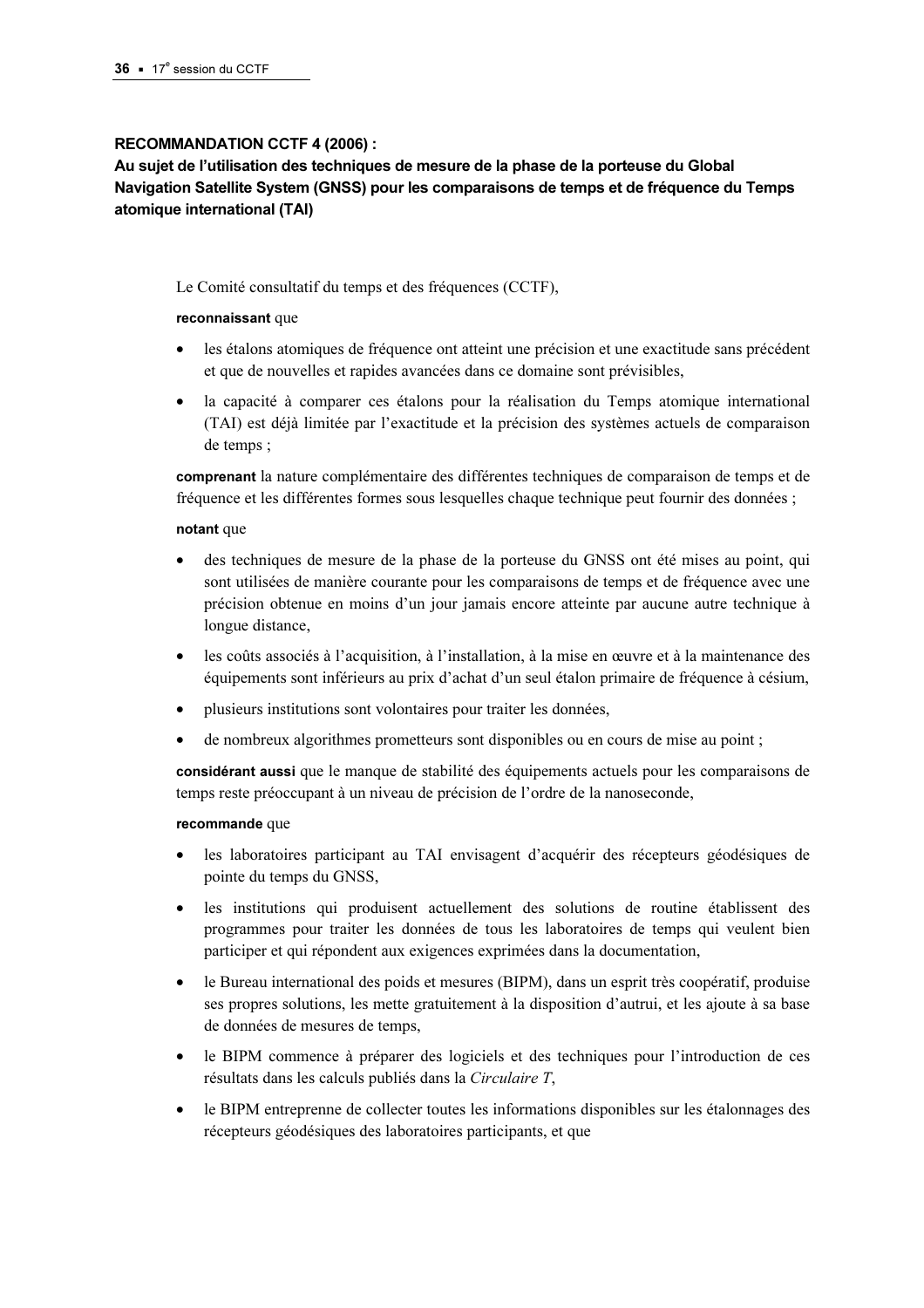• le Comité international des poids et mesures assure les ressources nécessaires au BIPM pour mettre en œuvre ces recommandations.

#### RECOMMANDATION CCTF 5 (2006) :

#### Amélioration des comparaisons de temps utilisant le Global Navigation Satellite System (GNSS)

Le Comité consultatif du temps et des fréquences (CCTF),

#### considérant que

- les données des satellites du Global Positioning System (GPS) jouent un rôle important dans les comparaisons de temps et de fréquence,
- les autres systèmes satellitaires comme Galileo ou GLONASS prendront de plus en plus d'importance dans les comparaisons de temps et de fréquence dans l'avenir,
- les incertitudes actuelles dans l'étalonnage des équipements des laboratoires de temps limitent de manière significative les comparaisons internationales de temps en général et l'exactitude du calcul du Temps atomique international en particulier ;

#### recommande que

- les directives techniques pour présenter les données de ces systèmes soient modifiées afin d'inclure les données provenant de différents systèmes dans le même fichier, de la manière précisée en annexe,
- les laboratoires de temps travaillent à améliorer l'étalonnage des équipements de comparaison de temps et à réduire la contribution aux incertitudes de type B des récepteurs, ce qui comprend :
	- des équipements pour lesquels l'effet des fluctuations de la température ambiante et de l'humidité est réduit,
	- des antennes et des câbles pour lesquels l'effet des réflexions mulitples et des effets similaires est réduit.

#### Annexe :

Le changement minimal recommandé pour le moment est d'ajouter une lettre unique juste après le « PRN number » dans la colonne qui est actuellement vide. Cette lettre de l'alphabet en majuscule identifiera le type de système satellitaire. La lettre sera conforme aux spécifications de l'International GNSS Service (IGS). Si l'IGS n'a fait aucune recommandation, une lettre sera assignée par le Groupe de travail du CCTF sur la normalisation des comparaisons d'horloges utilisant le GPS et le GLONASS (CGGTTS), en consultation avec le BIPM. Les lettres recommandées à l'heure actuelle sont :

- G ou un espace pour le GPS,
- E pour Galileo,
- S pour un système à augmentation géostationnaire,<br>• R pour GLONASS.
- R pour GLONASS.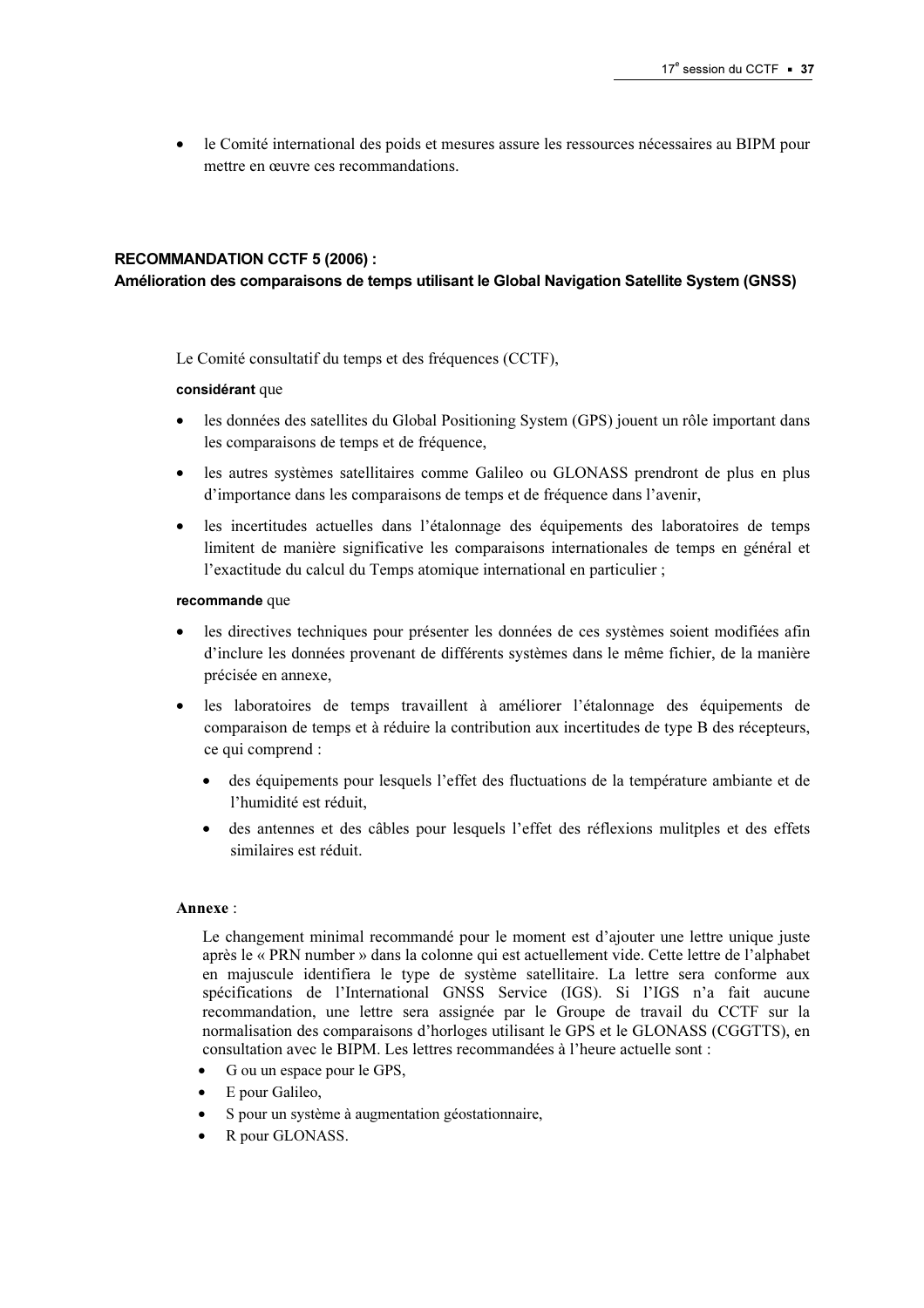#### RECOMMANDATION CCTF 6 (2006) :

## Coordination de la mise au point de techniques avancées de comparaison de temps et de fréquences

#### Le Comité consultatif du temps et des fréquences (CCTF),

#### reconnaissant

- la disponibilité d'horloges, en hyperfréquence, à atomes refroidis, de haute qualité,
- l'amélioration rapide des étalons de fréquence optique dans les différents laboratoires,
- le besoin imminent de comparer, à distance, ces horloges à des niveaux d'exactitude et de stabilité impossibles à réaliser pour le moment, et

#### considérant que

- parmi les différents moyens techniques de comparaison, les liaisons par fibre optique, les étalons de fréquence optiques transportables, les liaisons optiques par satellite et les liaisons hyperfréquence ont été identifiés comme pouvant être utiles à cet effet,
- les améliorations des comparaisons de temps et de fréquence auraient des applications majeures pour l'évaluation des performances des étalons de fréquence actuels et contribueraient aux progrès des futurs étalons de fréquence primaires et des horloges,
- l'amélioration de la réalisation du Temps universel coordonné, qui en découle, serait bénéfique pour les applications à venir dans de nombreux domaines des sciences et des techniques ;
- un nouveau groupe de travail pour coordonner la mise au point de techniques avancées de comparaison de temps et de fréquences, composé d'experts de différents domaines, comme la métrologie des fréquences optiques, la génération des échelles de temps, et les comparaisons de temps et de fréquence, a été établi, afin de traiter et de coordonner ces questions ; et

#### recommande que

- la communauté du temps et des fréquences poursuive activement ces études de manière coordonnée,
- le BIPM continue à faciliter les activités des différents groupes de travail du CCTF et établisse les interactions nécessaires avec les autres organisations concernées, parmi lesquelles l'International GNSS Service (IGS), l'Union géodésique et géophysique internationale (UGGI), l'Union internationale des télécommunications (UIT), l'Union radioscientifique internationale (URSI),
- les organisations scientifiques nationales et internationales et les agences spatiales prennent en compte ces travaux comme il convient,
- les gouvernements nationaux et les organisations internationales assurent le financement nécessaire au développement de ces activités.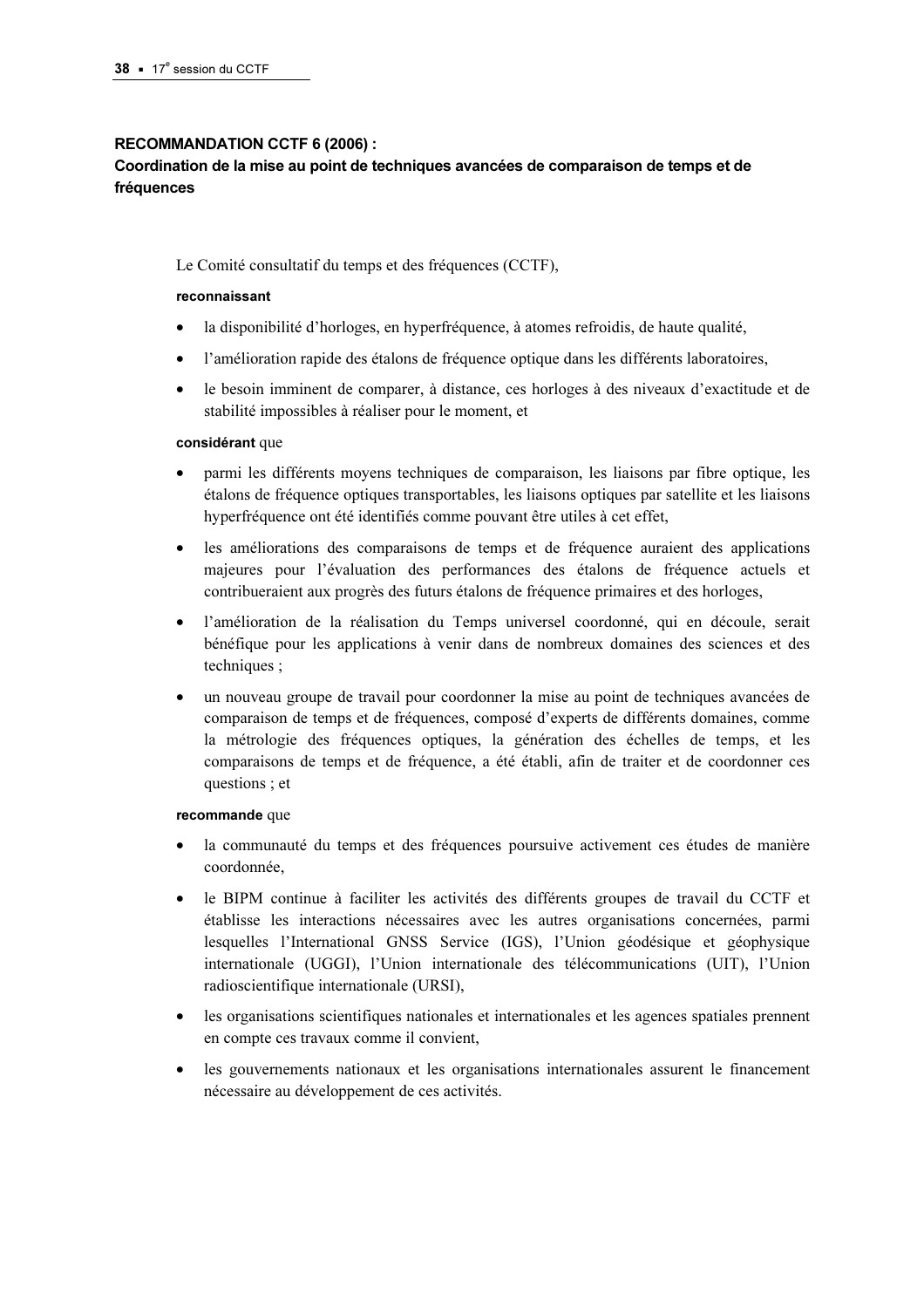## Recommendations of the Consultative Committee for Time and Frequency

## submitted to the International Committee for Weights and Measures

#### RECOMMENDATION CCTF 1 (2006):

Recommended values of standard frequencies for applications including the practical realization of the metre and secondary representations of the second

The Consultative Committee for for Time and Frequency (CCTF),

#### considering

- the proposal expressed by the 12th Consultative Committee for Length (CCL) meeting in its Recommendation CCL 2 (2005),
- the realization of direct and accurate frequency measurements made possible by the femtosecond laser comb,
- the steady reduction in uncertainties associated with frequency standards,
- the differing accuracy requirements of the CCL length metrology community and the CCTF criteria for secondary representations;

#### recommends that

- the CCL Mise en Pratique Working Group and CCL/CCTF Joint Working Group be combined into a single CCL-CCTF frequency standards working group,
- the Mise en Pratique-CCL list of recommended radiations and CCTF secondary representation list be combined into a single new list of "Recommended values of standard frequencies for applications including the practical realization of the metre and secondary representations of the second",
- other frequencies may be proposed, evaluated and maintained on the frequency standards list by the CCL-CCTF Frequency Standards Working Group, not all of which are adopted as CCL-preferred radiations or CCTF-accepted representations,
- the CCTF consider and recommends those frequencies which it proposes the CIPM to accept as secondary representations of the second,
- the CCL consider and recommend those frequencies which it deems important for use in high accuracy length metrology, and
- the frequency values list is maintained on the BIPM website.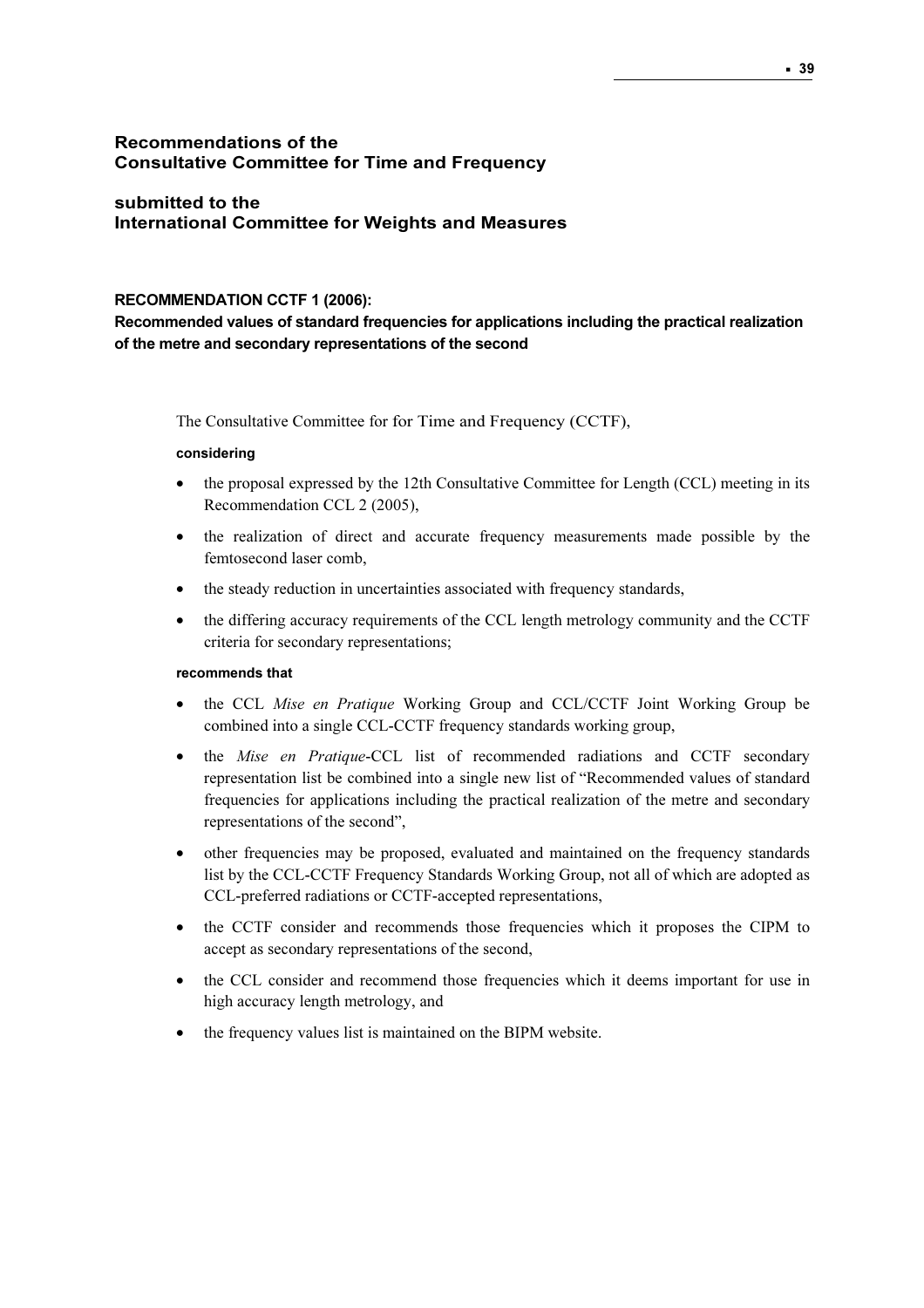## RECOMMENDATION CCTF 2 (2006) Concerning secondary representations of the second

The Consultative Committee for Time and Frequency (CCTF),

#### considering that

- a common list of "Recommended values of standard frequencies for applications including the practical realization of the metre and secondary representations of the second" shall be established,
- the CCL/CCTF Joint Working Group (JWG) on the *Mise en Pratique* of the Definition of the Metre and the Secondary Representations of the Second in its meeting at the BIPM in September 2005 discussed possible candidates to be included in this list for secondary representations of the second,
- the CCL/CCTF JWG reviewed and updated the values for the Hg ion, Sr ion, Yb ion, and the Sr neutral atom transition frequencies in its session in September 2006,
- the CCTF in its Recommendation CCTF 1 (2004) already recommended the unperturbed ground-state hyperfine quantum transition frequency of  ${}^{87}Rb$  as a secondary representation of the second;

recommends that the following transition frequencies shall be used as secondary representations of the second and be included into the new list of "Recommended values of standard frequencies for applications including the practical realization of the metre and secondary representations of the second"

- the unperturbed ground-state hyperfine quantum transition of  ${}^{87}Rb$  with a frequency of  $f_{87Rb}$  = 6 834 682 610.904 324 Hz and an estimated relative standard uncertainty of  $3 \times 10^{-15}$ ,
- the unperturbed optical 5s  ${}^2S_{1/2}$  4d  ${}^2D_{5/2}$  transition of the  ${}^{88}Sr^+$  ion with a frequency of  $f_{88s}$ + = 444 779 044 095 484 Hz and a relative uncertainty of  $7 \times 10^{-15}$ ,
- the unperturbed optical  $5d^{10}$  6s  ${}^{2}S_{1/2}$  ( $F = 0$ )  $5d^{9}$  6s<sup>2</sup>  ${}^{2}D_{5/2}$  ( $F = 2$ ) transition of the <sup>199</sup>Hg<sup>+</sup> ion with a frequency of  $f_{199_{\text{He}}+}=1064721609899145 \text{ Hz}$  and a relative standard uncertainty of  $3 \times 10^{-15}$ ,
- the unperturbed optical 6s  ${}^{2}S_{1/2}$  ( $F = 0$ ) 5d  ${}^{2}D_{3/2}$  ( $F = 2$ ) transition of the  ${}^{1/1}Yb^{+}$  ion with a frequency of  $f_{171Yb^+}$  = 688 358 979 309 308 Hz and a relative standard uncertainty of  $9 \times 10^{-15}$
- the unperturbed optical transition  $5s^2$   ${}^1S_0$  5s  $5p$   ${}^3P_0$  of the  ${}^8$ 'Sr neutral atom with a frequency of  $f_{87s} = 429228004229877 \text{ Hz}$  and a relative standard uncertainty of  $1.5 \times 10^{-14}$ .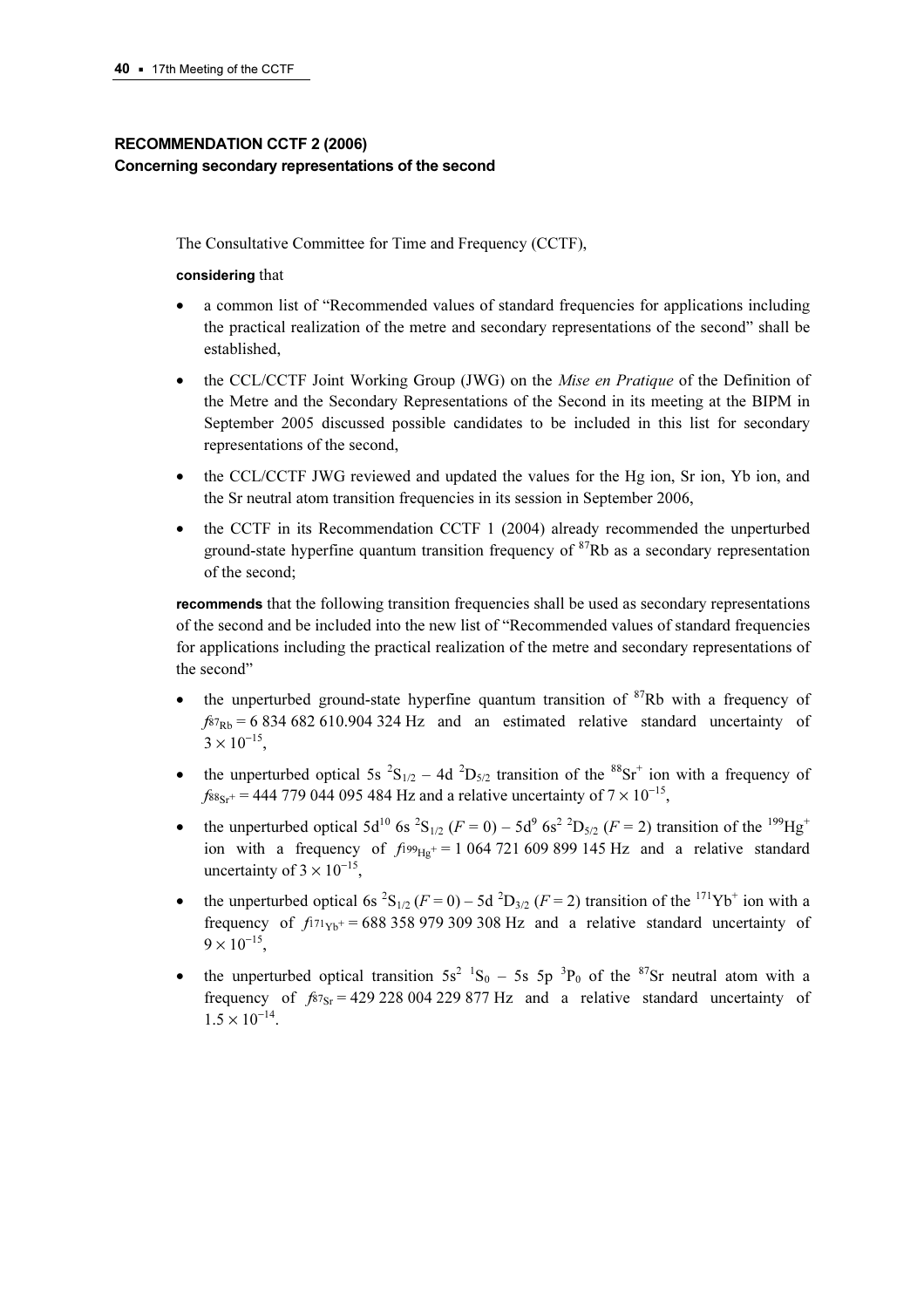## RECOMMENDATION CCTF 3 (2006)

#### Concerning the use of measurements of the International Atomic Time (TAI) scale unit

The Consultative Committee for Time and Frequency (CCTF),

#### considering that

- the number of primary frequency standards (PFS) reporting measurements of the TAI scale unit has significantly increased and is expected to continue doing so,
- in the future, secondary representations of the SI second are also expected to report measurements of the TAI scale unit,
- Recommendation CCTF 2 (2004) provides guidelines for reporting such measurements, and recommends that the Working Group on the Expression of Uncertainties in Primary Frequency Standards (at present the Working Group on Primary Frequency Standards) reviews the use of all reported evaluations of PFS,
- the first measurements from a new PFS might exhibit excessive frequency excursions that tend to disappear as more experience with the standard and the frequency transfer process is gathered,
- PFS sometimes undergo modifications leading to significantly changed characteristics and corresponding uncertainties;

#### recommends that

- the BIPM circulates to the Working Group on Primary Frequency Standards first reports of measurements from new standards, as well as those from frequency standards whose uncertainties have changed appreciably,
- the use and subsequent publication of those reports in *Circular T* be delayed to allow comments from the WG on PFS, following which, publication should be subject to a mutual decision by the concerned laboratory and the BIPM, and
- the long-term frequency stability of a new PFS relative to TAI should be evaluated over several months prior to the submission of a first report, and such data should be included in this report.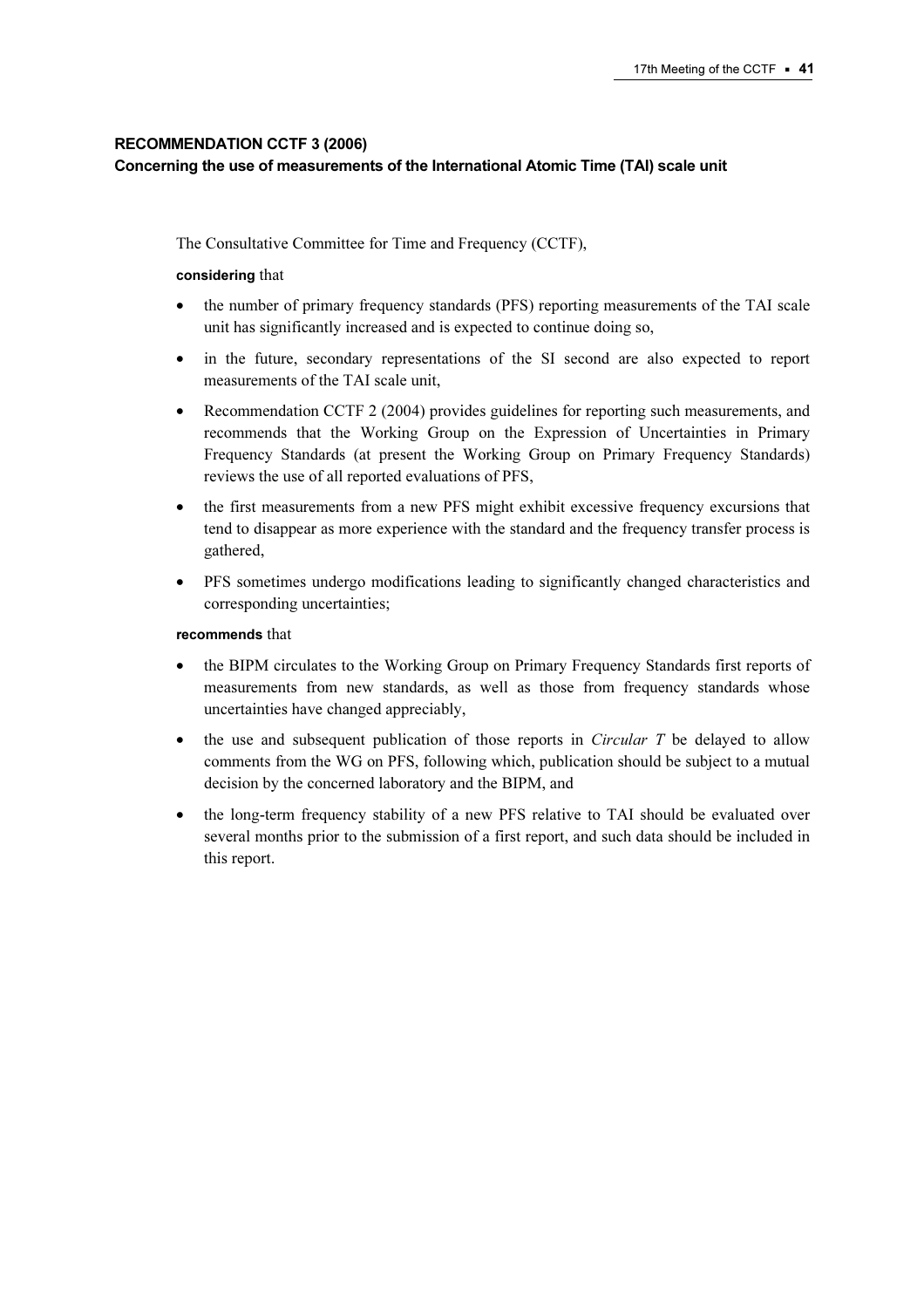#### RECOMMENDATION CCTF 4 (2006)

## Concerning the use of Global Navigation Satellite System (GNSS) carrier phase techniques for time and frequency transfer in International Atomic Time (TAI)

The Consultative Committee for Time and Frequency (CCTF),

#### realizing that

- atomic frequency standards have achieved unprecedented precision and accuracy, and that further rapid advances in this field are underway,
- the ability to compare these standards for the realization of International Atomic Time (TAI) is already limited by the accuracy and precision of current time transfer systems;

understanding the complementary nature of different time and frequency transfer techniques, and of different available manifestations of each technique;

#### noting that

- GNSS carrier phase techniques have been developed, which are used to routinely generate time and frequency transfer with a sub-daily precision unattained by any other long-distance technology,
- the costs associated with equipment acquisition, installation, operation, and maintenance are less than the purchase price of a single cesium frequency standard,
- several institutions have manifested their willingness to reduce the data,
- many promising software algorithms are either available or under active development;

and considering that instabilities of existing time transfer equipment remain a matter of concern at the nanosecond level;

#### recommends that

- the laboratories participating in TAI consider acquiring state-of-the-art geodetic GNSS time receivers,
- the several institutions currently generating routine solutions institute policies to reduce data from every timing laboratory that is willing to participate and can meet the documentation requirements,
- the International Bureau of Weights and Measures (BIPM), in a highly cooperative manner, generate its own solutions, make them freely available to others, and add them to its time transfer comparison database,
- the BIPM begin preparing software and techniques for introduction of the data into the computation of Circular T,
- the BIPM institute the operational collection of calibration information from the geodetic receivers of participating laboratories, and
- that the International Committee for Weights and Measures provide the required resources to the BIPM to carry out these recommendations.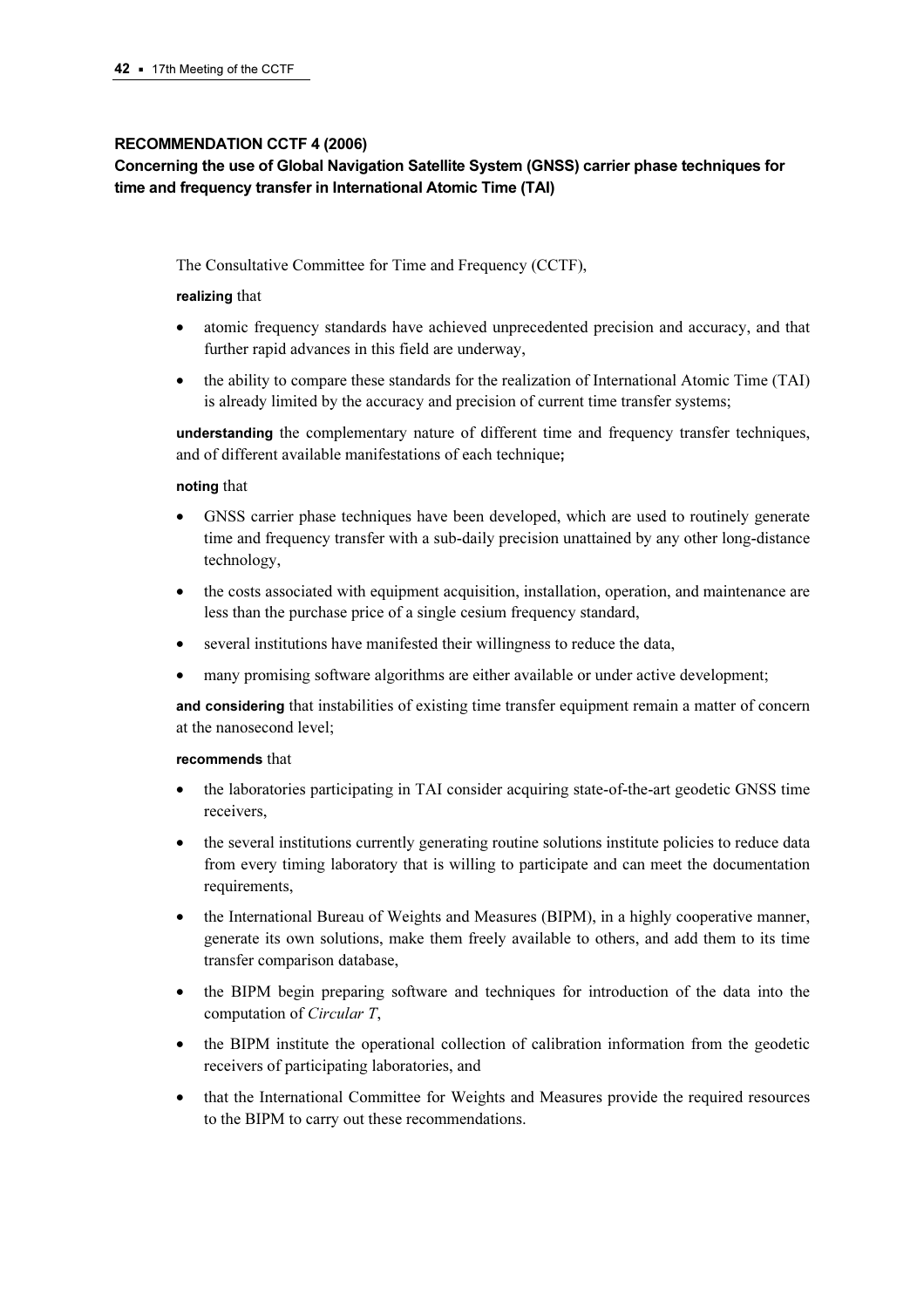## RECOMMENDATION CCTF 5 (2006) Improvement to Global Navigation Satellite System (GNSS) time transfer

The Consultative Committee for Time and Frequency (CCTF),

#### considering that

- data from the Global Positioning System (GPS) satellites play an important role in time and frequency transfer,
- other satellite systems such as Galileo and GLONASS will become increasingly important to time and frequency transfer in the future,
- present uncertainties in the calibration of equipment at timing laboratories place a significant limitation on international time transfer in general and on the accuracy of the computation of TAI in particular;

#### recommends that

- the technical directives for reporting data from these systems be modified to support including data from different systems in the same file, as described in the appendix,
- the timing laboratories work to improve the calibration of time transfer equipment, and to reduce the source of the type-B uncertainties of the receiving equipment including:
	- equipment that minimizes the impact of fluctuations in the ambient temperature and humidity,
	- antennae and cables which minimize the impact of multipath reflections and similar effects.

#### Appendix:

The minimal change recommended at this time is to add a single letter following the PRN number in the column which is now a space. This single upper case alphabetic character will identify the type of satellite system. The letter will conform to the IGS specifications. If there is no IGS assignment, one will be specified by the CGGTTS in consultation with the BIPM. Specifically:

- G or space for GPS,
- E for Galileo,
- S for a geostationary augmentation system,
- R for GLONASS.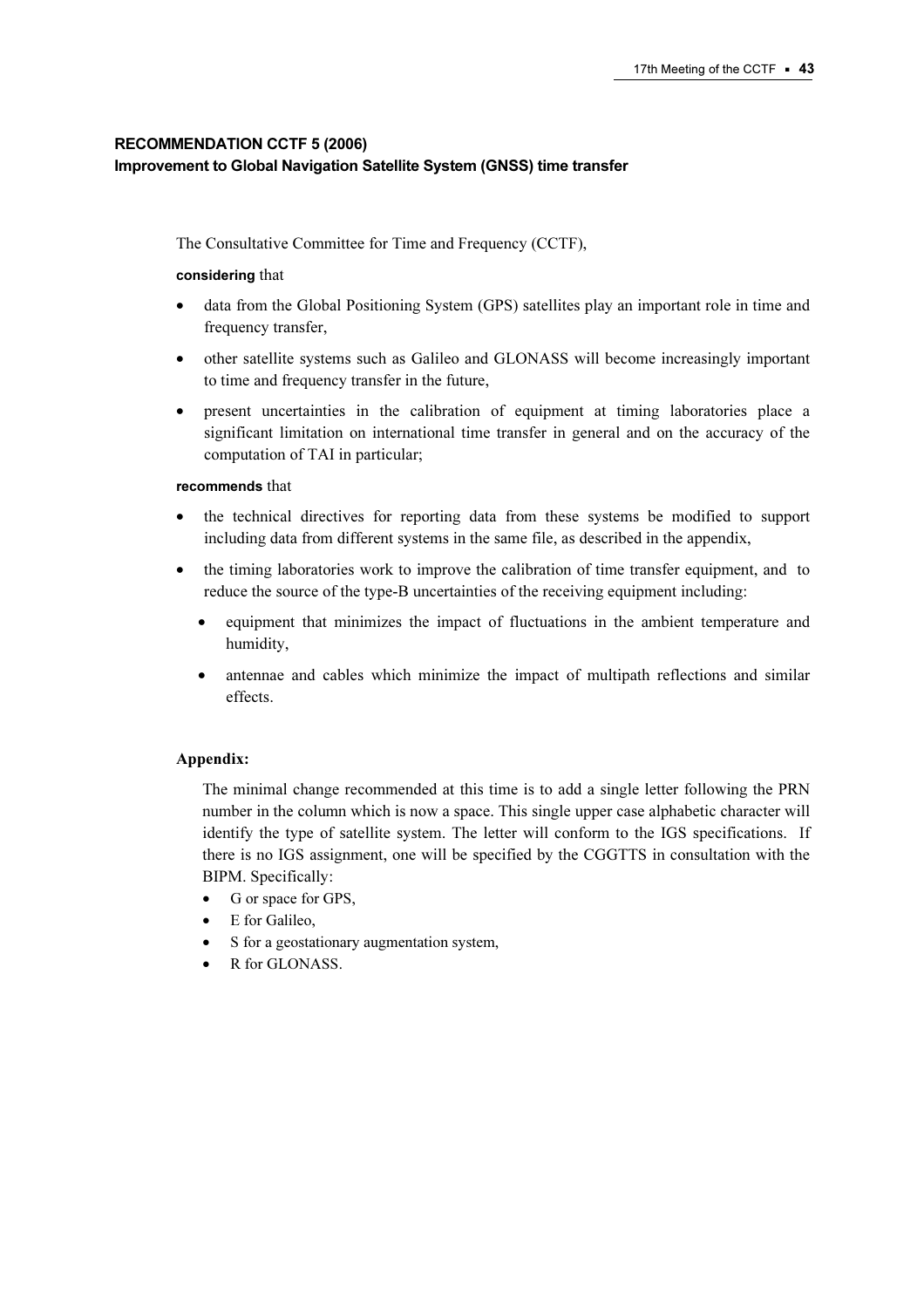#### RECOMMENDATION CCTF 6 (2006)

#### Coordination of the development of advanced time and frequency transfer techniques

The Consultative Committee for Time and Frequency (CCTF),

#### recognizing

- the availability of high performance cold atom microwave clocks,
- the rapid improvement of optical frequency standards in different institutes,
- the upcoming need to compare these remote standards at a level of estimated accuracy and stability which is not currently possible; and

#### considering that

- different technical possibilities for comparison that include optical fibre links, transportable optical frequency standards, optical satellite links and improved microwave links have been identified as possibly useful for the purpose,
- improvements in time and frequency transfer would have major applications to the performance assessment of current frequency standards and would support the progress of future primary frequency standards and clocks,
- the associated improvement of the realization of Coordinated Universal Time (UTC) would be beneficial for foreseeable applications in many fields of science and technology;
- a new Working Group on Coordination of the Development of Advanced Time and Frequency Transfer Techniques composed of experts from various fields, such as optical frequency metrology, time scale generation, and time and frequency transfer, to address and coordinate these issues is established;

#### recommends that

- the time and frequency community actively pursues this research in a coordinated manner,
- the International Bureau of Weights and Measures (BIPM) continue to facilitate the activities of the different working groups of the CCTF and establishes the necessary interactions with other relevant bodies such as the International GNSS Service (IGS), International Union of Geodesy and Geophysics (IUGG), International Telecommunication Union (ITU), International Union of Radio Science (URSI), etc.,
- national and international science organizations and space agencies give this development due consideration and weight, and
- national governments and international bodies provide funding to support the development of these activities.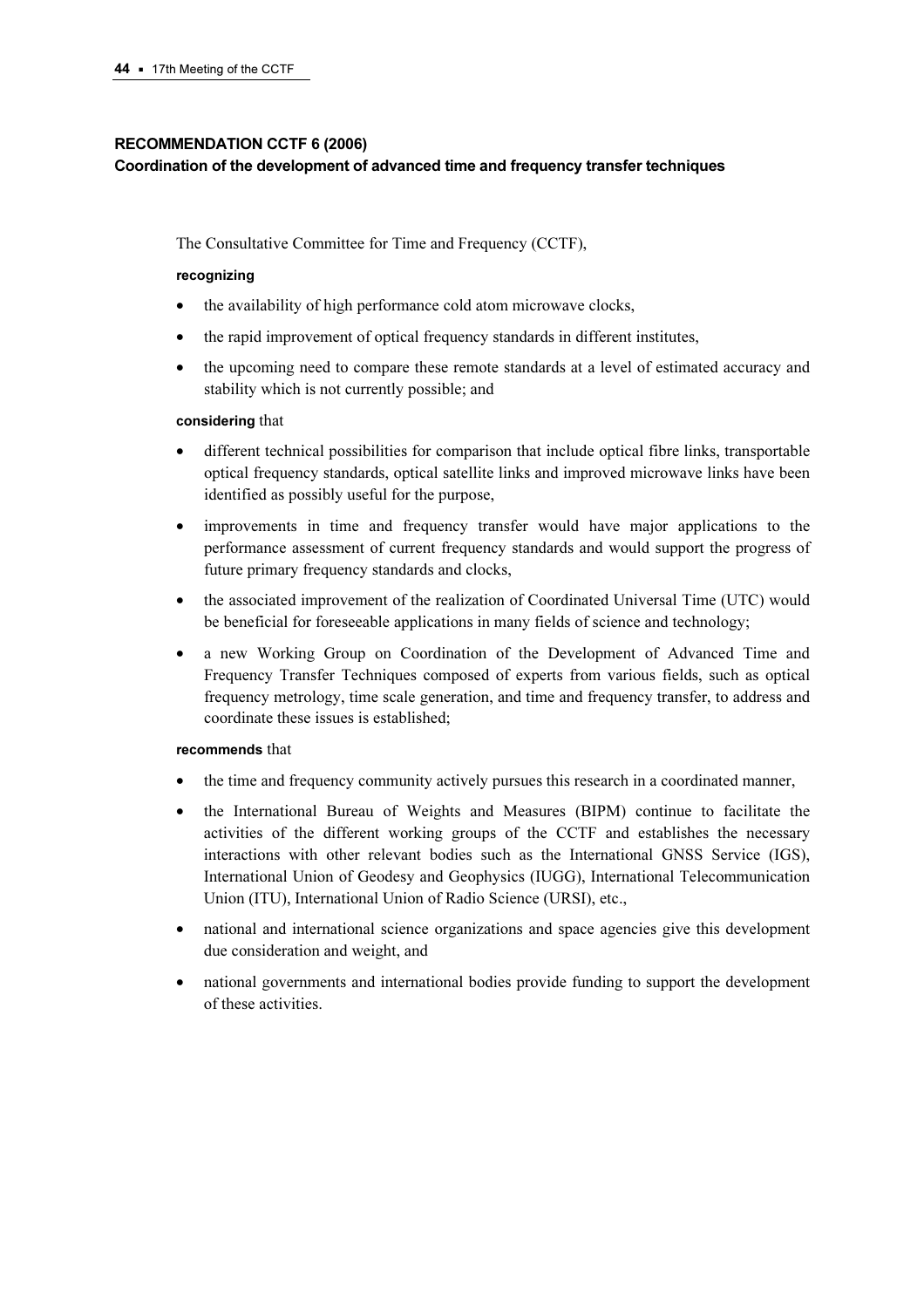## APPENDIX 1. Working documents submitted to the CCTF at its 17th meeting

Open working documents of the CCTF can be obtained from the BIPM in their original version, or can be accessed on the BIPM website:

[\(http://www.bipm.org/cc/AllowedDocuments.jsp?cc=CCTF\)](https://www.bipm.org/cc/AllowedDocuments.jsp?cc=CCTF).

| 06-01     | Draft agenda, 1 p.                                                               |
|-----------|----------------------------------------------------------------------------------|
| $06 - 02$ | INRIM (Italy). — Report to the 17th session of the CCTF, 14 pp.                  |
| $06 - 03$ | KRISS (Rep. of Korea). — Status report to the 17th meeting of the CCTF on time   |
|           | and frequency activities at KRISS, 4 pp.                                         |
| $06 - 04$ | USNO (United States). — Time and frequency at the US Naval Observatory,          |
|           | D. Matsakis, 8 pp.                                                               |
| $06 - 05$ | NMIJ/AIST (Japan). — Research on time and frequency at NMIJ/AIST, 7 pp.          |
| 06-06     | USNO (United States), BIPM, LNE-SYRTE (France), PTB (Germany), NPL               |
|           | (United Kingdom), NICT (Japan). — Optimizing the configuration of time transfer  |
|           | links for TAI, D. Matsakis, F. Arias, A. Bauch, J. Davis, T. Gotoh, M. Hosokawa, |
|           | D. Piester, 13 pp.                                                               |
| $06 - 07$ | PTB (Germany). — Report on activities to the 17th session of the CCTF, 12 pp.    |
| $06 - 08$ | CCTF. — Proposed recommendation – Concerning the use of measurements of the      |
|           | TAI scale unit, 1 p.                                                             |
| $06 - 09$ | NICT (Japan). — Summary of time and frequency activities at NICT, 7 pp.          |
| $06-10$   | NICT (Japan). — New generation system of Japan Standard Time at NICT, 3 pp.      |
| $06 - 11$ | VNIIFTRI (Russian Fed.). — Time and frequency activity at the IMVP FGUP          |
|           | "VNIIFTRI", 8 pp.                                                                |
| $06 - 12$ | CCTF. — Proposed recommendation – Concerning unification of the reference        |
|           | frames of global navigation systems, 1 p.                                        |
| $06 - 13$ | CCTF Working Group on Primary Frequency Standards. - Report to the               |
|           | 17th session of the CCTF - Working Group on Primary Frequency Standards,         |
|           | T. Parker, 5 pp.                                                                 |
| $06 - 14$ | ORB (Belgium). - CCTF 2006: Report of the Royal Observatory of Belgium,          |
|           | P. Defraigne, 2 pp.                                                              |
| $06 - 15$ | CCL/CCTF Joint Working Group on Secondary Representations of the Second. -       |
|           | Report to the 17th session of the CCTF - CCL/CCTF Joint Working Group on         |
|           | Secondary Representations of the Second, F. Riehle, P. Gill, 8 pp.               |
| $06 - 16$ | CCTF Working Group on the Consequences of the Global MRA. - Progress             |
|           | Report from the CCTF Working Group on the Consequences of the Global MRA,        |
|           | G. de Jong, 11 pp.                                                               |
| $06 - 17$ | NIST (United States). — Comparison of GPS all-in-view and common-view,           |
|           | J. Levine, 8 pp.                                                                 |
| $06 - 18$ | CGGTTS. — Report of the CGGTTS, J. Levine, 8 pp.                                 |
| $06 - 19$ | CCTF. — Proposed recommendation – Concerning the use of GNSS carrier phase       |
|           | techniques for time and frequency transfer in TAI, 1 p.                          |
| $06 - 20$ | LNE-SYRTE (France). — Contribution to the 17th CCTF, September 2006, 11 pp.      |